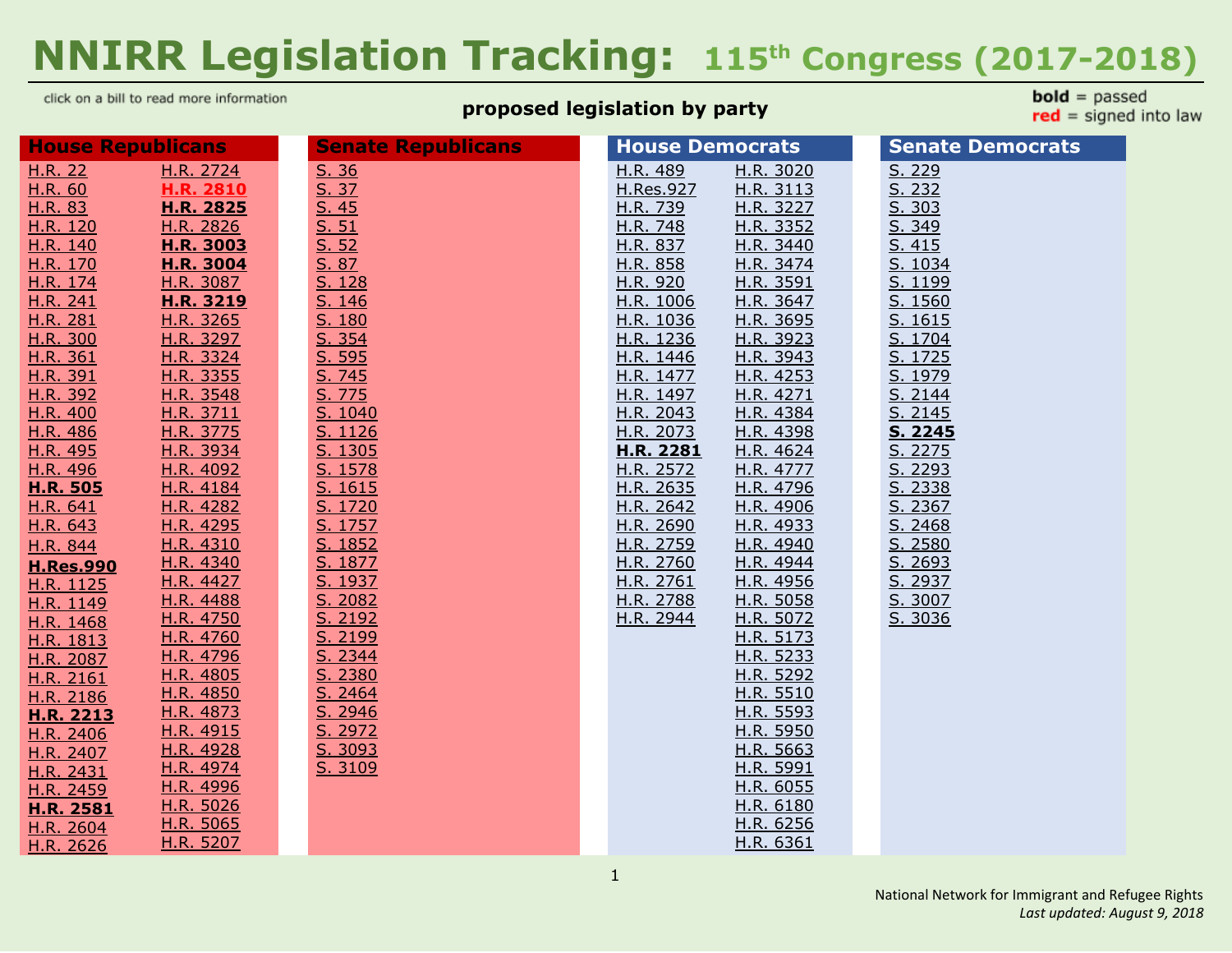| H.R. 2717 | H.R. 5229        |
|-----------|------------------|
|           | H.R. 5496        |
|           | <b>H.R. 5515</b> |
|           | H.R. 5617        |
|           | H.R. 5648        |
|           | H.R. 5653        |
|           | H.R. 5750        |
|           | H.R. 5876        |
|           | H.R. 5954        |
|           | H.R. 6123        |
|           | H.R. 6136        |
|           | H.R. 6190        |

#### **proposed legislation by issue**

(Some bills are broad and encompass many issues. They are listed here in multiple categories.)

#### **Visa Reform**

S. [180](#page-36-0) (R): H1-B and L-1 Visa [Reform](#page-36-0) Act of 2017

S. [232](#page-19-2) (D): A bill to terminate the EB-5 Visa Program and to reallocate the employment creation visas to the other [employment-based](#page-19-2) visa [classifications.](#page-19-2)

S. [354](#page-36-1) (R): Reforming American Immigration for Strong [Employment](#page-36-1) Act or the RAISE Act

S. [775](#page-37-1) (R): Religious Worker Visa [Improvement](#page-37-1) Ac[t](#page-37-1)

S. [1040](#page-19-2) (R): State [Sponsored](#page-19-2) Visa Pilot Program Act of 2017

S. [1578](#page-38-0) / H.R. 3297 (R): A bill to streamline the [application](#page-38-0) process for H-2A employers and for other purposes

[H.R.](#page-9-3) 170 (R): Protect and Grow [American](#page-9-3) Jobs Act

[H.R.](#page-10-0) 241 (R): Timely [Repatriation](#page-10-0) Ac[t](#page-10-0)

[H.R.](#page-10-1) 281 (R): [Family](#page-10-1) Farm Relief Act of 2017

[H.R.](#page-10-4) 392 (R): Fairness for [High-Skilled](#page-10-4) Immigrants Act of 201[7](#page-10-4)

[H.R.](#page-12-3) 641 (R): Better [Agricultural](#page-12-3) Resources Now Act or the BARN Ac[t](#page-12-3)

H.R. [1036](#page-14-4) (D): [American](#page-14-4) Families United Act

H.R. [1125](#page-15-0) (R): Visa [Investigation](#page-15-0) and Social Media Activity Act or the VISA Act of 2017

H.R. [1149](#page-15-1) (R): [Nuclear](#page-15-1) Family Priority Act

H.R. [2087](#page-17-0) (R): Defending the Agricultural Industry's [Requirements](#page-17-0) Year-round Act of 2017 or the DAIRY Act of 2017

H.R. [2431](#page-18-2) (R): Michael Davis, Jr. and Danny Oliver in Honor of State and Local Law [Enforcement](#page-18-2) Ac[t](#page-18-2) or the Davis-Oliver Act

H.R. [2459](#page-18-3) (R): [Transnational](#page-18-3) Criminal Organization Exploitation Threat Assessment Act

H.R. [2626](#page-19-2) (R): Strong Visa [Integrity](#page-19-2) Secures America Act

H.R. [2635](#page-20-1) (D): Filipino Veterans Family [Reunification](#page-20-1) Act of 201[7](#page-20-1)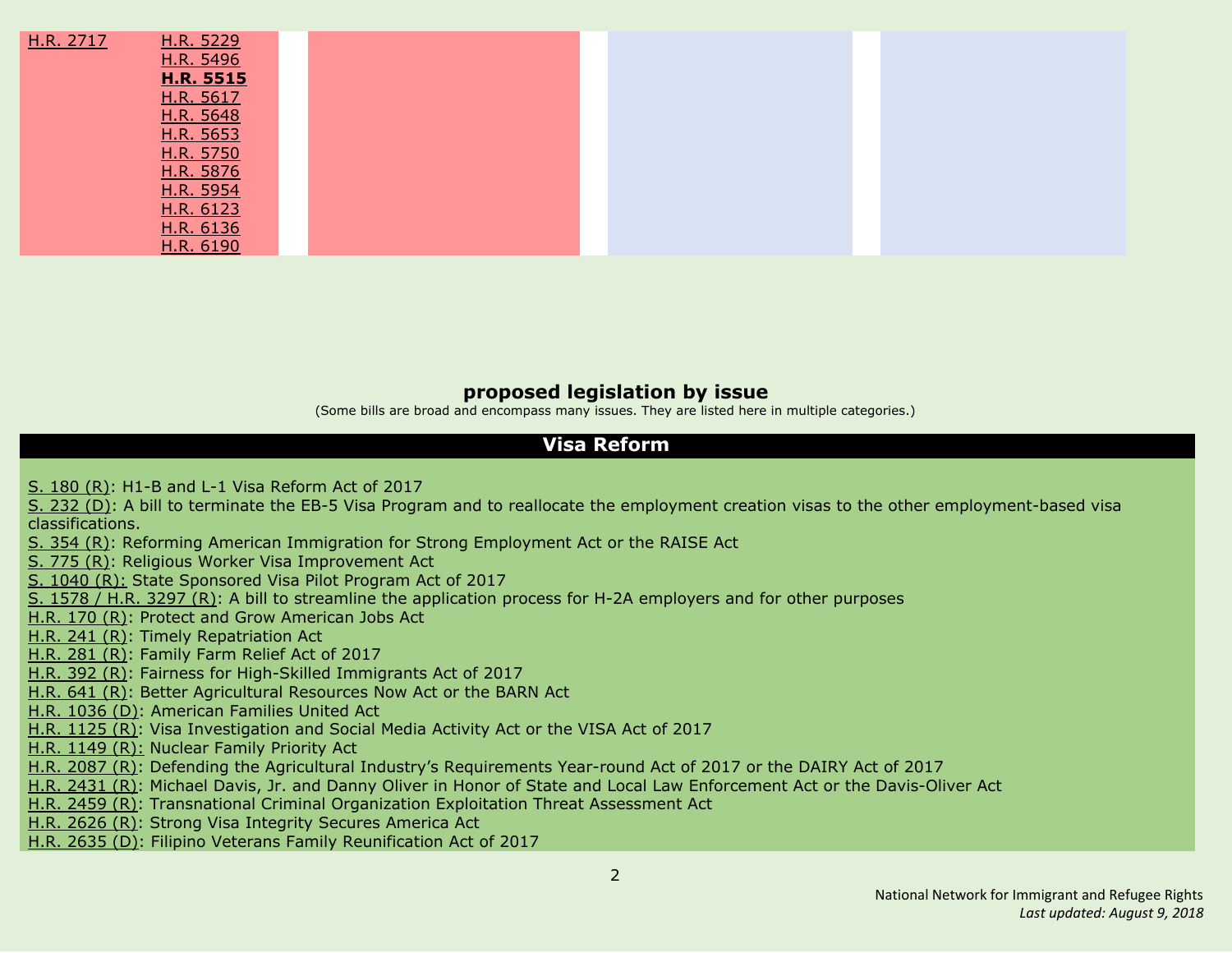H.R. [2717](#page-20-5) (R): Stopping Trained in America Ph.D.s From Leaving the [Economy](#page-20-5) Act of 2017 or the STAPLE Act H.R. [2724](#page-20-0) (R): Border Security and Immigration [Enforcement](#page-20-0) Act of 2017 H.R. [3265](#page-23-2) (R): To amend the Immigration and Nationality Act to permit certain E-2 [nonimmigrant](#page-23-2) investors to adjust status to lawful permanent [resident](#page-23-2) status H.R. [3647](#page-25-3) (D): Save America Comprehensive Immigration Act of 2017 H.R. [3775](#page-25-1) (R): Immigration and National Interest Act of 2017 S. [1704](#page-38-5) (D): Veterans Visa and Protection Act of 2017 S. [1720](#page-38-3) (R): RAISE Act S. [1877](#page-39-2) (R): Startup Act H.R. [4092](#page-26-0) (R): AG Act S. [2082](#page-40-0) (R): A bill to terminate the Diversity Immigrant Visa Program H.R. [4340](#page-27-1) (R): American LAWS Act H.R. [4427](#page-27-2) (R): Protecting America and American Workers Act H.R. [4488](#page-27-3) (R): Preserving Opportunities for Childhood Arrivals Act S. [2344](#page-41-0) (R): Immigration innovation S. [2380](#page-42-0) (R ): Criminal Alien Gang Member Removal Act S. [2972](#page-43-1) (R): [Prioritizing](#page-43-1) Help to Business Act H.R. [4624](#page-27-6) (D): Notario Victim Relief Act H.R. [4750](#page-28-0) (R): TPS Act H.R. [4760](#page-28-1) (R): Securing America's Future Act of 2018 H.R. [4777\(](#page-28-4)D):Visa Transparency Anti-Trafficking Act of 2018 H.R. [4873](#page-29-1) (R): DACA Compromise Act of 2018 H.R. [4944](#page-30-5) (D): Reuniting Families Act H.R. [4956](#page-30-6) (D): Keeping Salvadoran Families Together Act H.R. [4974](#page-30-0) (R): To amend the Immigration and Nationality Act H.R. [4996](#page-30-1) (R): Protecting Our Communities from Gang Violence Act of 2018 H.R. [5026](#page-30-2) (R): To amend the Immigration and Nationality Act H.R. [5058](#page-31-1) (D): To amend the Immigration and Nationality Act H.R. [5065](#page-30-3) (R): To amend the Immigration and Nationality Act H.R. [5496](#page-32-2) (R): To amend the Immigration and Nationality Act H.R. [5173](#page-31-3) (D): AMIGOS Act H.R. [5515](#page-32-3) (R): House [Amendment](#page-32-3) 653 H.R. [5593](#page-32-1) (D): Protect Patriot [Spouses](#page-32-1) Act H.R. [5750](#page-33-3) (R): E-bonding for [Immigration](#page-33-3) Integrity Act of 2018 H.R. [6123](#page-34-3) (R): Physician Visa Reform Act of 2018

#### **Relief + Legalization**

S. [1034](#page-20-3) / H.R. 2690 (D): [Agricultural](#page-20-3) Worker Program Act of 201[7](#page-20-3) [H.R.](#page-8-1) 60 (R): Encourage New Legalized [Immigrants](#page-8-1) to Start Training Act or ENLIST Act [H.R.](#page-9-2) 140 (R): Birthright [Citizenship](#page-9-2) Act of 201[7](#page-9-2)

H.R. [2604](#page-19-1) (R): TPS [Reform](#page-19-1) Act of 2017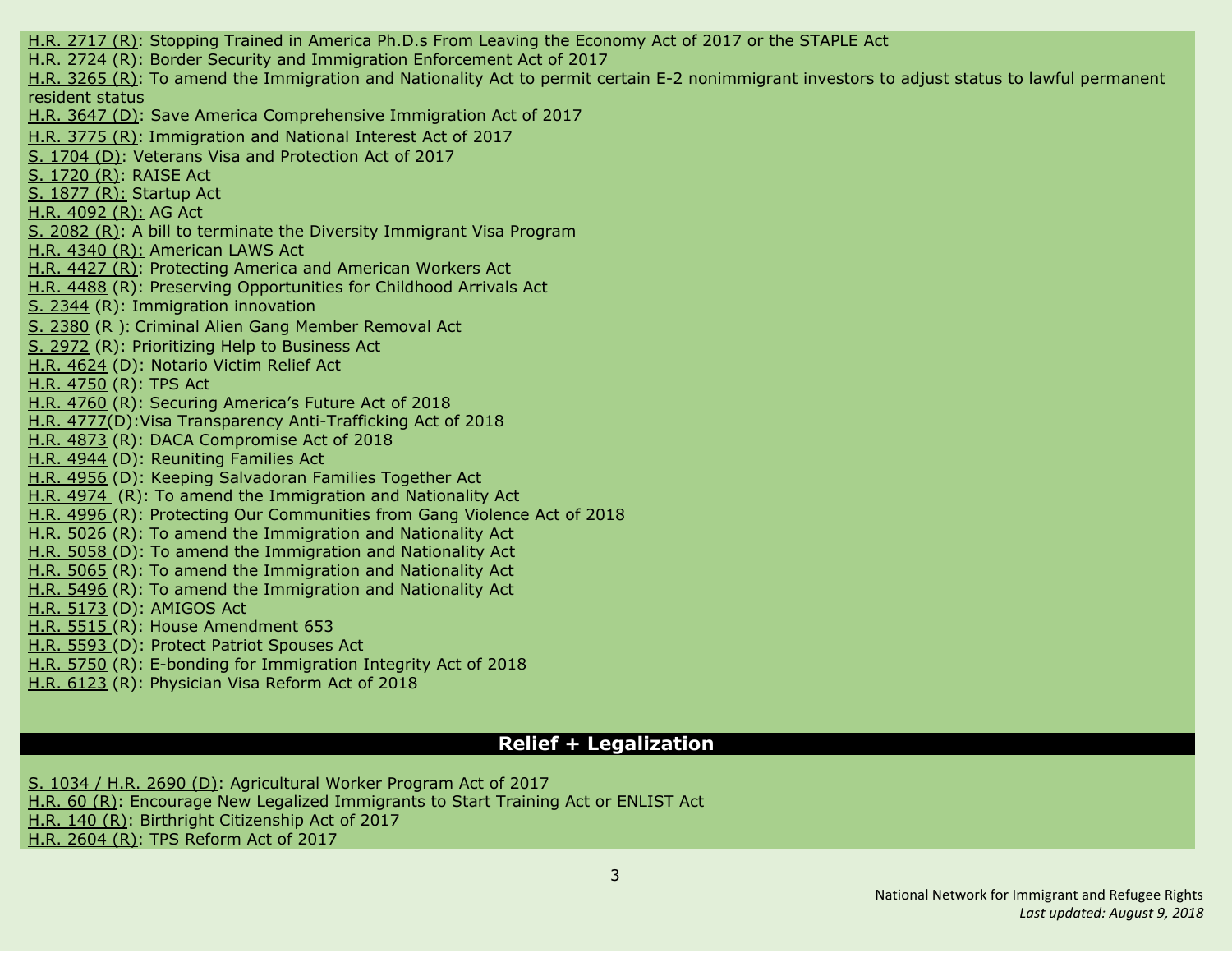H.R. [2759](#page-20-4) (D): [Naturalization](#page-20-4) at Training Sites Act of 2017 or the NATS Act H.R. [2760](#page-21-1) (D): [Immigrant](#page-21-1) Veterans Eligibility Tracking System (I-VETS) Ac[t](#page-21-1) H.R. [2826](#page-22-1) (R): Refugee Program Integrity [Restoration](#page-22-1) Act of 201[7](#page-22-1) H.R. [3265](#page-23-2) (R): To amend the Immigration and Nationality Act to permit certain E-2 [nonimmigrant](#page-23-2) investors to adjust status to lawful permanent [resident](#page-23-2) status H.R. [3352](#page-23-6) (D): To amend the [Immigration](#page-23-6) and Nationality Act to provide that an applicant for citizenship who served honorably in the Armed Forces of the United States is not [automatically](#page-23-6) barred from becoming a citizen of the United States for having committed certain crimes, and for other [purposes](#page-23-6) H.R. [3647](#page-25-3) (D): Save America Comprehensive Immigration Act of 2017 H.R [4184](#page-26-1) (R): ESPERER (Extending Status Protection for Eligible Refugees) Act of 2017 H.R. [4253](#page-26-4) (D): American Promise Act of 2017 H.R. [4340](#page-27-1) (R): American LAWS Act H.R. [4384](#page-27-4) (D): ASPIRE TPS Act of 2016 S. [2144](#page-40-4) (D): SECURE Act H.R. [4873](#page-29-1) (R): DACA Compromise Act of 2018 H.R. [4750](#page-28-0) (R): TPS Act S. [2199](#page-40-2) (R): Border Security and Deferred Action Recipient Relief Act S. [2367](#page-42-1) (D): USA Act of 2018 H.R. [4933](#page-29-5) (D): Fair TPS Act H.R. [5223](#page-31-4) (D): Adoptee Citizenship Act of 2018 H.R. [6055](#page-34-2) (D): Keep Our [Cities](#page-34-2) Safe Act of 2018

#### **Childhood Arrivals + DREAMers**

S. [229](#page-36-2) (D): Protect DREAMer [Confidentiality](#page-36-2) Act of 2017 S. [128](#page-12-5) [/H.R.](#page-12-1) 496 (R): Bar Removal of [Individuals](#page-12-1) who Dream and Grow our Economy Act or the BRIDGE Act S. 1615 [\(R/D\)](#page-38-2): A bill to authorize the [cancellation](#page-38-2) of removal and adjustment of status of certain individuals who are long-term United States [residents](#page-38-2) and who entered the United States as children and for other purposes [H.R.](#page-13-4) 858 (D): DREAMers, [Immigrants,](#page-13-4) and Refugees (DIRe) Legal Aid Ac[t](#page-13-4) H.R. [1468](#page-15-2) (R): [Recognizing](#page-15-2) America's Children Act [S.1852](#page-39-1) (R): SUCCEED Act H.R. [3440](#page-24-2) (D): Dream Act of 2017 H.R. [3591](#page-24-4) (D): American Hope Act of 2017 [H.R.3695](#page-25-4) (D): Protect DREAMer Confidentiality Act of 2017 H.R. [4282](#page-26-2) (R): Protecting UACs Through Enhanced Sponsor Vetting Act of 2017 H.R. [4488](#page-27-3) (R): Preserving Opportunities for Childhood Arrivals Act H.R. [4760](#page-28-1) (R): Securing America's Future Act of 2018 H.R. [4796](#page-28-2) (R/D): Uniting and Securing America (USA) Act of 2018 H.R. [4873](#page-29-1) (R): DACA Compromise Act of 2018 H.R. [5233](#page-31-4) (D): Adoptee Citizenship Act of 2018 H.R. [5950](#page-33-0) (D): HELP [Separated](#page-33-0) Children Act S. [2199](#page-40-2) (R): Border Security and Deferred Action Recipient Relief Act S. [2367](#page-42-1) (D): USA Act of 2018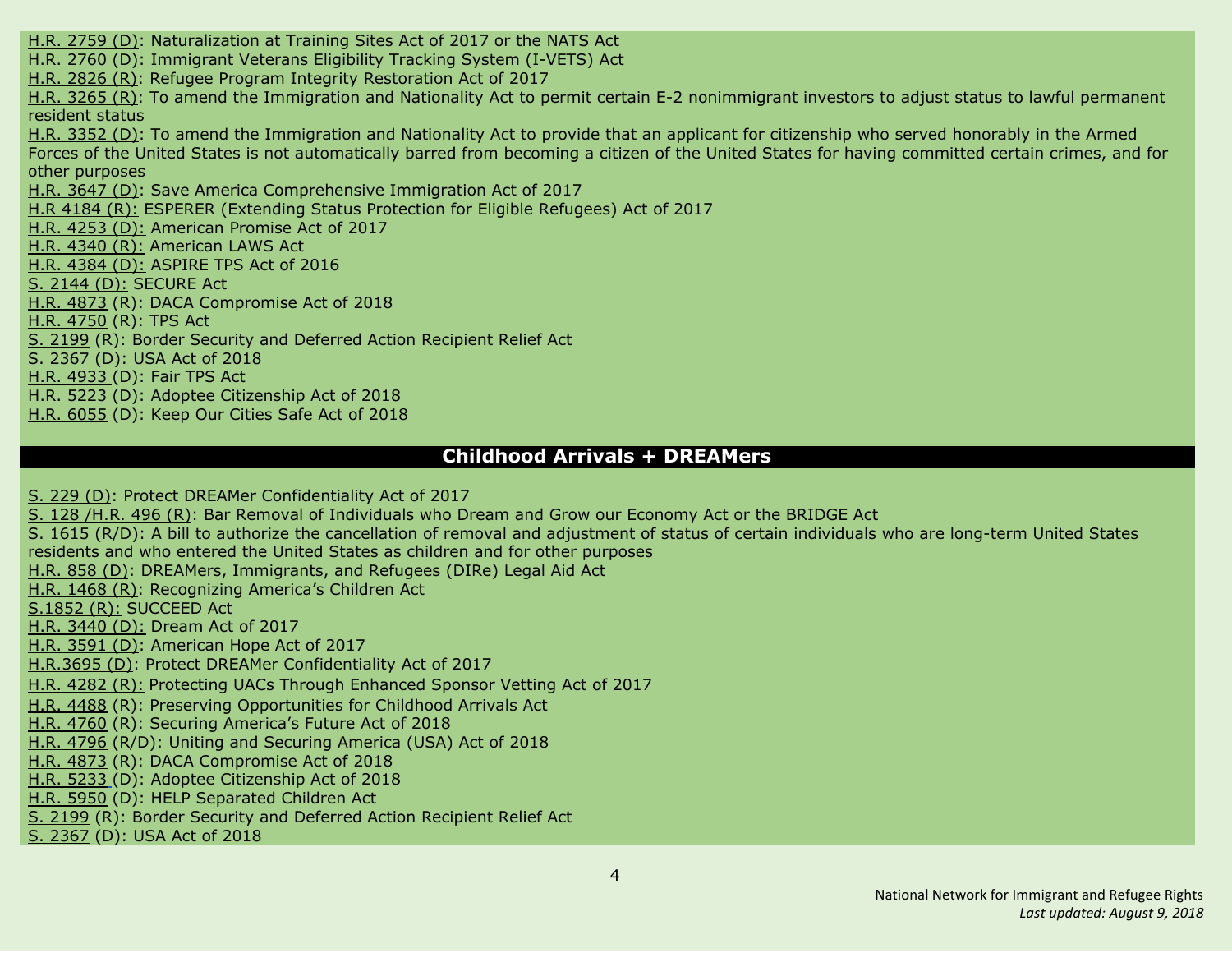S. [2464](#page-43-0) (R ): Three-Year Border and DACA Extension Act S. [2468](#page-43-2) (D): Fair Day In Court For Kids Act of 2018 S. [2937](#page-33-0) (D): HELP [Separated](#page-33-0) Children Act S. [3036](#page-44-2) (D): Keep Families [Together](#page-44-2) Act S. [3093](#page-44-0) (R): Keep Families Together and Enforce the Law Act

H.R. [6136](#page-34-4) (R): Border Security and Immigration Reform Act of 2018

#### **Country Specific**

[H.R.](#page-9-1) 120 (R): [Unaccompanied](#page-9-1) Alien Children Assistance Control Act

H.R. [1813](#page-16-0) (R): Border Wall [Funding](#page-16-0) Act of 2017

H.R. [2161](#page-17-1) (R): [Venezuelan](#page-17-1) Refugee Assistance Act

H.R. [2635](#page-20-1) (D): Filipino Veterans Family [Reunification](#page-20-1) Act of 201[7](#page-20-1)

H.R. [2642](#page-20-2) (D): Indonesian Family Refugee Protection Act

H.R. [3087](#page-23-0) (R): Tibetan Refugee [Assistance](#page-23-0) Act of 2017

H.R. [3324](#page-23-3) (R): To include New Zealand in the list of foreign states whose nationals are eligible for [admission](#page-23-3) into the United States as E-1 and E-2 [nonimmigrants](#page-23-3) if United States nationals are treated similarly by the Government of New Zealand

S. [2245](#page-41-1) (D): KIWI Act

H.R. [5173](#page-31-3) (D): AMIGOS Act

H.R. [5072](#page-31-2) (D): Liberian Refugee Immigration Fairness Act of 201[8](#page-23-3)

#### **Border Security**

#### S. [146](#page-12-2) / **[H.R.](#page-12-2) 505 (R): Border Security Technology [Accountability](#page-12-2) Act of 201[7](#page-12-2)**

S. [1199](#page-37-4) / **H.R. [2281](#page-37-4) (D)**: Border Enforcement Security Task Force [Reauthorization](#page-37-4) Act of 2017 [H.R.](#page-37-4) 22 (R): Support More Assets, Resources, and [Technology](#page-37-4) on the Border Act or the SMART Act of 201[7](#page-37-4) [H.R.](#page-11-3) 454 / H.R. 278 (R): Finish the [Fence](#page-11-3) Act of 2017 H.R. [1813](#page-16-0) (R): Border Wall [Funding](#page-16-0) Act of 2017 H.R. [2186](#page-17-2) (R): EL [CHAPO](#page-17-2) Act H.R. [2459](#page-18-3) (R): [Transnational](#page-18-3) Criminal Organization Exploitation Threat Assessment Act H.R. [2810](#page-21-0) (R): National Defense [Authorization](#page-21-0) Act for Fiscal Year 2018 **H.R. [3219](#page-23-1) (R): Department of Defense [Appropriations](#page-23-1) Act, 2018** H.R. [3355](#page-24-0) (R): Department of Homeland Security [Appropriations](#page-24-0) Act, 2018 H.R. [3474](#page-24-3) (D): Border Security and Accountability Act of 2017 H.R. [3548](#page-24-1) (R): Border Security for America Act of 2017 H.R. [3647](#page-25-3) (D): Save America Comprehensive Immigration Act of 2017 H.R. [3711](#page-25-0) (R): Legal Workforce Act S. [1757](#page-39-0) (R): Building America's Trust Act S. [3109](#page-44-1) (R): Department of Homeland Security Appropriations Act, 2019 H.R. [3943](#page-25-6) (D): Protecting the Property Rights of Border Landowners Act H.R. [4295](#page-26-3) (R): CLEAR Act of 2017 H.R. [4760](#page-28-1) (R): Securing America's Future Act of 2018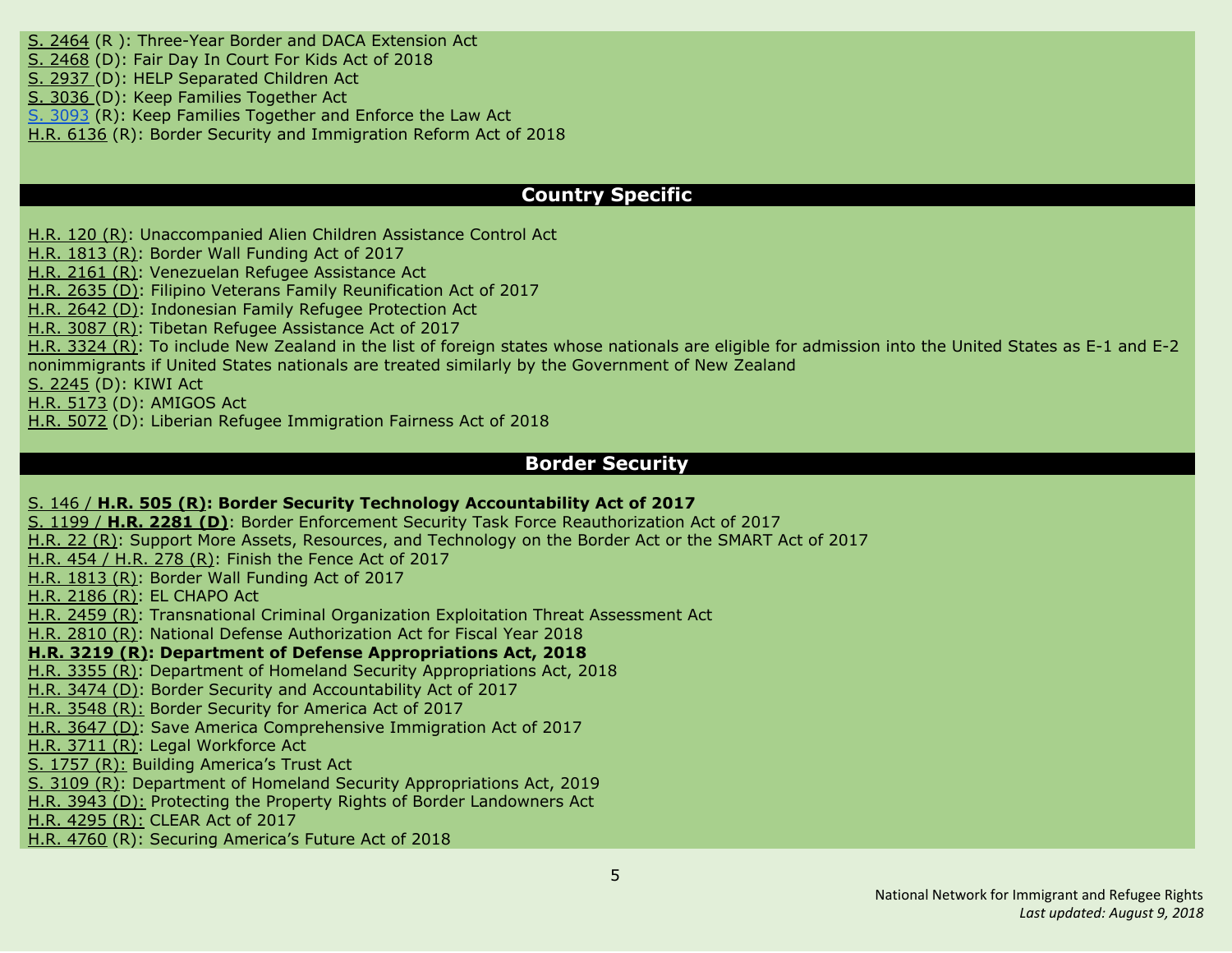H.R. [4796](#page-28-2) (R/D): Uniting and Securing America (USA) Act of 2018 S. [2192](#page-40-1) (R):SECURE Act of 2017 S. [2199](#page-40-2) (R): Border Security and Deferred Action Recipient Relief Act H.R. [4940](#page-30-4) (D): Border and Port Security Act S. [2338](#page-41-3) (D): Border Patrol Agent Pay Reform Technical Amendments Act of 2018 S. [2367](#page-42-1) (D): USA Act of 2018 H.R. [4915](#page-29-2) (R): SLAP Act of 2018 S. [2464](#page-43-0) (R): Three-Year Border and DACA Extension Act H.R. [5876](#page-33-4) (R): Border Wall Trust Fund Act H.R. [5991\(](#page-34-1)D): [DATA](#page-34-1) Act H.R. [6136](#page-34-4) (R): Border Security and Immigration Reform Act of 2018

#### **Detention, Sentencing, + Deportation**

S. 36 [\(R\)](#page-35-0): Keep Our [Communities](#page-35-0) Safe Act of 2017

S. 37 / [H.R.](#page-9-4) 174 / H.R. 300 (R): [Sarah's](#page-9-4) La[w](#page-9-4)

#### S. [45](#page-10-2) / **H.R. [3004](#page-10-2) (R): Stop Illegal [Reentry](#page-10-2) Act or Kate's La[w](#page-10-2)**

S. 51 [\(R\)](#page-35-1): Taking Action [Against](#page-35-1) Drunk Drivers Act

S. 52 [\(R\)](#page-35-2): A bill to make aliens associated with a criminal gang [inadmissible,](#page-35-2) deportable, and ineligible for various forms of relief

S. 349 / H.R. [1006](#page-14-3) (D): To clarify the rights of all persons who are held or detained at a port of entry or at any [detention](#page-14-3) facility overseen by U.S. Customs and Border Protection or U.S. Immigration and Customs [Enforcement](#page-14-3)

S. [2693](#page-43-4) (D): Immigration Court [Improvement](#page-43-4) Act of 201[8](#page-14-3)

S. [2937](#page-33-0) (D): HELP [Separated](#page-33-0) Children Act

S. [3036](#page-44-2) (D): Keep Families [Together](#page-44-2) Act

S. [3093](#page-44-0) (R): Keep Families Together and Enforce the Law Act

[H.R.](#page-10-3) 391 (R): Asylum Reform and Border [Protection](#page-10-3) Act of 201[7](#page-10-3)

[H.R.](#page-11-1) 486 (R): [Grant's](#page-11-1) Law

[H.R.](#page-12-0) 495 (R): [Protection](#page-12-0) of Children Act of 201[7](#page-12-0)

[H.R.](#page-12-4) 643 (R): Visa Overstay [Enforcement](#page-12-4) Act of 2017

[H.R.](#page-13-0) 844 (R): Terrorist [Deportation](#page-13-0) Act of 201[7](#page-13-0)

[H.R.](#page-13-4) 858 (D): DREAMers, Immigrants, and Refugees (DIRe) Legal Aid Act

[H.Res.927](#page-14-1) (D): Condemning the Trump administration's zero tolerance policy

H.R. [2043](#page-16-2) (D): Fair Day in [Court](#page-16-2) Ac[t](#page-16-2)

H.R [2431](#page-18-2) (R): Michael Davis, Jr. and Danny Oliver in Honor of State and Local Law Enforcement Act or the Davis-Oliver Act

H.R. [2572](#page-19-3) (D): [Protect](#page-19-3) Family Values at the Border Act

#### **H.R. [3003](#page-22-2) (R): No [Sanctuary](#page-22-2) for Criminals Ac[t](#page-22-2)**

H.R. [3227](#page-23-5) (D): [Justice](#page-23-5) is Not for Sale Act of 2017

H.R. [3355](#page-24-0) (R): Department of Homeland Security [Appropriations](#page-24-0) Act, 2018

H.R. [3647](#page-25-3) (D): Save America Comprehensive Immigration Act of 2017

H.R. [3923](#page-25-5) (D): Dignity for Detained Immigrants Act of 2017

H.R [4184](#page-26-1) (R): ESPERER (Extending Status Protection for Eligible Refugees) Act of 2017

H.R. [4253](#page-26-4) (D): American Promise Act of 2017

H.R. [4760](#page-28-1) (R): Securing America's Future Act of 2018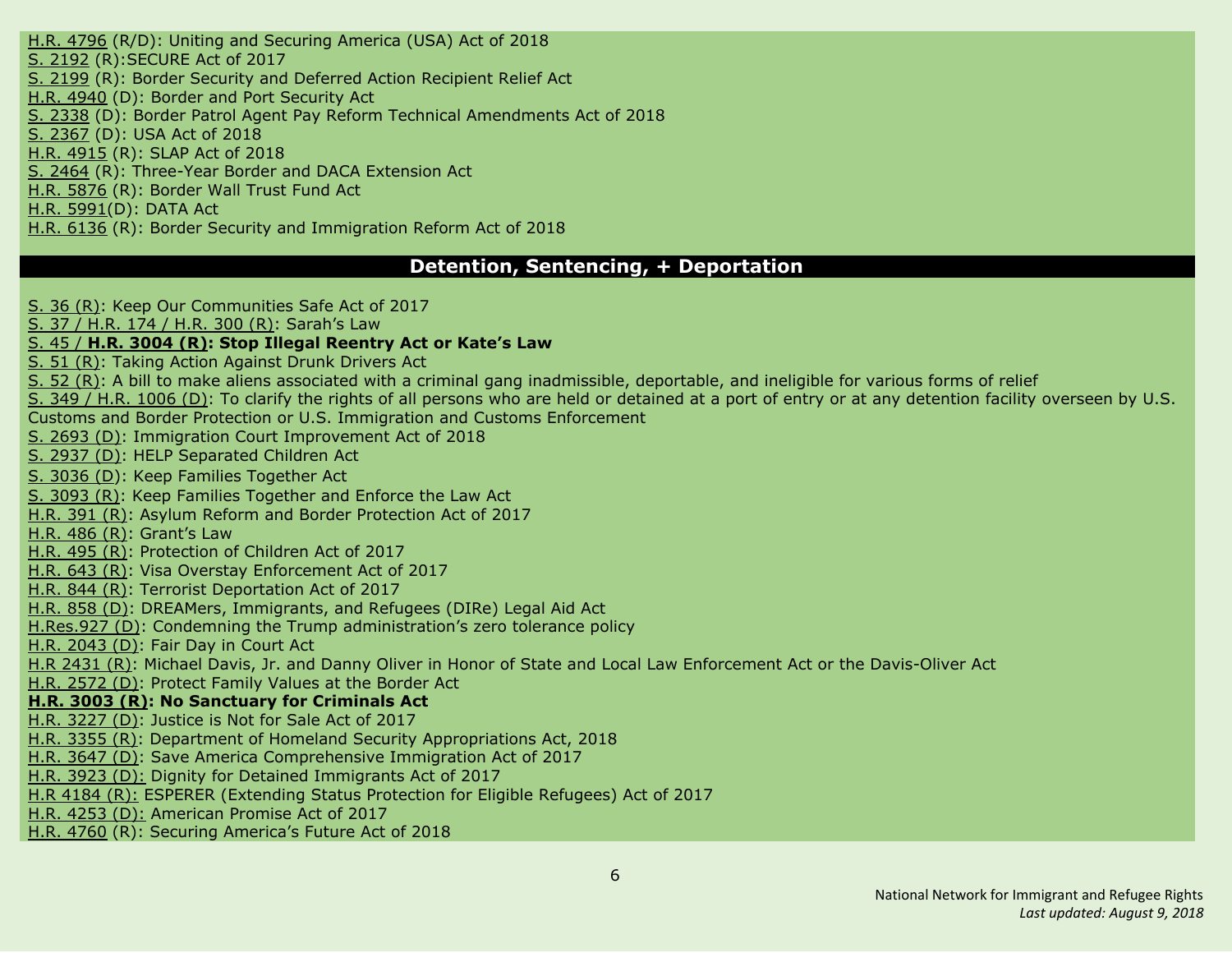H.R. [5510](#page-32-0) (D): Reentry and [Reunification](#page-32-0) Act

H.R. [5648](#page-32-5) (R): INA [Jurisdiction](#page-32-5) Act of 2018

H.R. [5653](#page-33-2) (R): Criminal Alien Removal [Certification](#page-33-2) Act of 2018

H.R. [5950](#page-33-0) (D): HELP [Separated](#page-33-0) Children Act

H.R. [5954](#page-34-0) (R): [Anti-terrorism](#page-34-0) Clarification Act of 2018

H.R. [6180](#page-35-3) (D): To require the Federal Government to provide mental health services to each child who has been separated from one or more parent as a result of implementation of the Trump Administration's zero tolerance policy at the United States border, and for other purposes. H.R. [6190](#page-35-6) (R): To amend Immigration and Nationality Act to address the protective custody of alien children accompanied by parents, and for other purposes

H.R. [6256](#page-35-4) (D): Congressional Access to Children's Detention Facilities Act

# **Immigrant + Refugee Rights** - expanding and curtailing

*LEGAL RIGHTS*

S. 349 / H.R. [1006](#page-14-3) (D): To clarify the rights of all persons who are held or detained at a port of entry or at any [detention](#page-14-3) facility overseen by U.S. Customs and Border Protection or U.S. Immigration and Customs [Enforcement](#page-14-3)

[H.R.](#page-11-2) 489 (D): No [Religious](#page-11-2) Registry Act of 2017

H.R. [2406](#page-18-0) (R): ICE [Authorization](#page-18-0) Act of 2017

H.R. [2431](#page-18-2) (R): Michael Davis, Jr. and Danny Oliver in Honor of State and Local Law [Enforcement](#page-18-2) Act or the Davis-Oliver Act

[S.1725](#page-39-4) (D): I-VETS Act

H.R. [3923](#page-25-5) (D): Dignity for Detained Immigrants Act of 2017

H.R. [3934](#page-25-2) (R): No Social Security for Illegal Immigrants Act of 2017

S. [2580](#page-43-3) (D): Every Person Counts

H.R. [5292](#page-31-5) (D): 2020 Census Accountability Act

*ACCESS TO SERVICES and ASSISTANCE*

[H.R.](#page-13-4) 858 (D): DREAMers, [Immigrants,](#page-13-4) and Refugees (DIRe) Legal Aid Ac[t](#page-13-4)

H.R. [2043](#page-16-2) (D): Fair Day in [Court](#page-16-2) Ac[t](#page-16-2)

# **H.R. [2581](#page-19-0) (R): Verify First Act**

H.R. [2761](#page-21-2) (D): Healthcare [Opportunities](#page-21-2) for Patriots in Exile (HOPE) Act

H.R. [2788](#page-21-3) (D): HEAL for [Immigrant](#page-21-3) Women and Families Act of 2017

H.R. [2944](#page-22-3) (D): To Offer [Refugees](#page-22-3) College Help (TORCH) Ac[t](#page-22-3)

H.R. [3113](#page-23-4) (D): To require the chief election officials of the States to provide voter registration forms at certain naturalization proceedings, and for other purposes

H.R. [3591](#page-24-4) (D): American Hope Act of 2017

H.R [4184](#page-26-1) (R): ESPERER (Extending Status Protection for Eligible Refugees) Act of 2017

H.R. [4253](#page-26-4) (D): American Promise Act of 2017

H.R. [4310](#page-27-0) (R ): ASSURE Act

S. [2367](#page-42-1) (D): USA Act of 2018

H.R. [5229](#page-31-6) (R): Tuition Fairness For Citizens Act

S. [2468](#page-43-2) (D): Fair Day In Court For Kids Act of 2018

*ASYLUM SEEKERS and REFUGEES* [H.R.](#page-10-3) 391 (R): Asylum Reform and Border [Protection](#page-10-3) Act of 2017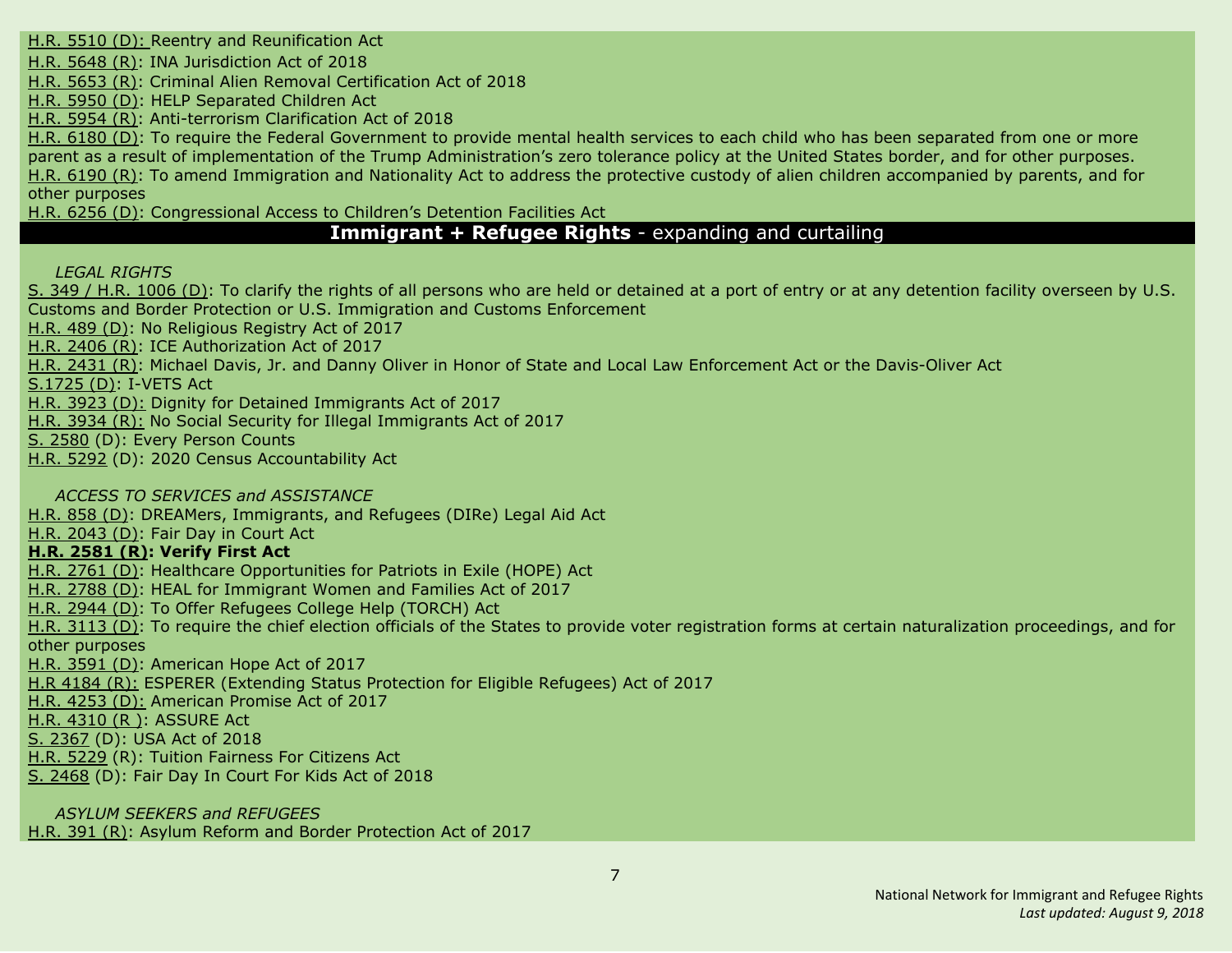H.R. [2826](#page-22-1) (R): Refugee Program Integrity [Restoration](#page-22-1) Act of 2017

H.R. [3775](#page-25-1) (R): Immigration and National Interest Act of 2017

S. [1720](#page-38-3) (R): RAISE Act

S. [2145](#page-40-5) (D): A bill to prohibit the United States Government from barring refugees from entering the United States based on their country of origin.

H.R. [4850\(](#page-29-0)R): Asylum Protection Act of 2018

S. [2275](#page-41-2) (D): Liberian Refugee Immigration Fairness Act of 2018

# **Immigration Enforcement Agencies**

S. [595](#page-17-3) / **H.R. [2213](#page-17-3) (R)**: Boots on the Border Act and **Anti-Border Corruption Reauthorization Act of 2017**

S. [1305](#page-38-1) (R): CBP [HiRe](#page-38-1) Ac[t](#page-38-1)

S. [1560](#page-38-4) (D): A bill to ensure the integrity of border and immigration [enforcement](#page-38-4) efforts by requiring U.S. Customs and Border Protection and U.S. Immigration and Customs Enforcement to administer law enforcement polygraph [examinations](#page-38-4) to all applicants for law enforcement positions and to require post-hire polygraph examinations for law enforcement personnel as part of periodic [reinvestigations.](#page-38-4)

**[H.Res.990](#page-14-0) (R)**: Supporting the officers and personnel who carry out the important mission of the United States Immigration and Customs Enforcement

H.R. [1497](#page-16-3) (D): ICE Body [Camera](#page-16-3) Act of 201[7](#page-16-3)

H.R. [2073](#page-17-4) (D): To amend Section 287 of the [Immigration](#page-17-4) and Nationality Act to prohibit immigration officers or agents of the Department of [Homeland](#page-17-4) Security from wearing clothing or other items bearing the word 'police'

H.R. [2406](#page-18-0) (R): ICE [Authorization](#page-18-0) Act of 2017

H.R. [2407](#page-18-1) (R): USCIS [Authorization](#page-18-1) Act of 201[7](#page-18-1)

#### **H.R. [2826](#page-22-1) (R): DHS [Authorization](#page-22-1) Act of 2017**

H.R. [3020](#page-22-4) (D): Border Enforcement [Accountability,](#page-22-4) Oversight, and Community Engagement Act of 2017

H.R. [3355](#page-24-0) (R): Department of Homeland Security [Appropriations](#page-24-0) Act, 2018

H.R. [3647](#page-25-3) (D): Save America Comprehensive Immigration Act of 2017

H.R. [3548](#page-24-1) (R): Border Security for America Act of 2017

H.R. [4295](#page-26-3) (R): CLEAR Act of 2017

H.R. [4398](#page-27-5) (D): Safe Emergency Response Act

H.R. [4760](#page-28-1) (R): Securing America's Future Act of 2018

H.R. [4915](#page-29-2) (R ): SLAP Act of 2018

H.R. [4928](#page-29-3) (R ): To Amend Title 28

H.R. [6361](#page-35-5) (D): Establishing a Humane Immigration Enforcement System Act

S. [3109](#page-44-1) (R): Department of Homeland Security Appropriations Act, 2019

# **Sanctuary Policies**

S. 87 / [H.R.](#page-11-0) 400 (R): Stop [Dangerous](#page-11-0) Sanctuary Cities Act

S. 303 / H.R. [1236](#page-15-3) (D): PROTECT [Immigration](#page-15-3) Act of 201[7](#page-15-3)

S. [415](#page-37-5) (D): To nullify the effect of [Executive](#page-37-5) Order 1376[8](#page-37-5)

S. [745](#page-37-0) (R): A bill to [reauthorize](#page-37-0) the State Criminal Alien Assistance Program, and for other purpose[s](#page-37-0)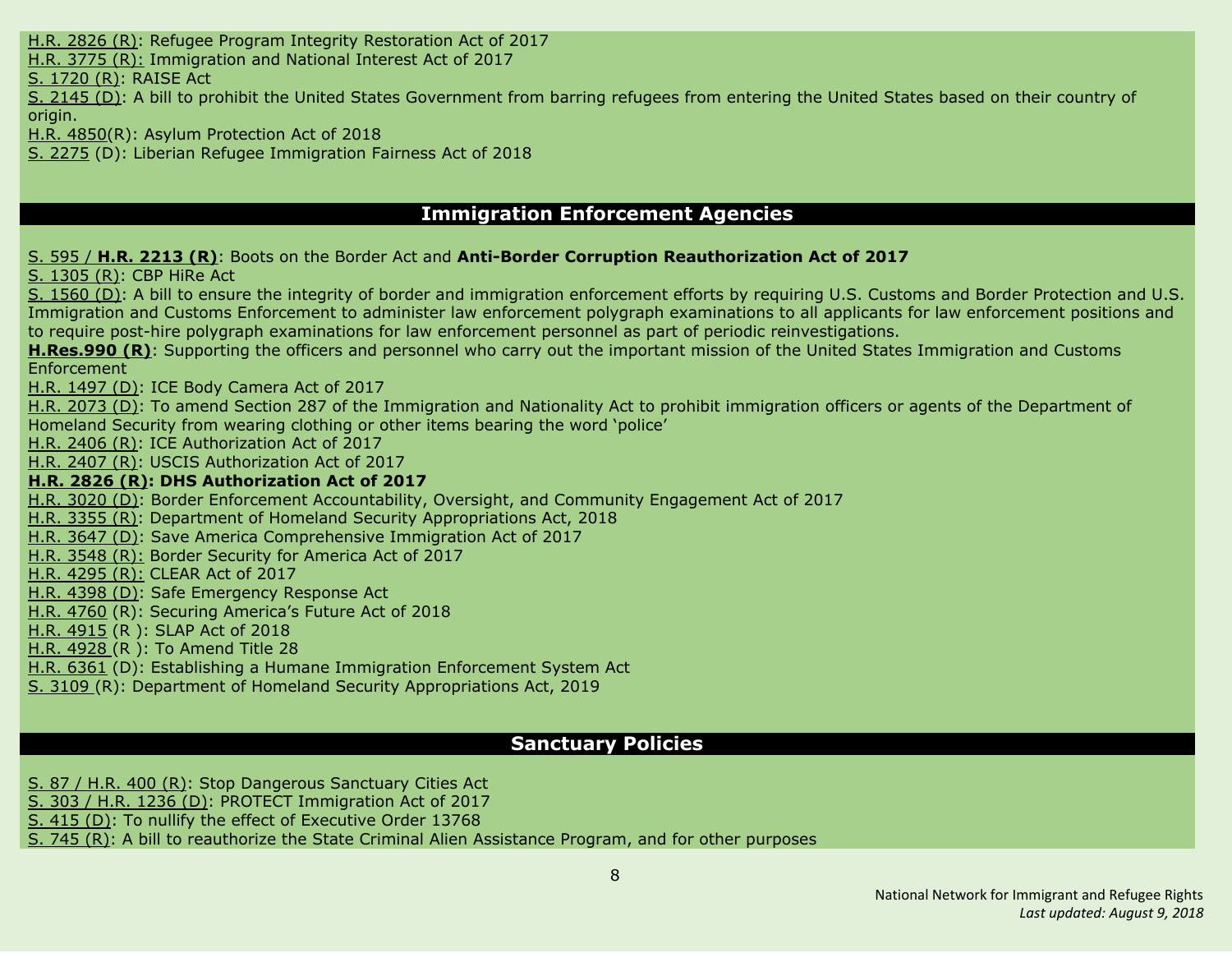S. [1126](#page-37-3) (R): Securing Our Border and Protecting [Communities](#page-37-3) Ac[t](#page-37-3) [H.R.](#page-9-0) 83 (R): Mobilizing Against [Sanctuary](#page-9-0) Cities Act [H.R.](#page-13-2) 748 (D): [Safeguarding](#page-13-2) Sanctuary Cities Act of 2017 H.R. [1446](#page-15-4) (D): No State Resources for Immigration [Enforcement](#page-15-4) (NSRIE) Act **H.R. [3003](#page-22-2) (R): No [Sanctuary](#page-22-2) for Criminals Act** H.R. [4805](#page-28-3) (R ): No Federal Funding to Benefit Sanctuary Cities Act H.R. [5617](#page-32-4) (R): No [Enforcement,](#page-32-4) No Grant for Sanctuary Cities Act of 2018 H.R. [5663](#page-33-1) (R): Make [Sanctuary](#page-33-1) Cities pay for the Wall Act of 2018

# **Responding to Executive Orders**

S. [415](#page-37-5) (D): To nullify the effect of [Executive](#page-37-5) Order 1376[8](#page-37-5)

[H.R.](#page-11-2) 489 (D): No [Religious](#page-11-2) Registry Act of 2017

[H.R.](#page-13-1) 739 (D): This [Land](#page-13-1) Is Our Land Ac[t](#page-13-1)

[H.R.](#page-13-3) 837 (D): Build [Bridges](#page-13-3) Not Walls Ac[t](#page-13-3)

[H.R.](#page-14-2) 920 (D): Protecting Our Border Communities Act of 2017

H.R. [1477](#page-16-1) (D): No [Taxpayer](#page-16-1) Funding for the Wall Act

H.R. [3548](#page-24-1) (R): Border Security for America Act of 2017

S. [1979](#page-40-3) (D): A bill to block the implementation of certain presidential actions that restrict individuals from certain countries from entering the United States.

H.R. [4271](#page-26-5) (D): To block the implementation of certain presidential actions that restrict individuals from certain countries from entering the United States.

# <span id="page-8-0"></span>**H.R. 22 Support More Assets, Resources, and Technology on the Border Act or the SMART Act of 2017**

Sponsored by: Representative Ted Poe (R-TX-2)

"The Department of Defense (DOD) shall: (1) deploy up to an additional 10,000 members of the National Guard along the U.S.-Mexico border as requested by border states, and (2) provide funds to the governor of a state who submits a state border control activities plan that is approved by DOD and that specifies how personnel of the National Guard of such state are to be used in border control activities. National Guard personnel may be ordered to carry out border control activities. The bill authorizes: (1) DHS to deploy smart border technologies if necessary to achieve and maintain such operational control; and (2) DOD to transfer specified eligible equipment returned from DOD operations to federal, state, and local agencies, with preference to agencies that will use such equipment primarily to strengthen border security. The bill requires DHS: (1) if such a joint resolution of disapproval on operational control passes, to appoint an additional 1,500 Border Patrol agents; (2) make grants to sheriffs' departments along the border in Texas, Arizona, New Mexico, and California to hire additional deputies; and (3) establish the biometric entry and exit data system required under the Intelligence Reform and Terrorism Prevention Act of 2004."

# <span id="page-8-1"></span>**H.R. 60 Encourage New Legalized Immigrants to Start Training Act or ENLIST Act**

Sponsored by: Representative Jeff Denham (R-CA-10)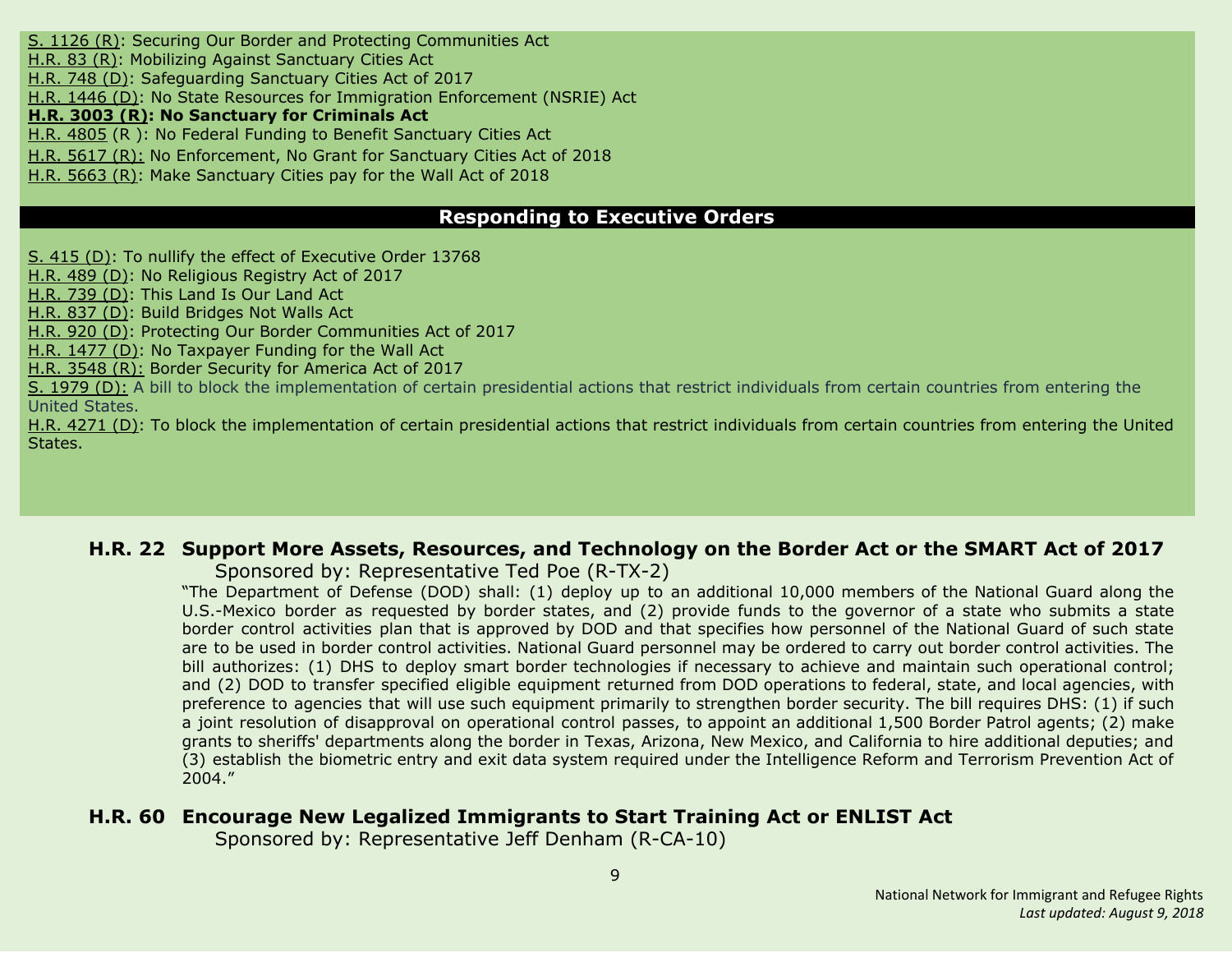"This bill authorizes the enlistment in the Armed Forces of aliens unlawfully present in the United States on December 31, 2012, who: (1) have been continuously present in the United States since such date; (2) were younger than 15 years of age when they initially entered the United States; and (3) are otherwise eligible for original enlistment in a regular component of the Army, Navy, Air Force, Marine Corps, or Coast Guard… The Department of Homeland Security shall adjust the status of an alien enlisted under such authority to the status of an alien lawfully admitted for permanent residence under provisions of the Immigration and Nationality Act applicable to aliens who entered the United States prior to January 1, 1972."

# <span id="page-9-0"></span>**H.R. 83 Mobilizing Against Sanctuary Cities Act**

Sponsored by: Representative Lou Barletta (R-PA-11)

"This bill prohibits a state or local government from receiving federal financial assistance for a minimum of one year if it restricts or prohibits a government entity or official from: (1) sending to or receiving from the responsible federal immigration agency information regarding an individual's citizenship or immigration status, or (2) maintaining or exchanging information about an individual's status."

● An [article](http://www.huffingtonpost.com/entry/gop-sanctuary-cities-funds_us_58730858e4b02b5f85898d46) about H.R. 83 from *HuffPost*

# <span id="page-9-1"></span>**H.R. 120 Unaccompanied Alien Children Assistance Control Act**

Sponsored by: Representative Michael C. Burgess (R-TX-26)

This bill directs the President to reduce foreign assistance allocations for Mexico, Guatemala, Honduras, or El Salvador by an amount equal to the number of unaccompanied alien children who are nationals or citizens of any of those countries placed in federal custody in the preceding fiscal year because of their immigration status multiplied by \$15,000.

# <span id="page-9-2"></span>**H.R. 140 Birthright Citizenship Act of 2017**

#### Sponsored by: Representative Steve King (R-IA-4)

"This bill amends the Immigration and Nationality Act to consider a person born in the United States "subject to the jurisdiction" of the United States for citizenship at birth purposes if the person is born in the United States of parents, one of whom is: (1) a U.S. citizen or national, (2) a lawful permanent resident alien whose residence is in the United States, or (3) an alien performing active service in the U.S. Armed Forces."

# <span id="page-9-3"></span>**H.R. 170 Protect and Grow American Jobs Act**

#### Sponsored by: Representative Darrell Issa (R-CA-49)

This bill amends the Immigration and Nationality Act to revise the definition of "exempt H-1B nonimmigrant" to eliminate the masters or higher degree requirement and raise the annual salary threshold requirement from \$60,000 to \$100,000. The intention is to discourage US companies from hiring people in the H1-B program because they will be required to pay them a higher salary.

# <span id="page-9-4"></span>**H.R. 174 Sarah's Law**

**300 + S. 37**

**+ H.R.** Sponsored by: Representative Steve King (R-IA-4)

Representative David Young (R-IA-3)

Senator Joni Ernst (R-IA)

"This bill amends the Immigration and Nationality Act to require the detention of an alien: (1) who was not inspected and admitted into the United States, who held a revoked nonimmigrant visa (or other nonimmigrant admission document), or who is deportable for failing to maintain nonimmigrant status; and (2) who has been charged in the United States with a crime that resulted in the death or serious bodily injury of another person."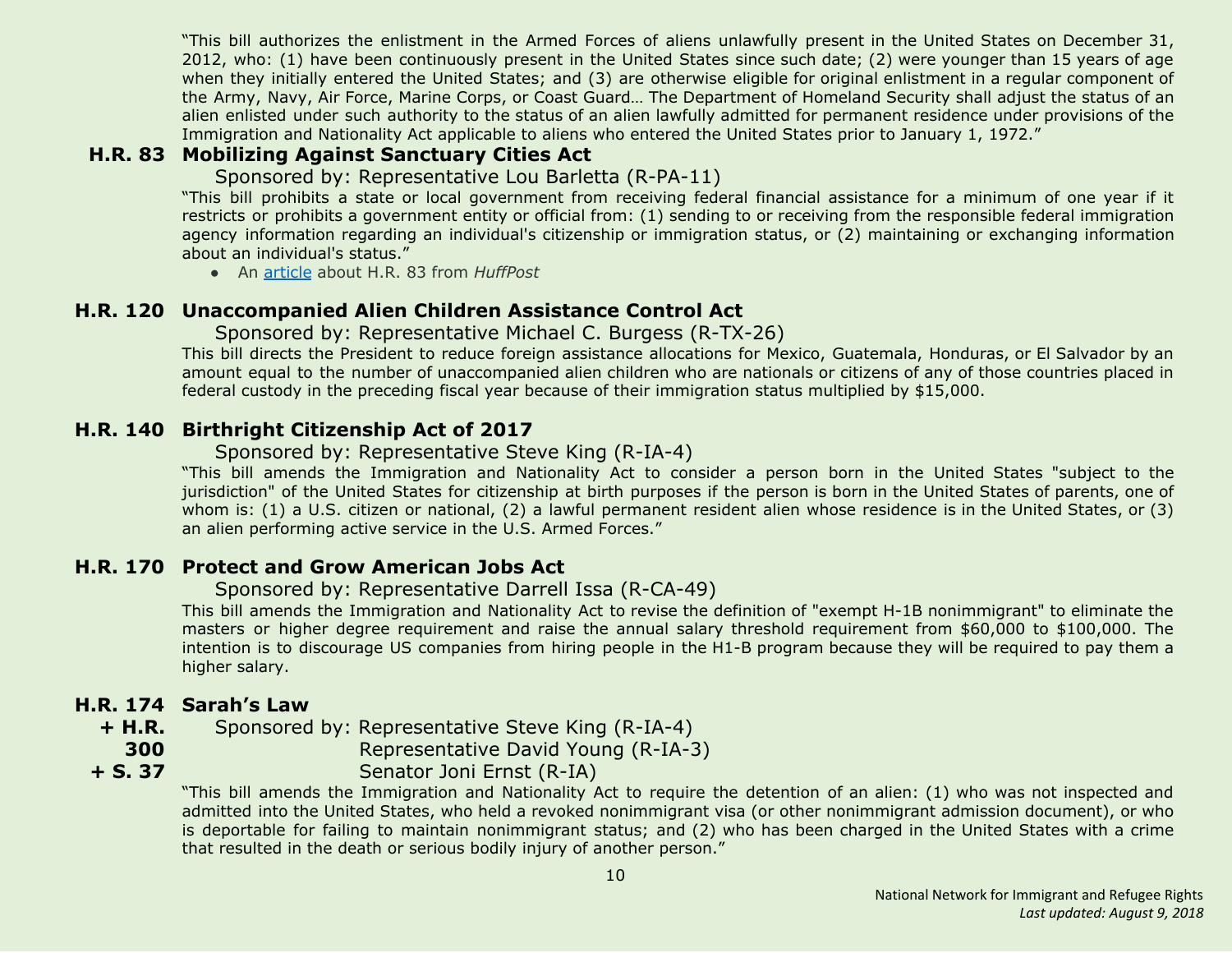#### <span id="page-10-0"></span>**H.R. 241 Timely Repatriation Act**

#### Sponsored by: Representative Ted Poe (R-TX-2)

"This bill directs the Department of Homeland Security (DHS) to publish a report every six months listing: (1) countries that have refused or unreasonably delayed repatriation of an alien who is a national of that country (the report must include the total number of such aliens) and countries that have an excessive repatriation failure rate, and (2) each country that was included in both the report preceding the current report and the current report (DHS may exclude a country if the total number of nonrepatriations outstanding is less than 10 for the preceding three-year period). The Department of State, with respect to a listed country: (1) may not issue visas to attendants, servants, and personal employees of such country's officials and employees who receive nonimmigrant status; and (2) shall reduce the number of visas available for such country's diplomats and officials/employees by 10% for each six months that a country is listed."

# <span id="page-10-1"></span>**H.R. 281 Family Farm Relief Act of 2017**

#### Sponsored by: Representative Elise M. Stefanik (R-NY-21)

This bill directs the Department of Agriculture (USDA) to establish a process for receiving H-2A nonimmigrant visas (temporary agricultural workers) which shall ensure that that petitioners may file such petitions over the Internet or in paper form. (Administration of the H-2A program is transferred from the Department of Labor to USDA.) The bill: (1) includes year-round livestock workers, including dairy workers, in the H-2A category with a maximum three-year period of admissions, which may be renewed three months after the end of each such period; and (2) revises H-2A certification provisions.

● [Farmworker](https://www.farmworkerjustice.org/sites/default/files/FactSheetHR281-Jan2017.pdf) Justice's factsheet on why they oppose H.R. 281

# <span id="page-10-2"></span>**H.R. 3004 Establishing Mandatory Minimums for Illegal Reentry Act of 2017 or Kate's Law**

**+ S. 45** Sponsored by: Representative Bob Goodlatte (R-VA-6)

Senator Ted Cruz (R-TX)

# *H.R. 3004 passed the House on June 29 (vote: 257-167)*

"This bill amends the Immigration and Nationality Act to increase penalties applicable to aliens who unlawfully reenter the United States after being removed." Kate's Law has been introduced in previous years.

- "The [Trouble](https://www.theatlantic.com/politics/archive/2015/09/kates-law-mandatory-sentencing/403990/) with Kate's Law," September 2015 article from the *Atlantic*
- "'Kate's Law' and the [License](http://www.huffingtonpost.com/samanta-honigman/kates-law-and-the-license_b_9789508.html) to Hate," April 2016 article from *HuffPost*
- Read an article published by the American [Immigration](http://immigrationimpact.com/2017/06/30/house-passes-anti-immigrant-bills/) Council after the passage of H.R. 3003 and H.R. 3004

# <span id="page-10-3"></span>**H.R. 391 Asylum Reform and Border Protection Act of 2017**

Sponsored by: Representative Jason Chaffetz (R-UT-3)

This bill raises the standard to establish credible fear of persecution claims in asylum interviews, limits humanitarian and public interest parole authority, and prohibits DHS from using parole authority for an alien who is ineligible for refugee status. It also revises the definition of an "unaccompanied child." This bill was originally introduced to the 114<sup>th</sup> Congress.

- Tahirih Justice Center's [statement](http://www.tahirih.org/wp-content/uploads/2017/02/TJC-Chaffetz-bill.pdf) on why they oppose H.R. 391
- Human Rights First's press [release](http://www.humanrightsfirst.org/press-release/house-should-reject-bills-undermine-us-protection-refugees) on why they oppose H.R. 391

# <span id="page-10-4"></span>**H.R. 392 Fairness for High-Skilled Immigrants Act of 2017**

Sponsored by: Representative Jason Chaffetz (R-UT-3)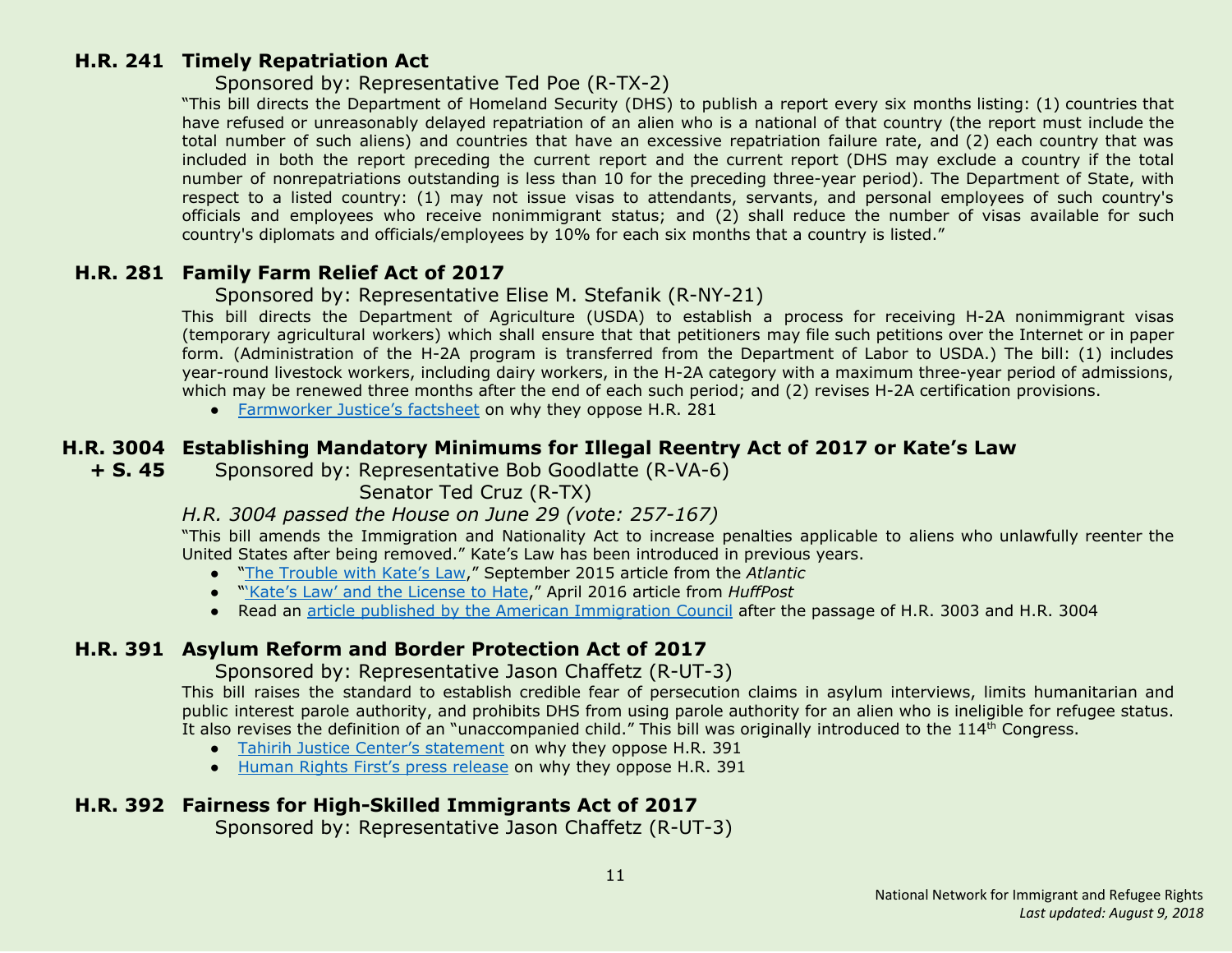This bill amends the Immigration and Nationality Act to: (1) eliminate the per country numerical limitation for employment-based immigrants, and (2) increase the per country numerical limitation for family based immigrants from 7% to 15% of the total number of family-sponsored visas. The Chinese Student Protection Act of 1992 is amended to eliminate the provision requiring the reduction of annual Chinese immigrant visas to offset status adjustments under such Act.

# <span id="page-11-0"></span>**H.R. 400 Stop Dangerous Sanctuary Cities Act**

**+ S. 87** Sponsored by: Representative Diane Black (R-TN-6)

Senator Pat Toomey (R-PA)

"This bill prohibits a sanctuary jurisdiction from receiving grants under certain Economic Development Assistance Programs and the Community Development Block Grant Program. A sanctuary jurisdiction is a state or political subdivision that has a statute, policy, or practice in effect that prohibits or restricts: (1) information sharing about an individual's immigration status, or (2) compliance with a lawfully issued detainer request or notification of release request. A state or political subdivision that complies with a detainer is deemed to be an agent of the Department of Homeland Security and is authorized to take actions to comply with the detainer. The bill limits the liability of a state or political subdivision, or an officer or employee of such state or political subdivision, for actions in compliance with the detainer."

- "Why I changed my mind on ['sanctuary'](http://www.politico.com/agenda/story/2017/03/changed-position-sanctuary-cities-trump-000386) cities," March 2017 article from *Politico*
- "Why [Sanctuary](http://www.npr.org/sections/codeswitch/2017/01/29/512002076/why-sanctuary-cities-are-safer) Cities Are Safer," January 2017 article from NPR: Codeswitch

# <span id="page-11-3"></span>**H.R. 454 Finish the Fence Act of 2017**

- **+ H.R.** Sponsored by: Representative Dennis A. Ross (R-FL-15)
	- **278** "This bill amends the Illegal Immigration Reform and Immigrant Responsibility Act of 1996 with respect to construction of border fencing and road improvements to direct the Department of Homeland Security (DHS) to complete the required 700-mile southwest border fencing by December 31, 2017. The Secure Fence Act of 2006 is amended to direct DHS, in consultation with state and local officials along the U.S.-Mexico border, to achieve operational control over U.S. international land and maritime borders by December 31, 2017."

# <span id="page-11-1"></span>**H.R. 486 Grant's Law**

# Sponsored by: Representative Andy Biggs (R-AZ-5)

"This bill amends the Immigration and Nationality Act to require mandatory detention of any alien who is unlawfully present in the United States and arrested for inadmissible or deportable crimes. The bill transfers release authority from the Department of Justice to the Department of Homeland Security (DHS). DHS may release the alien to an appropriate authority for proceedings related to the arrest, but DHS must resume custody for any period that the alien is not in custody of the appropriate authority. If the alien is not convicted of crimes for which the alien was arrested, DHS must continue to detain the alien until removal proceedings are completed."

● A February 2017 [article](http://www.phoenixnewtimes.com/content/printView/9061789) from the *Phoenix New Times* discusses H.R. 486 and an identical law proposed in the Arizona state legislature

# <span id="page-11-2"></span>**H.R. 489 No Religious Registry Act of 2017**

Sponsored by: Representative Suzan K. DelBene (D-WA-1)

"This bill prohibits U.S. government officers or employees from collecting information or utilizing a registry or database to classify or surveil on the basis of religious affiliation: (1) U.S. nationals, (2) aliens lawfully present in the United States, or (3) aliens who apply for a visa or seek admission to the United States or on whose behalf a petition under the immigration laws is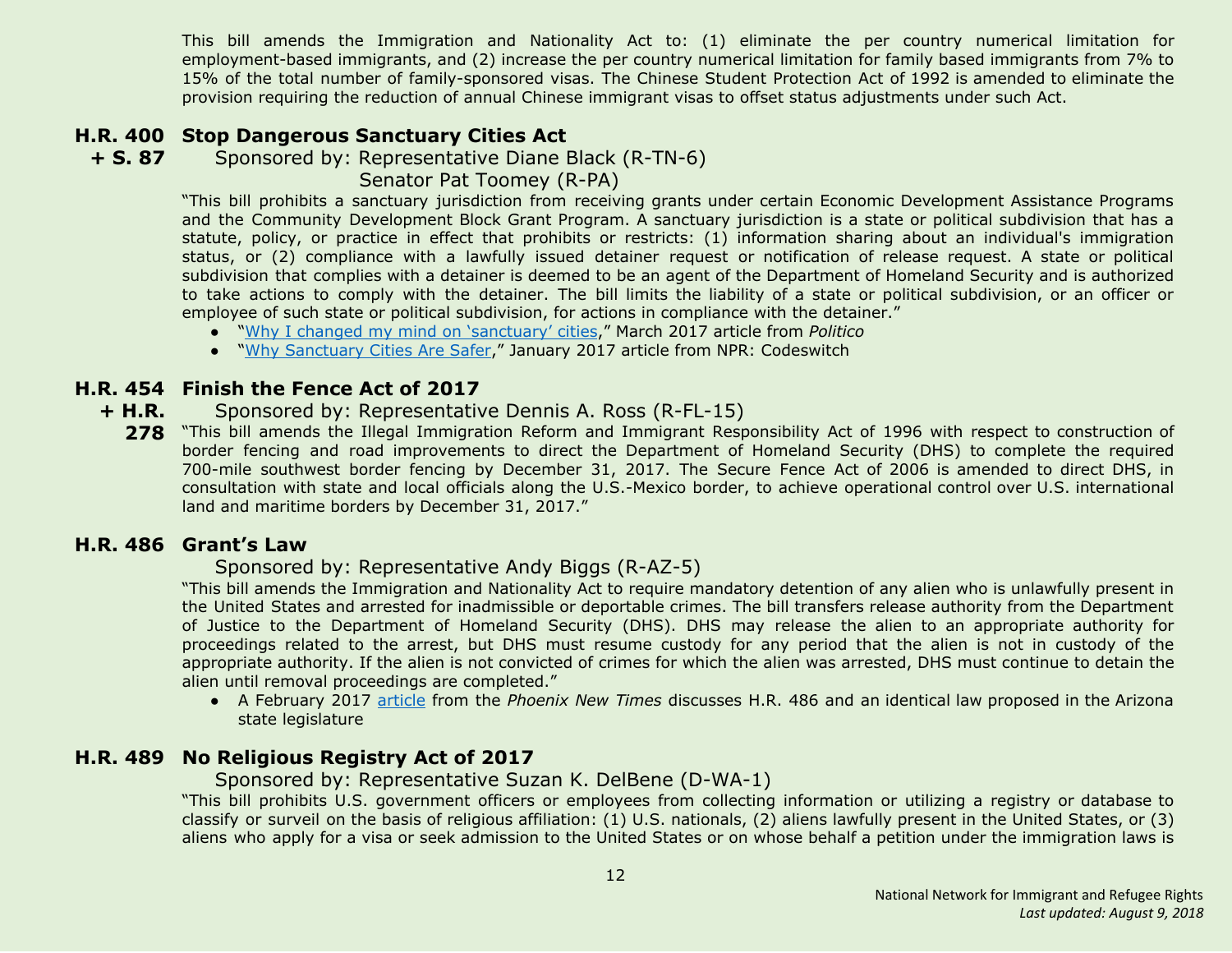submitted. The bill also prohibits studies related to the collection of such information or the establishment or utilization of such a registry or database."

• An [action](https://www.fcnl.org/updates/oppose-the-creation-of-a-religious-registry-472) call to support H.R. 489 from the Friends Committee on National Legislation

# <span id="page-12-0"></span>**H.R. 495 Protection of Children Act of 2017**

Sponsored by: Representative John R. Carter (R-TX-31)

"To amend the William Wilberforce Trafficking Victims Protection Reauthorization Act of 2008 to provide for the expedited removal of unaccompanied alien children who are not victims of a severe form of trafficking in persons and who do not have a fear of returning to their country of nationality or last habitual residence, and for other purposes."

# <span id="page-12-1"></span>**H.R. 496 Bar Removal of Individuals who Dream and Grow our Economy Act or the BRIDGE Act**

<span id="page-12-5"></span>**+ S. 128** Sponsored by: Representative Mike Coffman (R-CO-6)

Senator Lindsey Graham (R-SC)

"This bill amends the Immigration and Nationality Act to provide that the Department of Homeland Security (DHS): (1) shall grant a three-year provisional protected presence to a qualifying alien, (2) may not remove the alien from the United States unless such protected presence is rescinded, and (3) shall provide such alien with employment authorization."

**●** First Focus [Campaign](https://campaignforchildren.org/news/press-release/senate-reintroduces-bipartisan-bridge-act-to-protect-immigrant-youth/) for Children's press release on H.R. 496

# <span id="page-12-2"></span>**H.R. 505 Border Security Technology Accountability Act of 2017**

**+ S. 146** Sponsored by: Representative Martha McSally (R-AZ-2)

Senator John McCain (R-AZ)

# *H.R. 505 passed the House on January 31, 2017 (voice vote)*

"This bill amends the Homeland Security Act of 2002 to require the Department of Homeland Security (DHS) to: (1) ensure that each border security technology acquisition program that is determined to be a major acquisition program has an acquisition program baseline approved by the relevant acquisition decision authority; (2) document that each such program is meeting the cost, schedule, and performance thresholds specified in such baseline in compliance with relevant departmental acquisition policies and the Federal Acquisition Regulation; and (3) have a plan for each such program to meet program implementation objectives by managing contractor performance."

# <span id="page-12-3"></span>**H.R. 641 Better Agricultural Resources Now Act or the BARN Act**

Sponsored by: Representative Rick W. Allen (R-GA-12)

"This bill revises the H-2A nonimmigrant agricultural worker visa program, including with respect to: (1) agricultural labor and services, (2) application requirements, (3) wages, (4) period of authorized nonimmigrant status, (5) housing, (6) legal assistance, and (7) violations."

● [Farmworker](https://www.farmworkerjustice.org/sites/default/files/FJ-BARN%20ActSummary6-12-15.pdf) Justice's fact sheet on why they oppose H.R. 641

# <span id="page-12-4"></span>**H.R. 643 Visa Overstay Enforcement Act of 2017**

Sponsored by: Representative Lou Barletta (R-PA-11)

"This bill amends the Immigration and Nationality Act to subject any alien who remains in the United States after any visa or status under which the alien is lawfully present has expired to: (1) a fine or imprisonment for up to six months, or both, for a first offense; and (2) a fine or imprisonment for up to two years, or both, for any subsequent offense. Such penalties shall be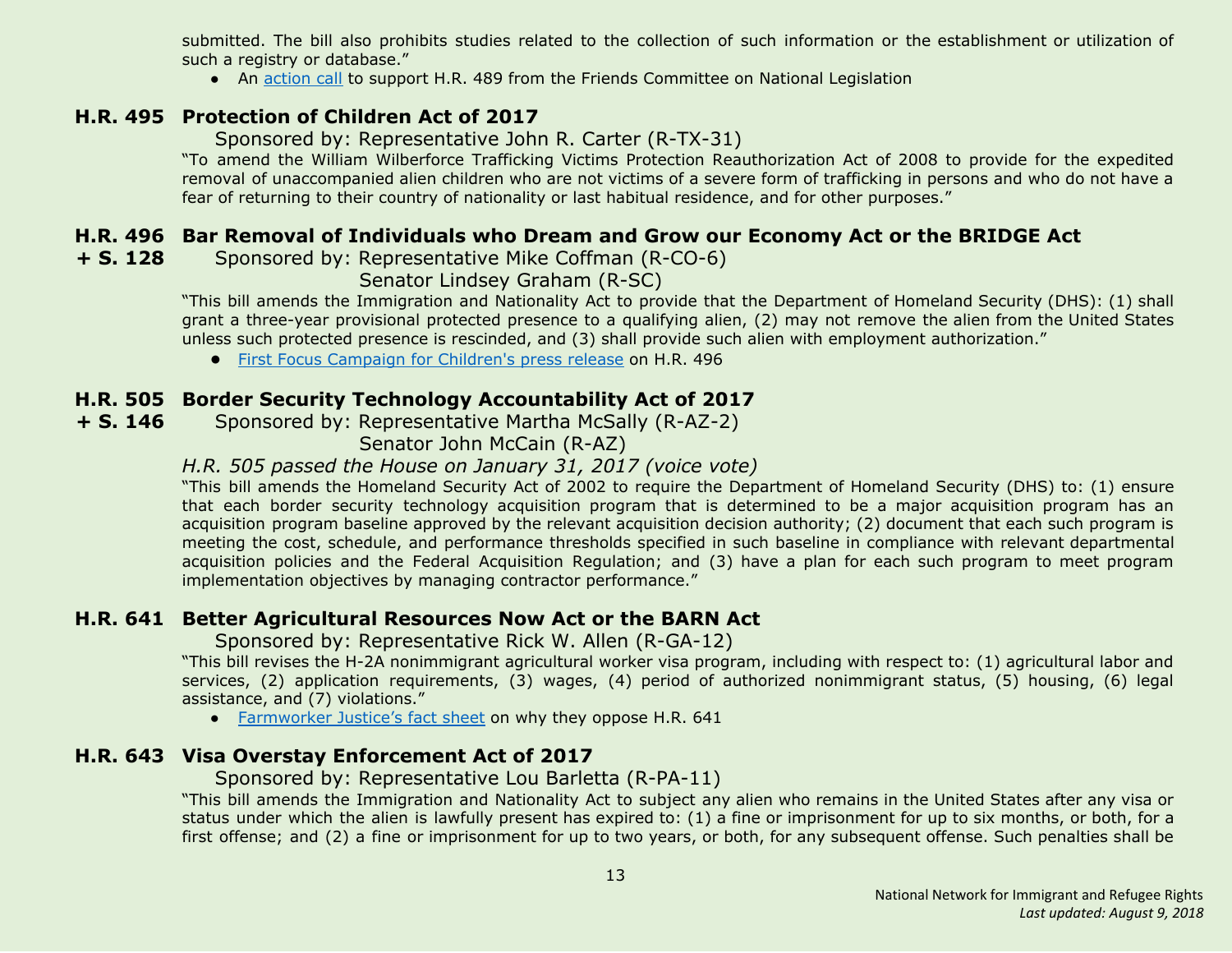waived if the overstay was due to medical necessity, public safety, or national security. An alien convicted of a first offense may not be admitted to the United States for 5 years or granted a visa for 10 years. An alien convicted of a subsequent offense may not be admitted to the United States at all or granted a visa."

#### <span id="page-13-1"></span>**H.R. 739 This Land is Our Land Act**

Sponsored by: Representative Adriano Espaillat (D-NY-13)

"The Secretary of Homeland Security may not construct any new border barriers, including walls or fences, on Federal land under the jurisdiction of the Secretary of the Interior or the Secretary of Agriculture within 100 miles of the international land borders of the United States that are not in existence as of the date of the enactment of this Act."

• In February 2017, a coalition of [organization's](https://www.aclu.org/sites/default/files/field_document/2017-02-27_coalition_letter_border_wall_hr_837_hr_739.pdf) wrote a letter supporting H.R. 739 and H.R. 837 and opposing the border wall

#### <span id="page-13-2"></span>**H.R. 748 Safeguarding Sanctuary Cities Act of 2017**

#### Sponsored by: Representative Mike Quigley (D-IL-5)

"This bill prohibits reducing or withholding federal financial assistance that a state or local government would otherwise receive because such state or local government has in place any policy that limits or restricts compliance with a detainer."

#### <span id="page-13-3"></span>**H.R. 837 Build Bridges Not Walls Act**

Sponsored by: Representative Michelle Lujan Grishman (D-NM-1)

"The Executive order entitled "Border Security and Immigration Enforcement Improvements" signed by the President on January 25, 2017, or any other substantially similar Executive order, memorandum, or other action by the President to use taxpayer dollars or fees to construct a continuous wall or fence between the United States and Mexico, shall have no force or effect."

**●** In February 2017, a coalition of [organization's](https://www.aclu.org/sites/default/files/field_document/2017-02-27_coalition_letter_border_wall_hr_837_hr_739.pdf) wrote a letter supporting H.R. 739 and H.R. 837 and opposing the border wall

# <span id="page-13-0"></span>**H.R. 844 Terrorist Deportation Act of 2017**

#### Sponsored by: Representative Jeff Duncan (R-SC-3)

"This bill amends the Immigration and Nationality Act (INA) to make an alien, other than a lawful permanent resident, who is identified in the terrorist screening database inadmissible or deportable on terrorist grounds. An identified alien shall be ineligible for asylum, withholding or cancellation of removal, voluntary departure, adjustment of status, or acquisition of legal permanent residency through the registry provisions. DHS shall revise specified regulations implementing the United Nations Convention Against Torture and Other Forms of Cruel, Inhuman or Degrading Treatment or Punishment to: (1) exclude identified aliens from the protection of such regulations, and (2) make such aliens ineligible for withholding or deferral of removal under INA."

# <span id="page-13-4"></span>**H.R. 858 DREAMers, Immigrants, and Refugees (DIRe) Legal Aid Act**

Sponsored by: Representative J. Luis Correa (D-CA-46)

"This bill directs the Department of Justice to make grants to nonprofit legal services providers with immigration law expertise to provide immigration-related legal services and advice to an alien who: (1) is present in the United States as a lawful permanent resident; (2) has received a grant of deferred action under the Deferred Action for Childhood Arrivals program, has been admitted as a refugee (or the alien's spouse or parent has been so admitted), or has been determined to be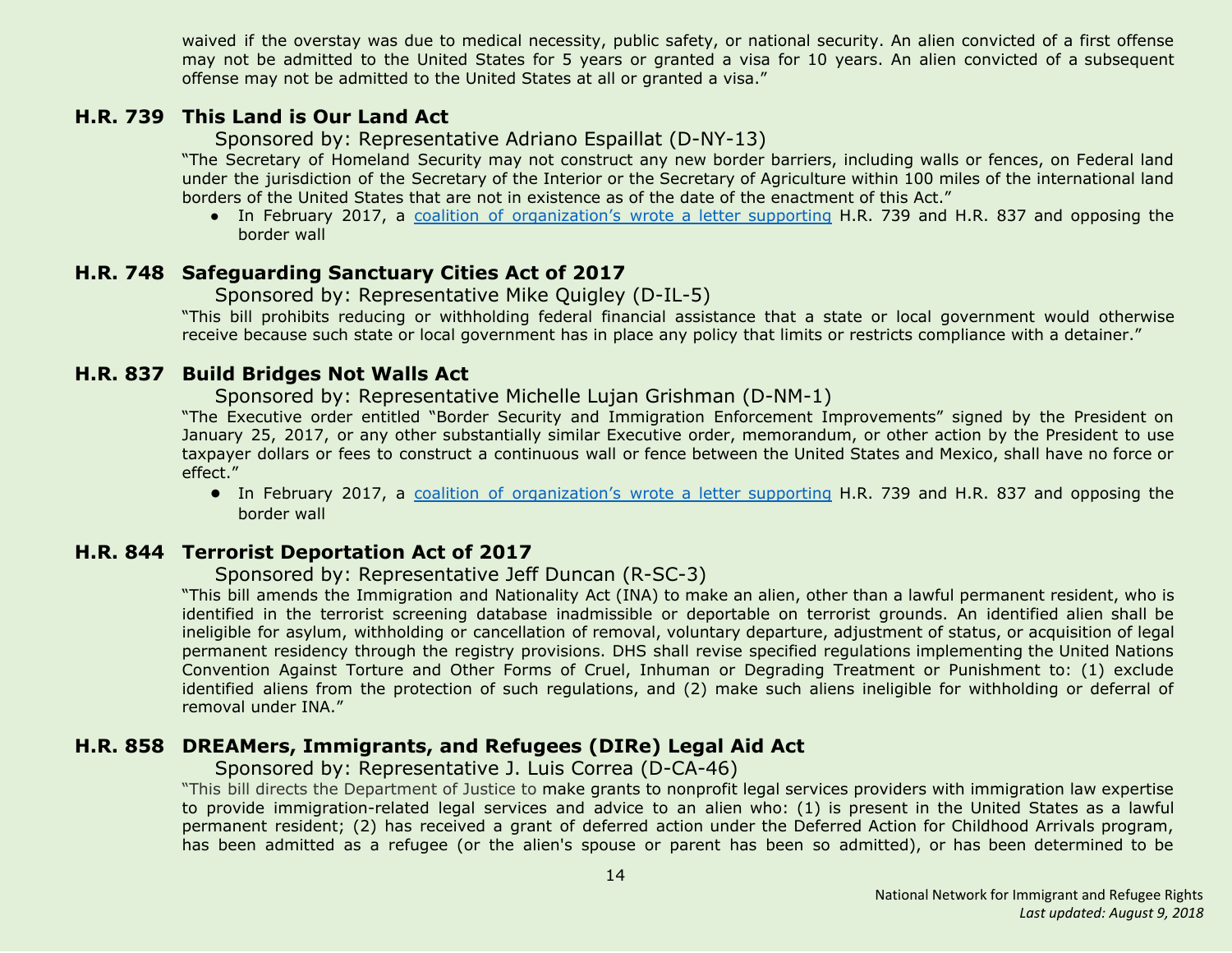qualified for such admission; and (3) has been ordered removed, is in removal proceedings, or is at risk of being denied U.S. entry or admission."

### <span id="page-14-2"></span>**H.R. 920 Protecting Our Border Communities Act of 2017**

Sponsored by: Representative Zoe Lofgren (D-CA-19)

"This bill states that: (1) beginning on January 25, 2017, Executive Order 13767, entitled "Border Security and Immigration Enforcement Improvements," is null and void, shall have no force and effect, and may not be implemented or enforced; and (2) no federal funds may be used to implement or enforce any of the policy changes set forth in such order. Among the order's provisions concerning border security and immigration enforcement along the southern border of the United States are directives concerning physical barriers, detention facilities, additional Border Patrol agents, requirements for reporting on foreign aid to Mexico, and parole and asylum procedures."

# <span id="page-14-1"></span>**H. Condemning the Trump administration's zero tolerance policy**

**Res.927** Sponsored by Representative Rosa DeLauro (D-CT-3)

#### <span id="page-14-0"></span>**H.Res. 990 Supporting the officers and personnel who carry out the important mission of the United States Immigration and Customs Enforcement**

Sponsored by Representative Clay Higgins (R-LA-3)

Expresses support for U.S. Immigration and Customs Enforcement (ICE) officers and personnel and denounces calls for ICE's abolishment.

# <span id="page-14-3"></span>**H.R. 1006 To clarify the rights of all persons who are held or detained at a port of entry or at any**

# **+ S. 349 detention facility overseen by U.S. Customs and Border Protection or U.S. Immigration and Customs Enforcement.**

Sponsored by: Representative Pramila Jayapal (D-WA-7)

Senator Kamala D. Harris (D-CA)

"To clarify the rights of all persons who are held or detained at a port of entry or at any detention facility overseen by U.S. Customs and Border Protection or U.S. Immigration and Customs Enforcement" including the right to counsel and that detention "(1) shall be limited to the briefest term and least restrictive conditions practicable and consistent with the rationale for such holding or detention; and (2) shall include access to food, water, and restroom facilities."

# <span id="page-14-4"></span>**H.R. 1036 American Families United Act**

# Sponsored by: Representative Beto O'Rourke (D-TX-16)

"This bill amends the Immigration and Nationality Act (INA) to revise waiver of inadmissibility requirements, including by waiving inadmissibility for: (1) certain persons who entered the United States before age 16 who have earned a degree from a U.S. institution of higher education, (2) false claims of U.S. citizenship by persons under age 18 or lacking mental competence to knowingly misrepresent a claim, and (3) false claims of U.S. citizenship if inadmissibility would create family separation hardship for the alien (including a self-petitioner under the Violence Against Women Act) or for a U.S. citizen or lawful permanent resident family member. The bill: (1) authorizes parents of U.S. citizens or lawful permanent residents to apply for a waiver of inadmissibility for unlawful presence, (2) places a three-year limit on immigration-related misrepresentations rendering aliens inadmissible, and (3) revises the definition "conviction" for INA purposes."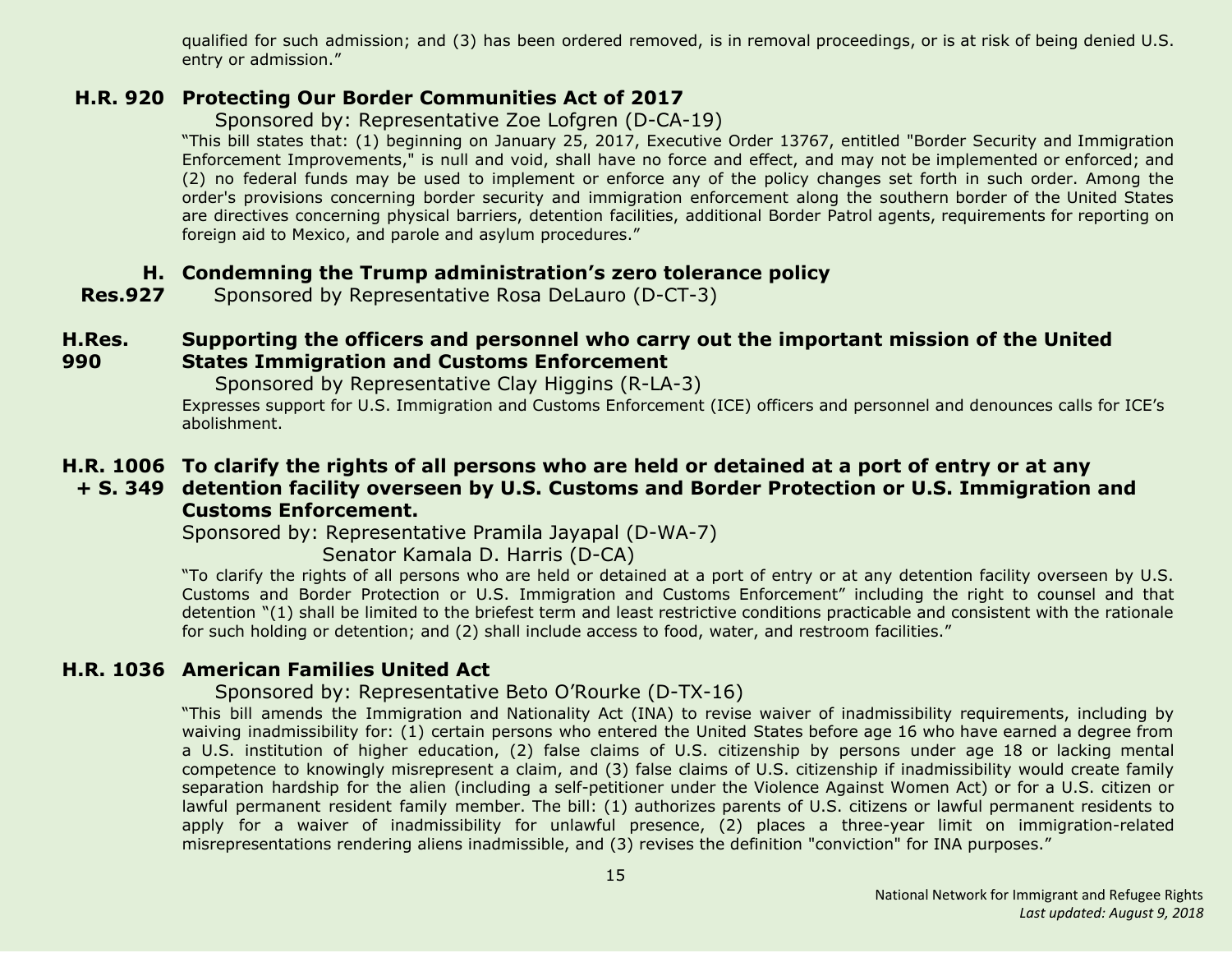● American Families United's statement [celebrating](http://www.americanfamiliesunited.org/i601) H.R. 1036

#### <span id="page-15-0"></span>**H.R. 1125 Visa Investigation and Social Media Activity Act or the VISA Act of 2017**

Sponsored by: Representative Jim Banks (R-IN-3)

This bill seeks to implement advanced analytics software and other methods for "additional background checks and other screening requirements for the approval" of a petition or a visa application. These screening requirements would include background checks, review of social media activity, interviews, and translation requirement. It also states that DHS personnel will be assigned to consular posts.

# <span id="page-15-1"></span>**H.R. 1149 Nuclear Family Priority Act**

Sponsored by: Representative Jody B. Hice (R-GA-10)

This bill amends the Immigration and Nationality Act to eliminate parents from the definition of "immediate relatives" with respect to those aliens not subject to worldwide immigration levels or numerical limitations. Existing family-sponsored immigration categories are replaced with a single preference allocation for spouses and children of permanent resident aliens. This bill: (1) reduces the number of, and revises the calculation for, fiscal year-family sponsored immigrant entrants; and (2) establishes a nonimmigrant visa category for an alien who is a parent of a U.S. citizen at least 21 years old.

# <span id="page-15-3"></span>**H.R. 1236 Protecting the Rights Of Towns against federal Enforcement contrary to Constitutional Tenets + S. 303 for Immigration Act or the PROTECT Immigration Act of 2017**

Sponsored by: Representative Mike Quigley (D-IL-5)

Senator Cory A. Booker (D-NJ)

To amend Section 287(g) of the Immigration and Nationality Act to read as follows: "Except as provided in paragraphs (10) and (11) of section 103(a), in section 274(c), and in section 439 of the Antiterrorism and Effective Death Penalty Act of 1996 (8 U.S.C. 1252c), the authority to inquire about or verify immigration or citizenship status and to investigate, apprehend, arrest, or detain an individual for a violation of this Act or any regulation authorized by this Act is restricted to immigration officers and authorized employees of the Department of Homeland Security and subject to limits set forth in other provisions of law."

# <span id="page-15-4"></span>**H.R. 1446 No State Resources for Immigration Enforcement (NSRIE) Act**

Sponsored by: Representative Nydia M. Velazquez (D-NY-7)

To amend Section 287(g) of the Immigration and Nationality Act to read as follows: "The Secretary of Homeland Security may not enter into a written agreement with a State, or any political subdivision of a State, pursuant to which any officer or employee of the State or subdivision is authorized to carry out a function of an immigration officer in relation to the investigation, apprehension, or detention of aliens in the United States (including the transportation of such aliens across State lines to detention centers)."

# <span id="page-15-2"></span>**H.R. 1468 Recognizing America's Children Act**

#### Sponsored by: Representative Carlos Curbelo (R-FL-26)

"To authorize the cancellation of removal and adjustment of status of aliens who are long-term United States residents and who entered the United States as children." Requirements for this categorization include that the "alien has been physically present in the United States for a continuous period since January 1, 2012; (B) the alien was younger than 16 years of age on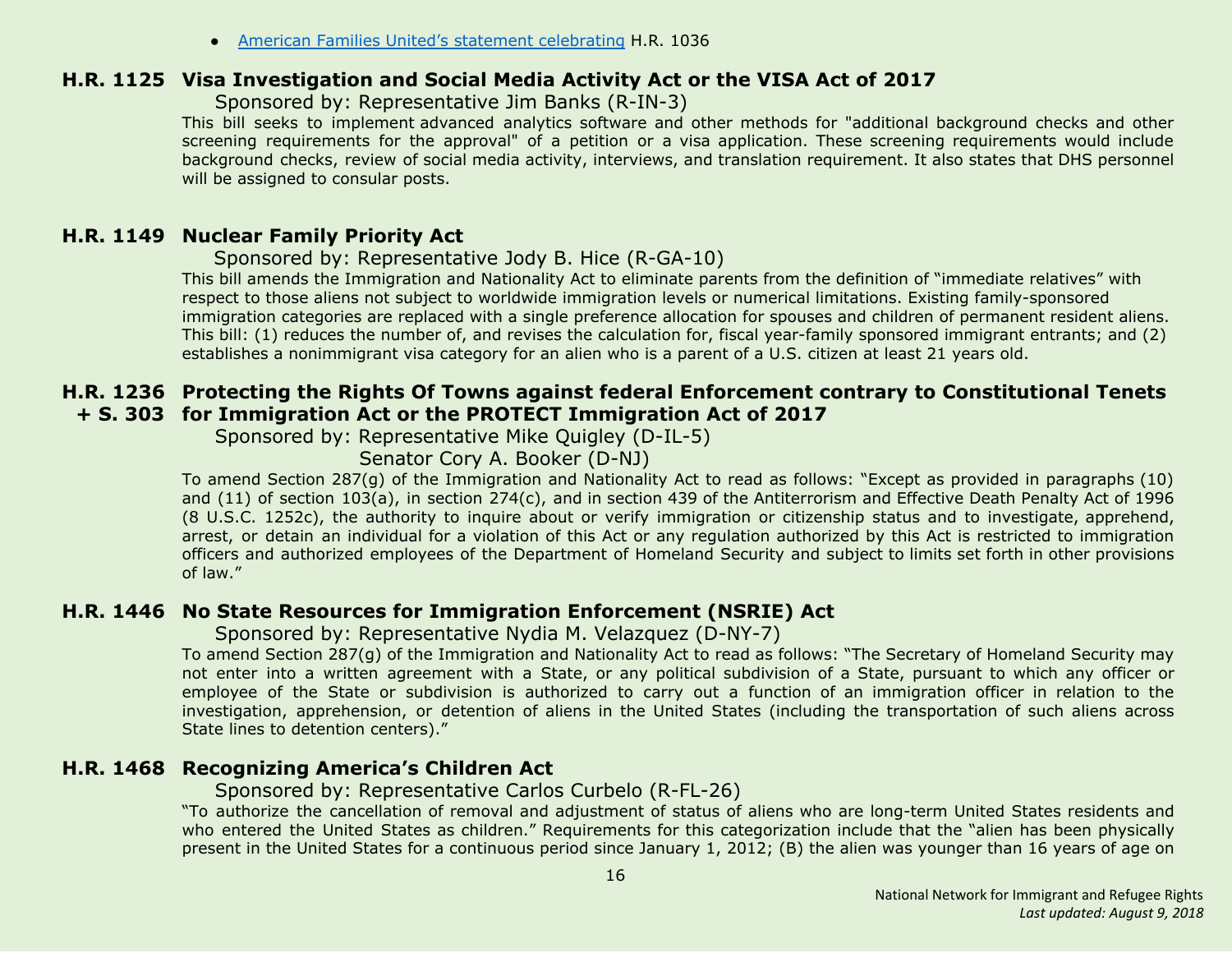the date the alien initially entered the United States," and if 18 years of age or older "has earned a high school diploma" or alternative or equivalent award, "has been admitted to an institution of higher education in the United States" or "has a valid work authorization."

● "Legal Status for ['Dreamers'](https://www.bna.com/legal-status-dreamers-n57982085106) sought in House GOP bill," March 2017 article from *Bloomberg BNA* that notes such a bill would likely be accompanied by approval for increased border militarization

# <span id="page-16-1"></span>**H.R. 1477 No Taxpayer Funding for the Wall Act**

#### Sponsored by: Representative Gwen Moore (D-WI-4)

The bill states that "no Federal department or agency, including the Department of Homeland Security, may obligate or expend any Federal funds (including any funds previously appropriated for such purpose or any fee revenue generated by the Department of Homeland Security or any other Federal department or agency)" to build the wall, and "a State that has received or receives any Federal funding in the form of a grant from the Department of Homeland Security or any other Federal department or agency may not use such funding to carry out section 102 of the Illegal Immigration Reform and Immigrant Responsibility Act of 1996 (8 U.S.C. 1103 note) or any other related provision of law, or to otherwise build a border fence, related physical barriers or infrastructure, or wall along the southern border of the United States, including to carry out any activities related to such construction."

#### <span id="page-16-3"></span>**H.R. 1497 ICE Body Camera Act of 2017**

#### Sponsored by: Representative Yvette D. Clarke (D-NY-9)

"Director of U.S. Immigration and Customs Enforcement (ICE) shall ensure that all deportation officers of Enforcement and Removal Operations of ICE wear body cameras when such officers are engaged in field operations or removal proceedings… A recording made by a body camera worn by a deportation officer during an enforcement action shall be provided, in the case of any administrative proceeding (including a removal proceeding), civil action, or criminal prosecution to which such recording pertains, to each party to the proceeding, action, or prosecution."

● "Dems back body [cameras](http://thehill.com/latino/323676-dems-back-body-cameras-for-ice-agents) for ICE agents," March 2017 article from *The Hill*

# <span id="page-16-0"></span>**H.R. 1813 Border Wall Funding Act of 2017**

#### Sponsored by: Representative Mike D. Rogers (R-AL-3)

"To amend the Electronic Fund Transfer Act to impose a fee for remittance transfers to certain foreign countries" which will "be submitted to the Treasury to be expended for the purpose of improving border security." The foreign countries that this applies to are: "shall apply to designated recipients located in Mexico, Guatemala, Belize, Cuba, the Cayman Islands, Haiti, the Dominican Republic, the Bahamas, Turks and Caicos, Jamaica, El Salvador, Honduras, Nicaragua, Costa Rica, Panama, Colombia, Venezuela, Aruba, Curacao, the British Virgin Islands, Anguilla, Antigua and Barbuda, Saint Kitts and Nevis, Montserrat, Guadeloupe, Dominica, Martinique, Saint Lucia, Saint Vincent and the Grenadines, Barbados, Grenada, Guyana, Suriname, French Guiana, Ecuador, Peru, Brazil, Bolivia, Chile, Paraguay, Uruguay, or Argentina."

# <span id="page-16-2"></span>**H.R. 2043 Fair Day in Court for Kids Act of 2017**

#### Sponsored by: Representative Zoe Lofgren (D-CA-19)

The bill includes the requirement that "The Department of Homeland Security (DHS) shall provide an alien in removal proceedings with all relevant documents in its possession … DHS shall ensure that aliens have access to counsel inside all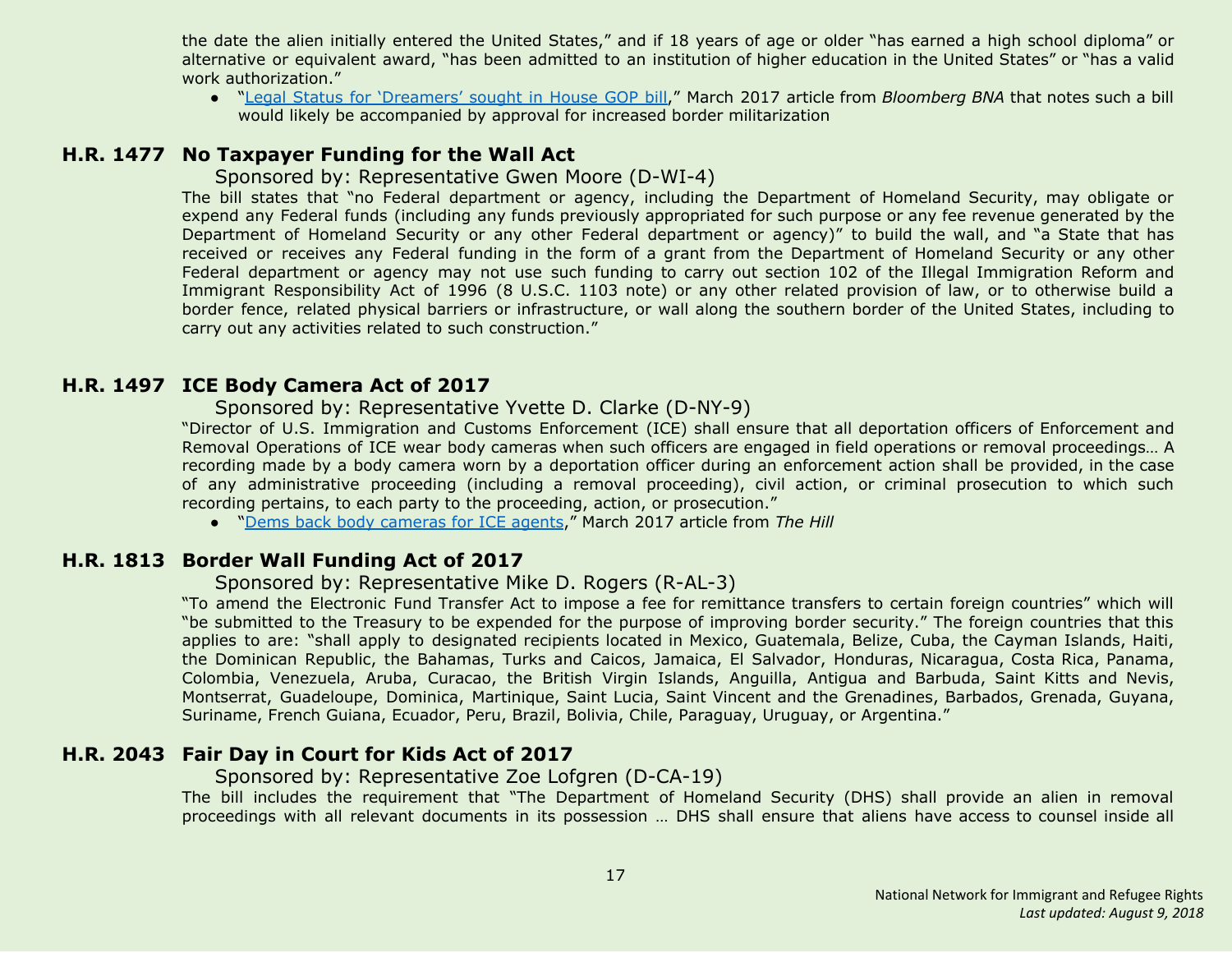immigration detention and border facilities … DOJ shall appoint counsel, at government expense if necessary, for an unaccompanied alien child or a particularly vulnerable individual."

● The [ACLU's](https://www.aclu.org/fact-sheet/fair-day-court-kids-act-factsheet) fact sheet on Fair Day in Court for Kids Act, which Rep. Lofgren introduced in 2016 as well

#### <span id="page-17-4"></span>**H.R. 2073 To amend section 287 of the Immigration and Nationality Act to prohibit immigration officers or agents of the Department of Homeland Security from wearing clothing or other items bearing the word "police".**

Sponsored by: Representative Nydia M. Velazquez (D-NY-7)

This bill provides that Section 287(i) of the Immigration and Nationality Act is amended to read: "Immigration officers or agents of the Department of Homeland Security, including officers and agents of U.S. Immigration and Customs Enforcement and U.S. Customs and Border Protection, shall not wear any clothing, accessories, or other items on their person bearing the word 'police' while performing duties under the immigration laws."

# <span id="page-17-0"></span>**H.R. 2087 Defending the Agricultural Industry's Requirements Year-round Act of 2017 or the DAIRY Act of 2017**

Sponsored by: Representative Sean P. Duffy (R-WI-7)

This House bill would significantly expand the H-2A temporary foreign agricultural worker program by including year-round dairy farm jobs. The bill would allow employers to obtain H-2A workers on 18-month temporary work visas which employers could renew endlessly, broadening the program to include year-round jobs.

● [Farmworker](https://www.farmworkerjustice.org/sites/default/files/Dairy%20Act.pdf) Justice's factsheet on why they oppose the DAIRY Act

#### <span id="page-17-1"></span>**H.R. 2161 Venezuelan Refugee Assistance Act**

#### Sponsored by: Representative Carlos Curbelo (R-FL-26)

"This bill provides for the status adjustment to permanent resident of a qualifying Venezuelan national who: (1) was physically present in the United States on January 1, 2013, (2) has been physically present in the United States for at least on year and is physically present in the United States on the date the status adjustment application is filed, (3) has not been convicted of specified crimes and was never involved in the persecution of others, and (4) applies for adjustment before January 1, 2021."

# <span id="page-17-2"></span>**H.R. 2186 EL CHAPO Act**

#### Sponsored by: Representative Mo Brooks (R-AL-5)

"Notwithstanding any other provision of law, any illegally obtained profits resulting from any criminal drug trafficking enterprise led by Joaquin Archivaldo Guzman Loera (commonly known as "El Chapo"), which are criminally forfeited to the United States Government as a result of the conviction of Mr. Guzman Loera in Federal district court, shall be reserved for security measures along the border between the United States and Mexico, including the completion of a wall along such border, for the purpose of stemming the flow of illegal narcotics into the United States and furthering the Nation's security."

# <span id="page-17-3"></span>**H.R. 2213 Anti-Border Corruption Reauthorization Act of 2017**

 Sponsored by: Representative Martha McSally (R-AZ-2) *H.R. 2213 passed the House on June 7, 2017 (vote: 282-137)*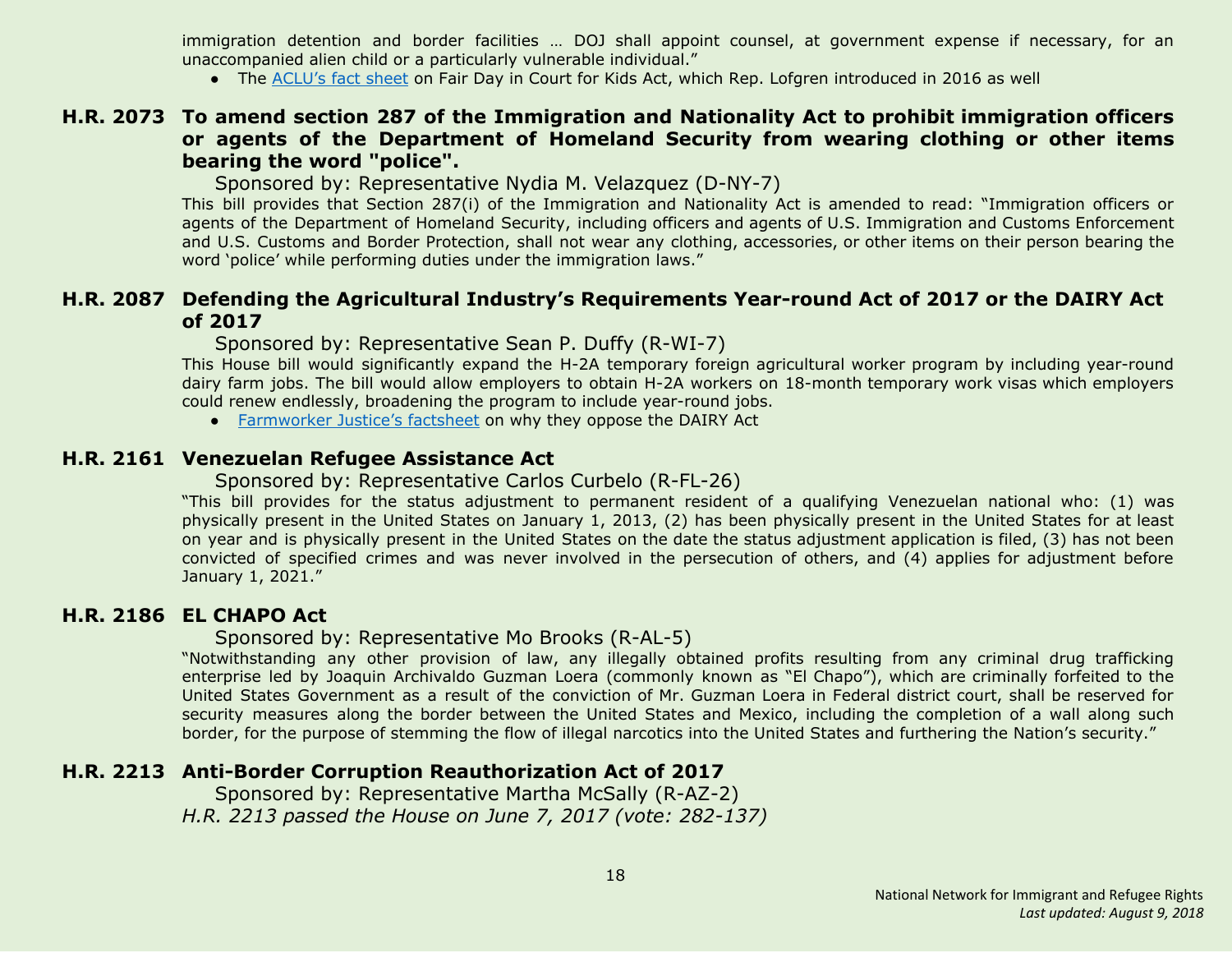This bill amends the Anti-Border Corruption Act of 2010 "to authorize certain polygraph waiver authority." It amends the act by striking subsection (b) to allow the Commissioner of CBP to waive the polygraph test normally required in the CBP hiring process if the applicant is "a current, full-time law enforcement officer," or "an individual who is a member of the Armed Forces or a veteran."

# **+ S. 595**

# **Boots on the Border Act of 2017**

Sponsored by: Senator Jeff Flake (R-AZ)

This bill is like H.R. 2213 but also applies to members of the National Guard and "transition members of the Armed Forces."

- Blog post by [immigration](http://www.thinkimmigration.org/2017/06/01/dangerous-exceptions/) lawyer Oliver Nieblas Pradis on the need for polygraph tests
- Article from [Immigration](http://immigrationimpact.com/2017/05/17/eliminating-polygraph-test-corruption-border-agencies/) Impact opposing H.R. 2213 and S. 595
- Blog post by the Southern Border [Communities](http://www.southernborder.org/stop_congress_from_watering_down_cbp_hiring_requirements) Coalition opposing H.R. 2213 and S. 595
- [LULAC's](http://lulac.org/news/pr/Opposition-Trump_attempts_deportation_force/) press release opposing efforts to expedite the hiring of Trump's deportation force

# <span id="page-18-0"></span>**H.R. 2406 U.S. Immigration and Customs Enforcement Authorization Act of 2017**

# Sponsored by: Representative Bob Goodlatte (R-VA-6)

Among many things, this bill codifies ICE's authority to issue detainers and make arrests without a warrant; increases the number of ICE detention enforcement officers by 2,500, increases the number of deportation officers by 10,000, and increases the number of USCIS trial attorneys by 60; ensures that all agents are heavily armed; prohibits the existence of an Office of Public Advocacy within ICE; provides for ICE's access to all departmental databases; and initiates a pilot program for electronic processing of field operations.

- American Immigration Lawyer's [Association's](http://www.aila.org/advo-media/aila-correspondence/2017/aila-statement-to-house-judiciary-committee) statement to the House Judiciary Committee condemning H.R. 2406, along with H.R. 2407 and H.R. 2431
- The ACLU's [statement](https://www.aclu.org/letter/aclu-opposes-hr-2406-immigration-and-customs-enforcement-ice-authorization-act) opposing H.R. 2406
- Statement from the Friend's [Committee](https://www.fcnl.org/updates/fcnl-opposes-two-enforcement-only-immigration-bills-825) on National Legislation opposing H.R. 2406 and H.R. 2407

# <span id="page-18-1"></span>**H.R. 2407 U.S. Citizen and Immigration Services Authorization Act of 2017**

# Sponsored by: Representative Bob Goodlatte (R-VA-6)

Among many things, this bill codifies the use of the e-verify system initially proposed in the Illegal Immigration and Immigrant Responsibility Act of 1996 as well as the Systematic Alien Verification for Entitlements Program.

- **●** American Immigration Lawyer's [Association's](http://www.aila.org/advo-media/aila-correspondence/2017/aila-statement-to-house-judiciary-committee) statement to the House Judiciary Committee condemning H.R. 2407, along with H.R. 2406 and H.R. 2431
- **●** Statement from the Friend's [Committee](https://www.fcnl.org/updates/fcnl-opposes-two-enforcement-only-immigration-bills-825) on National Legislation opposing H.R. 2407 and H.R. 2406

# <span id="page-18-2"></span>**H.R. 2431 Michael Davis, Jr. and Danny Oliver in Honor of State and Local Law Enforcement Act**

Sponsored by: Representative Raul Labrador (R-ID-1)

This bill includes measures to increase criminalization, militarization, deportation, sentencing, and visa requirements. To read about the bill, see this article from the National [Immigration](http://immigrationforum.org/blog/house-considering-bill-increasing-immigration-enforcement-h-r-2431/) Forum.

● American Immigration Lawyer's [Association's](http://www.aila.org/advo-media/aila-correspondence/2017/aila-statement-to-house-judiciary-committee) statement to the House Judiciary Committee condemning H.R. 2431, along with H.R. 2406 and H.R. 2407

# <span id="page-18-3"></span>**H.R. 2459 Transnational Criminal Organization Exploitation Threat Assessment Act**

Sponsored by: Representative Peter T. King (R-NY-2)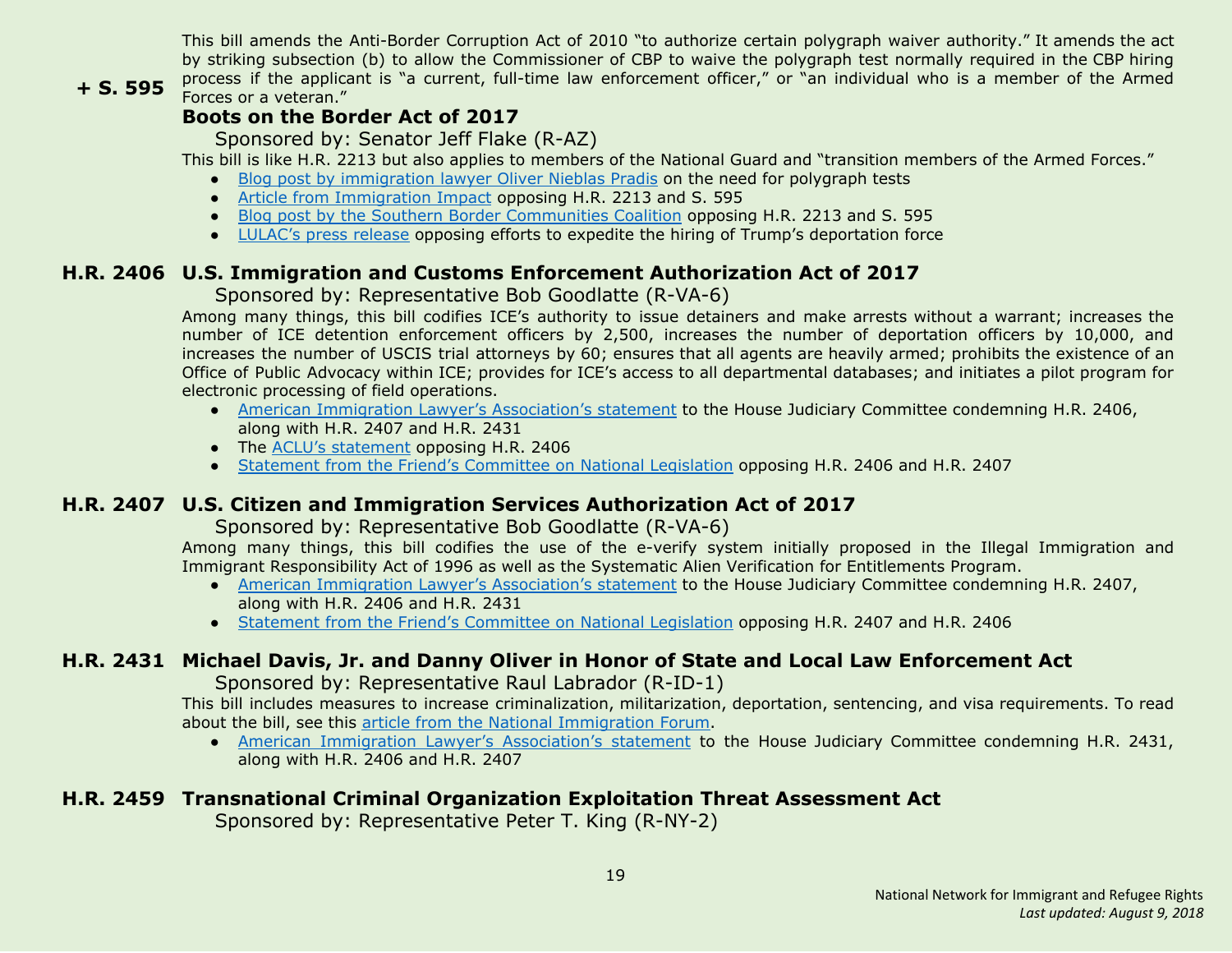This bill states that the "Secretary of Homeland Security… shall conduct a threat assessment of the exploitation by transnational criminal organization of the unaccompanied alien children services program."

# <span id="page-19-3"></span>**H.R. 2572 Protect Family Values at the Border Act**

Sponsored by: Representative Lucille Roybal-Allard (D-CA-40)

"The Department of Homeland Security (DHS) shall: (1) consider safety and family concerns in any action related to the repatriation or prosecution of individuals apprehended for immigration violations, and (2) provide related training for U.S. Customs and Border Protection (CBP) and cooperating entity personnel. DHS, with certain exceptions, shall certify every 180 days that it has deported or otherwise removed an apprehended individual from the United States through an entry or exit point on the southern border only during daylight hours."

● This bill seeks to address deportation practices. Read the [Washington](https://www.wola.org/analysis/unsafe-deportation-practices-that-put-migrants-at-risk/) Office on Latin America's analysis of unsafe deportation practices that put people at risk

# <span id="page-19-0"></span>**H.R. 2581 Verify First Act**

Sponsored by: Representative Lou Barletta (R-PA-11)

*H.R. 2581 passed the House on June 13, 2017 (vote: 238-184)*

"This bill amends the Internal Revenue Code to prohibit advance payments of the premium assistance tax credit from being made to an individual unless the Department of the Treasury has received confirmation from the Department of Health and Human Services that the Social Security Administration or the Department of Homeland Security has verified the individual's status as a citizen or national of the United States or an alien lawfully present in the United States. The verification process must include the appropriate use of information related to citizenship or immigration status, such as Social Security numbers (but not individual taxpayer identification numbers). The bill is contingent on the enactment of the American Health Care Act of 2017 (AHCA)."

• Latino [Rebels](http://www.latinorebels.com/2017/06/15/verify-first-act-would-require-u-s-citizenship-or-legal-status-proof-to-access-health-care-subsidies/) article on H.R. 2581 from June 15, 2017

# <span id="page-19-1"></span>**H.R. 2604 TPS Reform Act of 2017**

Sponsored by: Representative Mo Brooks (R-AL-5)

"This bill amends the Immigration and Nationality Act to revise the criteria for designation of a foreign state as eligible to have its citizens be given temporary protected status (TPS) in the United States. Such revisions include the following: (1) such a foreign state shall be designated by an Act of Congress rather than by the Department of Justice; (2) such Act must find that an environmental disaster in such a foreign state is immediately life-threatening; (3) such Act may provide for early termination of a foreign state's designation; (4) such Act shall include an estimate of the number of a foreign state's nationals who are TPS eligible, their U.S. immigration status, and a time period for the effectiveness of the designation of not more than 18 months; and (5) an alien lacking lawful immigration status shall be ineligible for TPS."

# <span id="page-19-2"></span>**H.R. 2626 Strong Visa Integrity Secures America Act**

Sponsored by: Representative Will Hurd (R-TX-23)

"This bill amends the Homeland Security Act of 2002 to require the Department of State to assign, in a risk-based manner, State Department employees to at least 30 visa-issuing diplomatic and consular posts based upon the following criteria:

- the number of nationals of a country in which such posts are located who were identified in U.S. terrorist databases,
- such a country's counterterrorism cooperation with the United States,
- the adequacy of border and immigration control of such country,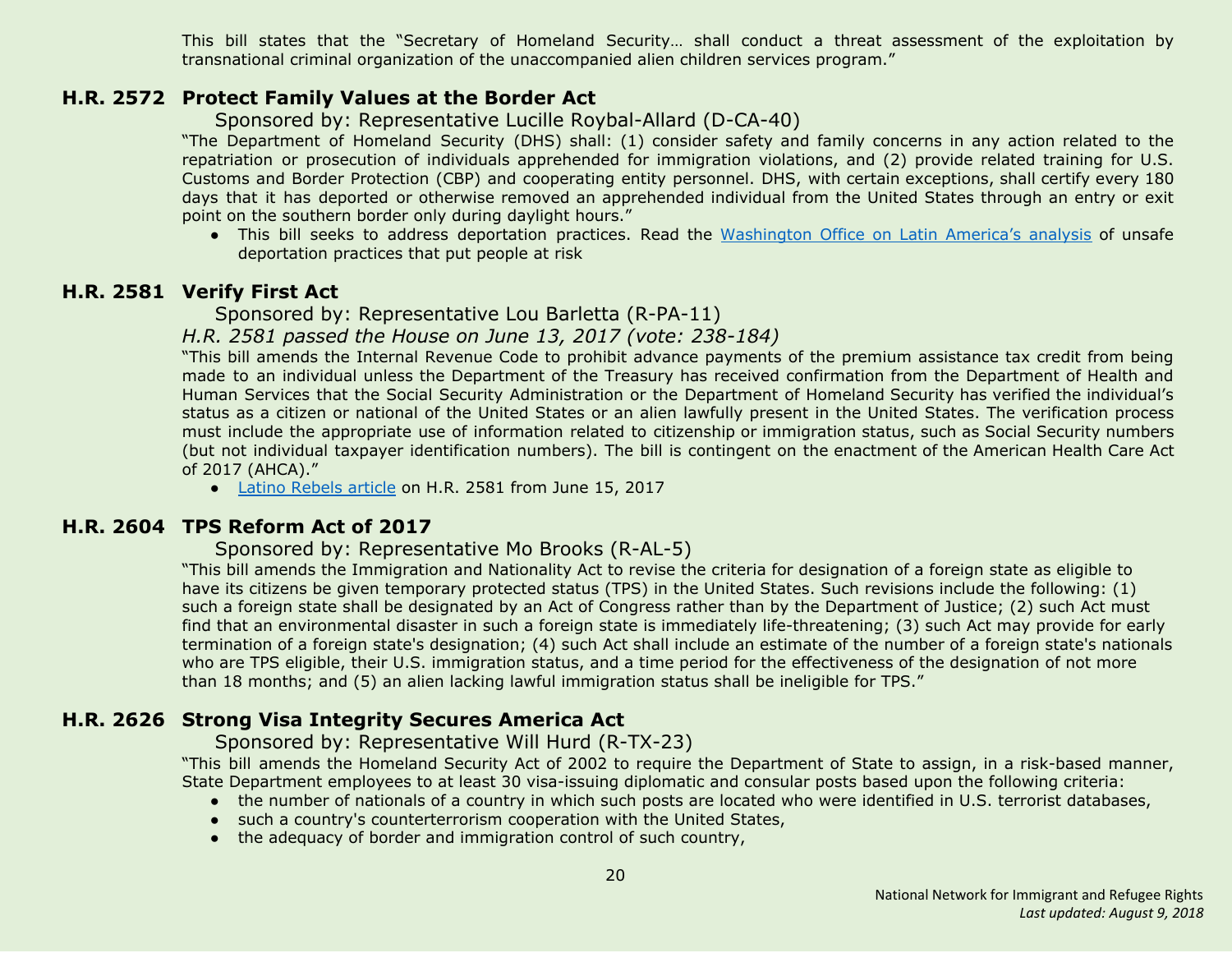- terrorist organization activity in such country, and
- the number of negative security advisory opinions regarding nationals of such country."

# <span id="page-20-1"></span>**H.R. 2635 Filipino Veterans Family Reunification Act of 2017**

Sponsored by: Representative Colleen Hanabusa (D-HI-1)

"This bill amends the Immigration and Nationality Act to exempt from worldwide or numerical limitations on immigrant visas the sons and daughters of Filipino World War II veterans who were naturalized under the Immigration Act of 1990 or other specified federal law."

# <span id="page-20-2"></span>**H.R. 2642 Indonesian Family Refugee Protection Act**

 Sponsored by: Representative Carolyn B. Maloney (D-NY-12) "To allow certain Indonesian citizens to file a motion to reopen their asylum claims."

# <span id="page-20-3"></span>**H.R. 2690 Agricultural Worker Program Act of 2017**

**+ S. 1034** Sponsored by: Representative Luis V. Gutierrez (D-IL-4)

Senator Dianne Feinstein (D-CA)

"Under the *Agricultural Worker Program Act,* farmworkers who have worked in agriculture for at least 100 days in each of the past two years may earn lawful "blue card" status. Farmworkers who maintain blue card status for the next three or five years, depending on the total hours worked in agriculture, would be eligible to adjust to a green card or legal permanent residency."

- **●** This press [release](https://www.feinstein.senate.gov/public/index.cfm/press-releases?id=A7920354-F4C1-48CB-95CF-9F25298EEDFB) from the office of Dianne Feinstein includes a list of immigrant and farmworker organizations that support the bill
- **●** Read [Farmworker](https://www.farmworkerjustice.org/sites/default/files/press_downloads/FJStatementAgWorkerFeinstein-5-3-17_final.pdf) Justice's statement supporting the Agricultural Worker Program Act of 2017 as well as their [fact](https://www.farmworkerjustice.org/sites/default/files/Feinstein%20Ag%20Worker%20Bill%20Fact%20Sheet%20-5-3-17.pdf) [sheet](https://www.farmworkerjustice.org/sites/default/files/Feinstein%20Ag%20Worker%20Bill%20Fact%20Sheet%20-5-3-17.pdf) on the bill

# <span id="page-20-5"></span>**H.R. 2717 Stopping Trained in America Ph.D.s From Leaving the Economy Act of 2017 or the STAPLE Act**

Sponsored by: Representative Erik Paulsen (R-MN-3)

"This bill amends the Immigration and Nationality to exempt from: (1) direct numerical limitations aliens who have earned a Ph.D. degree in science, technology, engineering, or mathematics (STEM) from a U.S. institution of higher education and who have an offer of employment from a U.S. employer in a field related to such degree; and (2) H1-B visa (specialty occupation) numerical limitations aliens who have a U.S. STEM Ph.D. and with respect to whom the petitioning employer requires such an education."

# <span id="page-20-0"></span>**H.R. 2724 Border Security and Immigration Enforcement Act of 2017**

Sponsored by: Representative Dana Rohrabacher (R-CA-48)

"To amend the Immigration and Nationality Act to replace the diversity visa program with a new program under which an immigrant visa can be obtained by paying a fee of \$1,000,000, and for other purposes."

# <span id="page-20-4"></span>**H.R. 2759 Naturalization at Training Sites Act of 2017 or the NATS Act**

Sponsored by: Representative Juan Vargas (D-CA-51)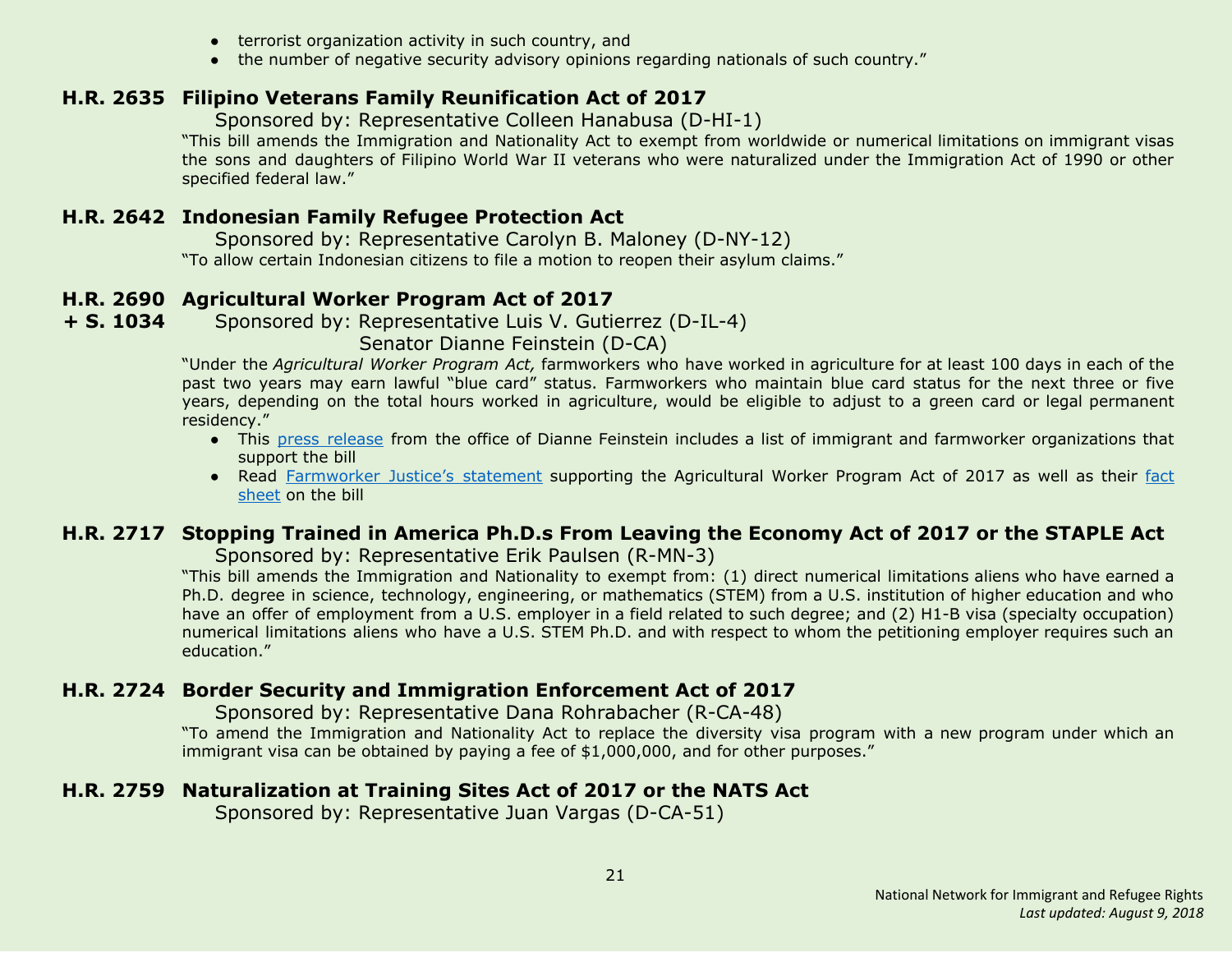"This bill directs the Department of Defense, and the Department of Homeland Security with respect to the Coast Guard, to establish a naturalization office with trained personnel at each initial military training site of the Armed Forces. The military department concerned shall: (1) identify members of the Armed Forces who are not U.S. citizens and inform them of the availability of naturalization services at such offices; and (2) pending establishment of a naturalization office at all initial military training sites, assign new non-citizen members of the Armed Forces to an initial military training site that has such an office."

# <span id="page-21-1"></span>**H.R. 2760 Immigrant Veterans Eligibility Tracking System (I-VETS) Act**

Sponsored by: Representative Juan Vargas (D-CA-51)

"This bill directs the Department of Homeland Security (DHS) to:

- identify aliens, when they apply for an immigration benefit or are placed in an immigration enforcement proceeding, who are serving, or have served, as a member of a regular or reserve component of the Armed Forces on active duty or as a member of a reserve component in an active status; and
- annotate all DHS immigration and naturalization records relating to an identified alien to reflect such identification and afford an opportunity to track the outcomes for such aliens."

# <span id="page-21-2"></span>**H.R. 2761 Healthcare Opportunities for Patriots in Exile (HOPE) Act**

Sponsored by: Representative Juan Vargas (D-CA-51)

"This bill amends the Immigration and Nationality Act to authorize the Department of Homeland Security to parole into the United States an alien veteran who: (1) is seeking temporary admission to receive health care from the Department of Veterans Affairs, and (2) resides permanently abroad after having been removed or voluntarily departed from the United States."

# <span id="page-21-3"></span>**H.R. 2788 HEAL for Immigrant Women and Families Act of 2017**

Sponsored by: Representative Michelle Lujan Grisham (D-CA-NM)

"To expand access to health care services, including sexual, reproductive, and maternal health services, for immigrant women, men, and families by removing legal barriers to health insurance coverage, and for other purposes."

# <span id="page-21-0"></span>**H.R. 2810 National Defense Authorization Act for Fiscal Year 2018**

Sponsored by: Representative Mac Thornberry (R-TX-13)

*H.R. 2810 passed the House on July 14, 2017 (vote: 344-81)*

At \$696 billion, this spending bill for national defense programs exceeds Trump's budget request and breaks longstanding caps on national defense spending. Of note is an amendment that stripped from the bill a provision that would have prohibited Pentagon funds from being used to construct a border wall.

● To understand more how border wall funding can be attached to a bill for national defense funding, read this June 19, 2017 [article](https://www.usnews.com/opinion/economic-intelligence/articles/2017-07-19/congress-slyly-diverts-pentagon-money-to-fund-donald-trumps-border-wall) from U.S. News

*H.R. 2810 passed the Senate on September 18, 2017 (vote: 89-8) H.R. 2810 signed by President on 12/12/2017*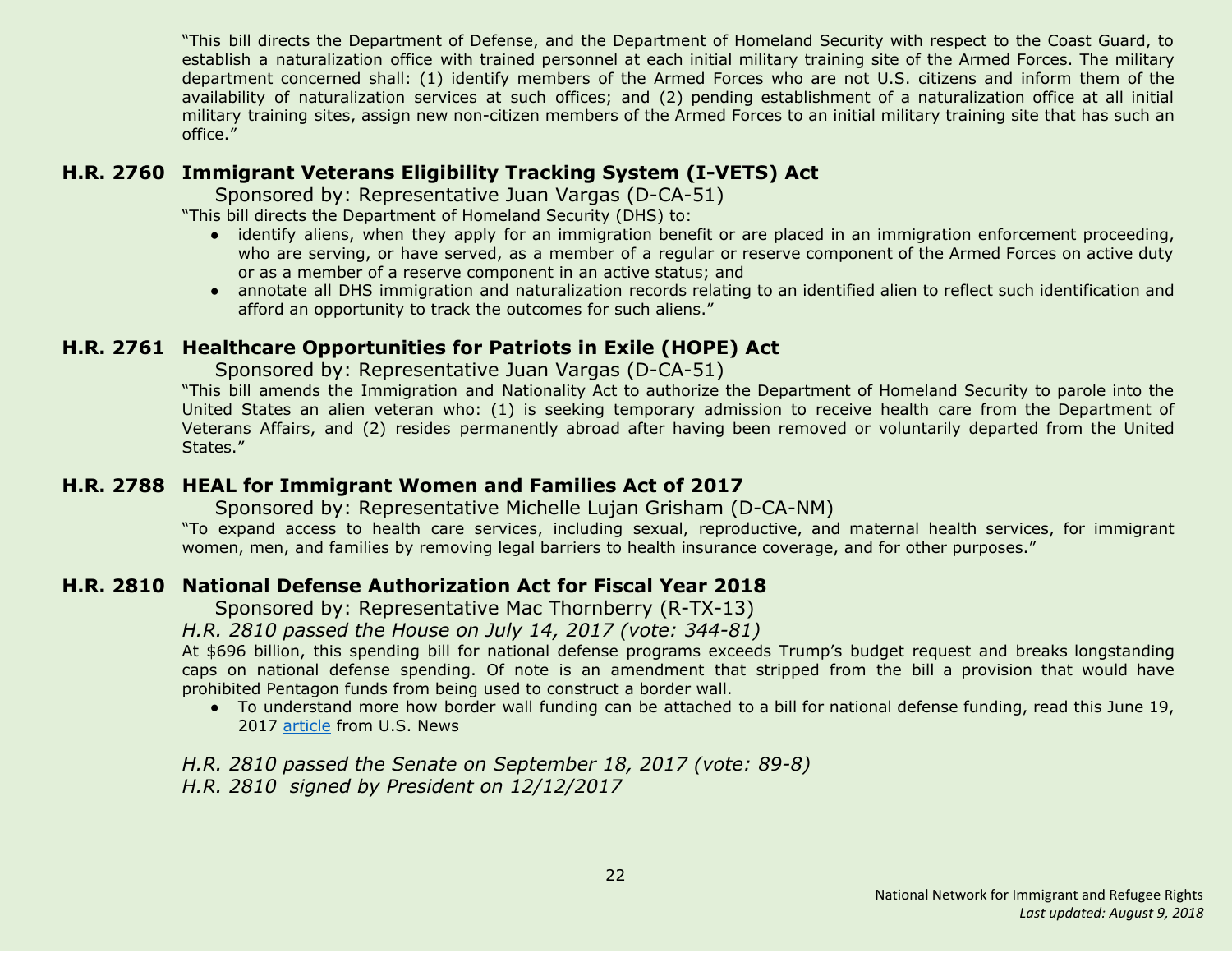#### <span id="page-22-0"></span>**H.R. 2825 DHS Authorization Act of 2017**

Sponsored by: Representative Michael McCaul (R-TX-10)

*H.R. 2825 passed the House on July 20, 2017 (vote: 386-41)*

This bill was the first reauthorization of the Department of Homeland Security since it was created in 2002.

# <span id="page-22-1"></span>**H.R. 2826 Refugee Program Integrity Restoration Act of 2017**

Sponsored by: Representative Raul R. Labrador (R-ID-1)

This bill includes provisions to remove the President's ability to adjust the number of annually admitted refugees; terminates refugee status if a person returns to their country absent changed conditions; gives priority to religious minorities whose claims are based on religious persecution; makes it more difficult to adjust refugee status to permanent resident; gives states the power to object to resettlement in their state; and provides for increased background checks of applicants, including social media.

- American Immigration Lawyers [Association's](http://www.aila.org/advo-media/aila-correspondence/2017/house-judiciary-committee-on-markup-of-hr-2826) statement opposing H.R. 2826
- A letter from 127 [non-governmental](https://www.hias.org/sites/default/files/2017.6.20_-_ngo_sign-on_letter_refugee_program_integrity_restoration_act.pdf) organizations opposing H.R. 2826

# <span id="page-22-3"></span>**H.R. 2944 To Offer Refugees College Help (TORCH Act)**

 Sponsored by: Representative Jared Huffman (D-CA) "To amend the Higher Education Act of 1965 to provide for in-State tuition rates for refugees and asylees."

# <span id="page-22-2"></span>**H.R. 3003 No Sanctuary for Criminals Act**

Sponsored by: Representative Bob Goodlatte (R-VA-6)

*H.R. 3003 passed the House on June 29, 2017 (vote: 228-195)*

"Notwithstanding any other provision of Federal, State, or local law, no Federal, State, or local government entity, and no individual, may prohibit, or in any way restrict, a Federal, State, or local government entity, official, or other personnel from undertaking any of the following law enforcement activities as they relate to information regarding the citizenship or immigration status, lawful or unlawful, the inadmissibility or deportability, or the custody status, of any individual: (1) Making inquiries to any individual in order to obtain such information regarding such individual or any other individuals. (2) Notifying the Federal Government regarding the presence of individuals who are encountered by law enforcement officials or other personnel of a State or political subdivision of a State." The bill also states that any State or political subdivision of the State that does not comply will not be eligible for certain grant programs. It also clarifies the "authority of ICE detainers," provides for the indefinite detention of undocumented people during deportation proceedings, and states that people detained with a prior order of removal cannot receive bond.

● Read an article published by the American [Immigration](http://immigrationimpact.com/2017/06/30/house-passes-anti-immigrant-bills/) Council after the passage of H.R. 3003 and H.R. 3004

# <span id="page-22-4"></span>**H.R. 3020 Border Enforcement Accountability, Oversight, and Community Engagement Act of 2017**

Sponsored by: Representative Beto O'Rourke (D-TX-16)

"To increase transparency, accountability, and community engagement within U.S. Customs and Border Protection, provide independent oversight of border security activities, improve training for U.S. Customs and Border Protection agents and officers, and for other purposes."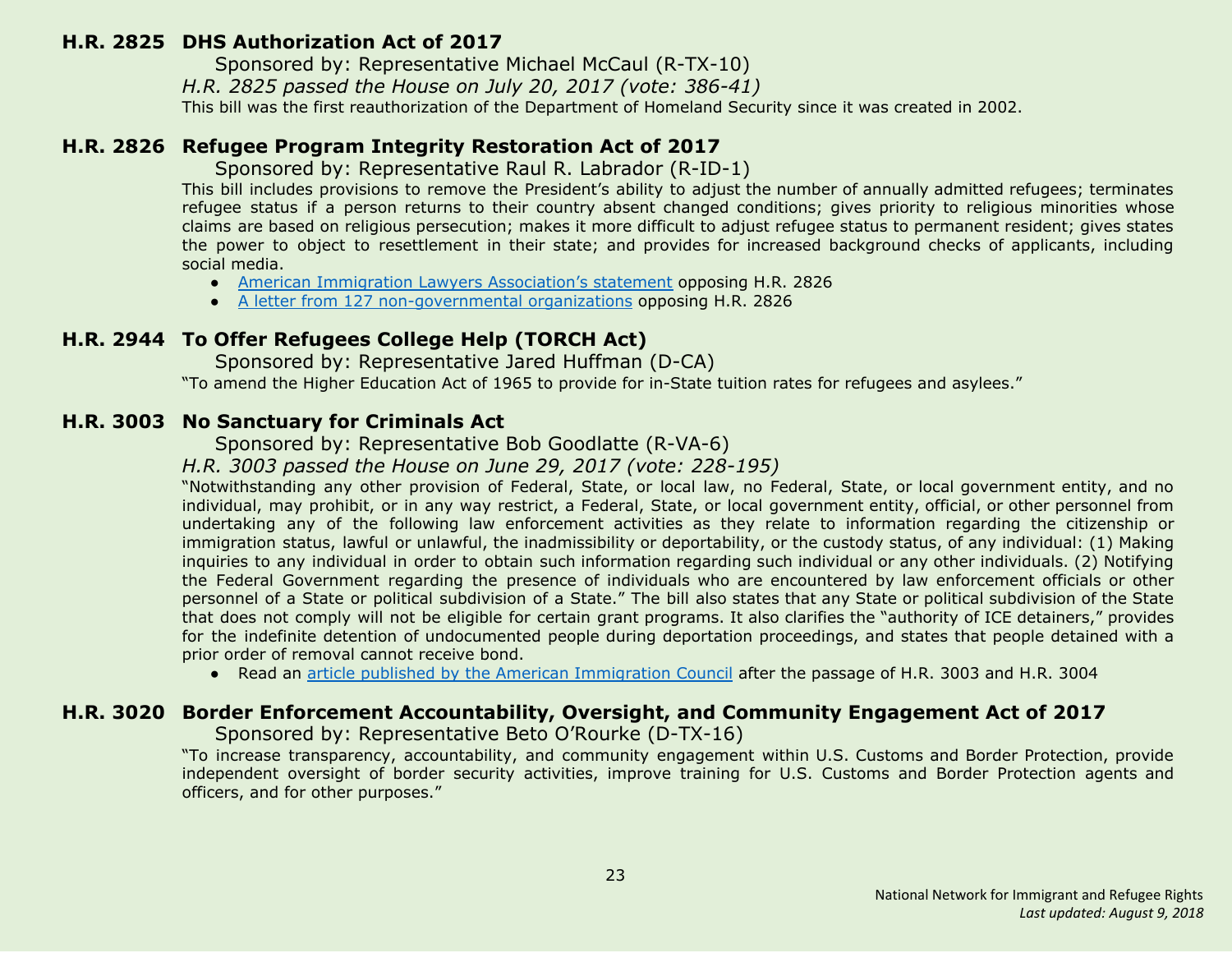# <span id="page-23-0"></span>**H.R. 3087 Tibetan Refugee Assistance Act of 2017**

Sponsored by: Representative James Sensenbrenner (R-WI)

"Notwithstanding the numerical limitations specified in sections 201 and 202 of the Immigration and Nationality Act (8 U.S.C. 1151 and 1152), there shall be made available to qualified displaced Tibetans described in subsection (b) of this section 3,000 immigrant visas in the 3-fiscal-year period beginning with fiscal year 2017"

# <span id="page-23-4"></span>**H.R. 3113 To require the chief election officials of the States to provide voter registration forms at certain naturalization proceedings, and for other purposes**

Sponsored by: Representative Brendan F. Boyle (D-PA-13)

# <span id="page-23-1"></span>**H.R. 3219 Department of Defense Appropriations Act, 2017**

Sponsored by: Representative Kay Granger (R-TX-12)

*Passed the House on July 27, 2017*

While this bill is related to defense spending, the House Rules Committee attached a self-executing amendment that provides \$1.6 billion dollars for border wall funding.

● Read a [letter](https://grijalva.house.gov/news-and-press-releases/grijalva-and-vela-lead-letter-opposing-funding-and-construction-of-border-wall/) from Representatives Raúl Grijalva (D-AZ) and Filemon Vela (D-TX) opposing the wall funding

# <span id="page-23-5"></span>**H.R. 3227 Justice is Not for Sale Act**

Sponsored by: Representative Raúl M. Grijalva (D-AZ-3)

This bill calls for the elimination of federal contracts with private prisons within three years, as well as the prohibition on private entities running prisons that house state and local prisoners after three years, and expand eligibility for and use of parole. This would apply to prisons contracted by U.S. Immigration and Customs Enforcement as well as the immigrants detained in these facilities. The bill also eliminates the existing immigration detention bed quota, and provides for increased use of alternatives to detention in immigration-related cases. The bill terminates the practice of family detention.

# <span id="page-23-2"></span>**H.R. 3265 To amend the Immigration and Nationality Act to permit certain E-2 nonimmigrant investors to adjust status to lawful permanent resident status**

Sponsored by: Representative John H. Rutherford (R-FL-4)

# <span id="page-23-3"></span>**H.R. 3324 To include New Zealand in the list of foreign states whose nationals are eligible for admission into the United States as E-1 and E-2 nonimmigrants if United States nationals are treated similarly by the Government of New Zealand**

Sponsored by: Representative Darrell E. Issa (R-CA-49)

# <span id="page-23-6"></span>**H.R. 3352 To amend the Immigration and Nationality Act to provide that an applicant for citizenship who served honorably in the Armed Forces of the United States is not automatically barred from becoming a citizen of the United States for having committed certain crimes, and for other purposes**

Sponsored by: Representative Mark Takano (D-CA-41)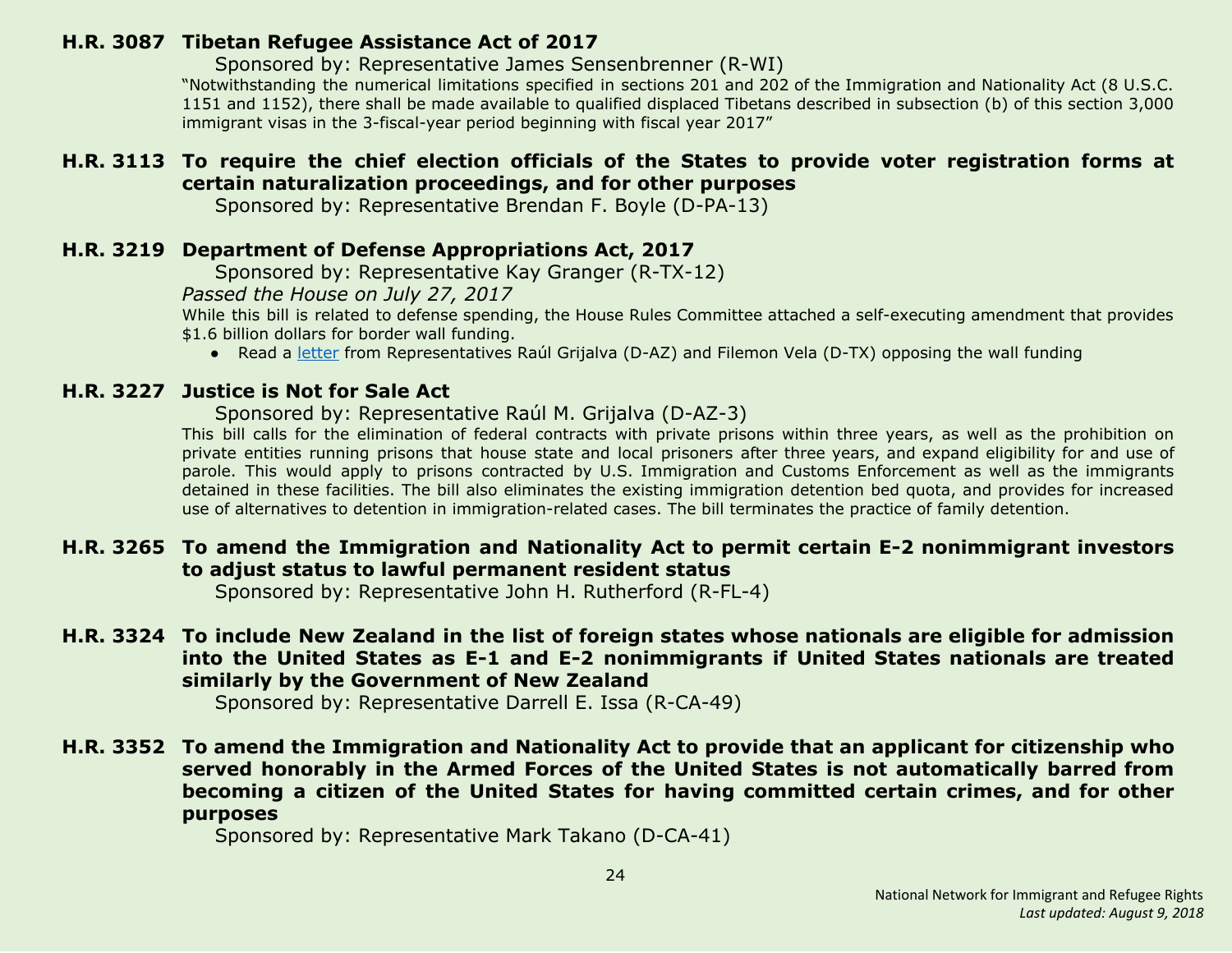#### <span id="page-24-0"></span>**H.R. 3355 Department of Homeland Security Appropriations Act, 2018**

Sponsored by: Representative John R. Carter (R-TX-31)

This bill appropriates \$44.3 billion dollars to DHS in FY2018 to fund a massive increase in military technology and surveillance at the border, hiring 500 more CBP agents, 1,000 more ICE agents, \$1.6 billion for border wall construction, and expanded detention capacity. The House Appropriations Committee adopted an amendment to the bill regarding H-2A visas that would expand the range of businesses that can apply for the H-2A visa program for temporary or seasonal agricultural workers, as well as nullify that stipulation that the work be short term.

• July 19, 2017 article from [Politico](http://www.politico.com/tipsheets/morning-agriculture/2017/07/19/dairy-happy-with-visa-proposal-221406) about the H-2A amendment

# <span id="page-24-2"></span>**H.R. 3440 Dream Act of 2017**

#### Sponsored by Representative Lucille Roybal-Allard (D-CA-40)

"This bill directs the Department of Homeland Security (DHS) to cancel removal and grant lawful permanent resident status on a conditional basis to an alien who is inadmissible or deportable or is in temporary protected status who: (1) has been continuously physically present in the United States for four years preceding this bill's enactment; (2) was younger than 18 years of age on the initial date of U.S. entry; (3) is not inadmissible on criminal, security, terrorism, or other grounds; (4) has not participated in persecution; (5) has not been convicted of specified federal or state offenses; and (6) has fulfilled specified educational requirements."

● [Summary](https://www.nilc.org/wp-content/uploads/2017/07/DreamAct2017-summary-and-facts-2017-07-24.pdf) and FAQ sheet from the National Immigration Law Center

# <span id="page-24-3"></span>**H.R. 3474 Border Security and Accountability Act of 2017**

#### Sponsored by Representative Raul M. Grijalva (D-AZ-3)

"To provide for the establishment of an accountable and humane border security strategy for the international land borders of the United States, address cultural, economic, ecological, environmental and humanitarian impacts of border security infrastructure, measures, and activities along the international land borders of the United States, and for other purposes."

# <span id="page-24-1"></span>**H.R. 3548 Border Security for America Act of 2017**

# Sponsored by Representative Michael T. McCaul (R-TX-10)

"To make certain improvements to the security of the international borders of the United States, and for other purposes." This bill authorizes and provides \$10 million in funding for a border wall, \$5 billion to secure ports of entry, and adds 5,000 Border Patrol Agents and 5,000 CBP Officers.

- FAQ [sheet](https://homeland.house.gov/wp-content/uploads/2017/07/Border-Bill-One-Pager1.pdf) from the office of Representative Michael T. McCaul
- Bill [Summary](http://immigrationforum.org/blog/border-security-for-america-act-of-2017-bill-summary/) by the National Immigration Forum

# <span id="page-24-4"></span>**H.R. 3591 American Hope Act of 2017**

# Sponsored by Representative Luis Gutierrez (D-IL-4)

"This bill amends the Illegal Immigration Reform and Immigrant Responsibility Act of 1996 to allow a state to extend higher-education benefits to state residents regardless of whether they are lawfully present in the United States. In addition, the bill requires the Department of Homeland Security (DHS) to cancel the removal, and adjust the status, of certain residents who entered the United States as children prior to 2017. An individual whose status has been so adjusted shall be considered to have obtained conditional permanent-resident status, valid for a period of eight years and subject to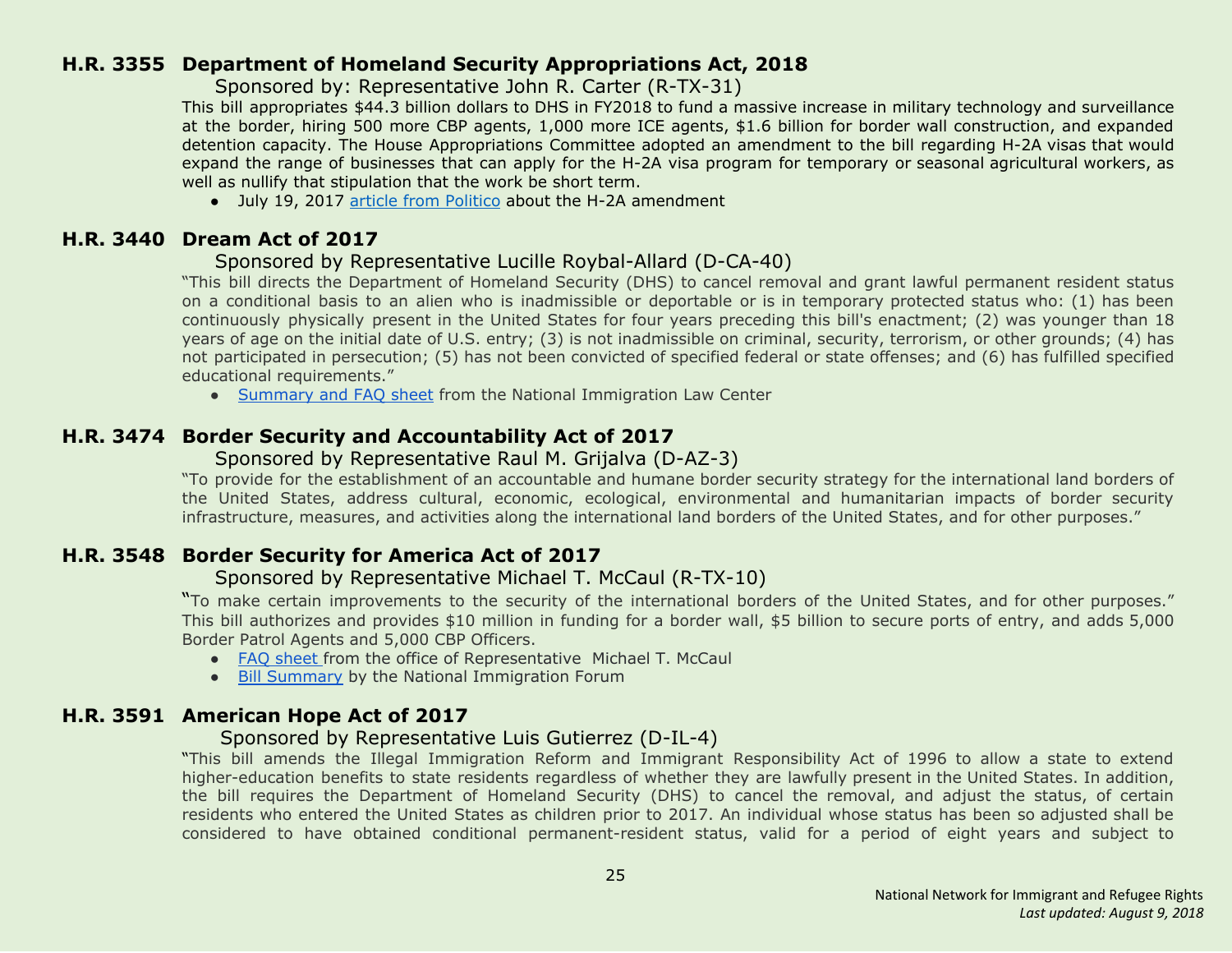termination on the basis of specified deportable conduct." The American Hope Act 2017 provides the legislative solutions to permanently protect young undocumented immigrants regardless of educational level, military service or work history.

- Bill [Summary](http://immigrationforum.org/blog/american-hope-act-of-2017-bill-summary/) by the National Immigration Forum
- One page [summary](https://gutierrez.house.gov/sites/gutierrez.house.gov/files/wysiwyg_uploaded/One%20Page%20Summary%20of%20American%20Hope%20Act%20of%202017.pdf) from Representative Luis Gutierrez

# <span id="page-25-3"></span>**H.R. 3647 Save America Comprehensive Immigration Act of 2017**

Sponsored by Representative Sheila Jackson Lee (D-TX-18)

"To amend the Immigration and Nationality Act comprehensively to reform immigration law, and for other purposes."

# <span id="page-25-4"></span>**H.R. 3695 Protect DREAMer COnfidentiality Act of 2017**

#### Sponsored by Representative Beto O'Rourke (D-TX-16)

"To provide for the confidentiality of information submitted in requests for the Deferred Action for Childhood Arrivals Program, and for other purposes." This bill would ensure that DACA information is not used for immigration enforcement.

# <span id="page-25-0"></span>**H.R. 3711 Legal Workforce Act**

Sponsored by Lamar Smith (R-Tx-21)

"To amend the Immigration and Nationality Act to make mandatory and permanent requirements relating to use of an electronic employment eligibility verification system, and for other purposes." This bill is to expand electronic worker verification requirement. The bill requires all U.S. employers to verify work eligibility of all future employees through the E-Verify system.

# <span id="page-25-1"></span>**H.R. 3775 Immigration in the National Interest Act of 2017**

Sponsored by Representative Lamar Smith (R-TX-21)

"To amend the Immigration and Nationality Act to establish a skills-based immigration points system, to focus family-sponsored immigration on spouses and minor children, to eliminate the Diversity Visa Program, to set a limit on the number of refugees admitted annually to the United States, and for other purposes."

# <span id="page-25-5"></span>**H.R. 3923 Dignity for Detained Immigrants Act of 2017**

Sponsored by Representative Adam Smith (D-WA-9)

"To provide standards for facilities at which aliens in the custody of the Department of Homeland Security are detained, and for other purposes."

# <span id="page-25-2"></span>**H.R. 3934 No Social Security for Illegal Immigrants Act of 2017**

# Sponsored by Representative Dana Rohrabacher (R-CA-48)

"To amend title II of the Social Security Act to exclude from creditable wages and self-employment income wages earned for services by aliens illegally performed in the United States and self-employment income derived from a trade or business illegally conducted in the United States."

# <span id="page-25-6"></span>**H.R. 3943 Protecting Property Rights of Border Landowners Act**

Sponsored by Representative Beto O'Rourke (D-TX-16)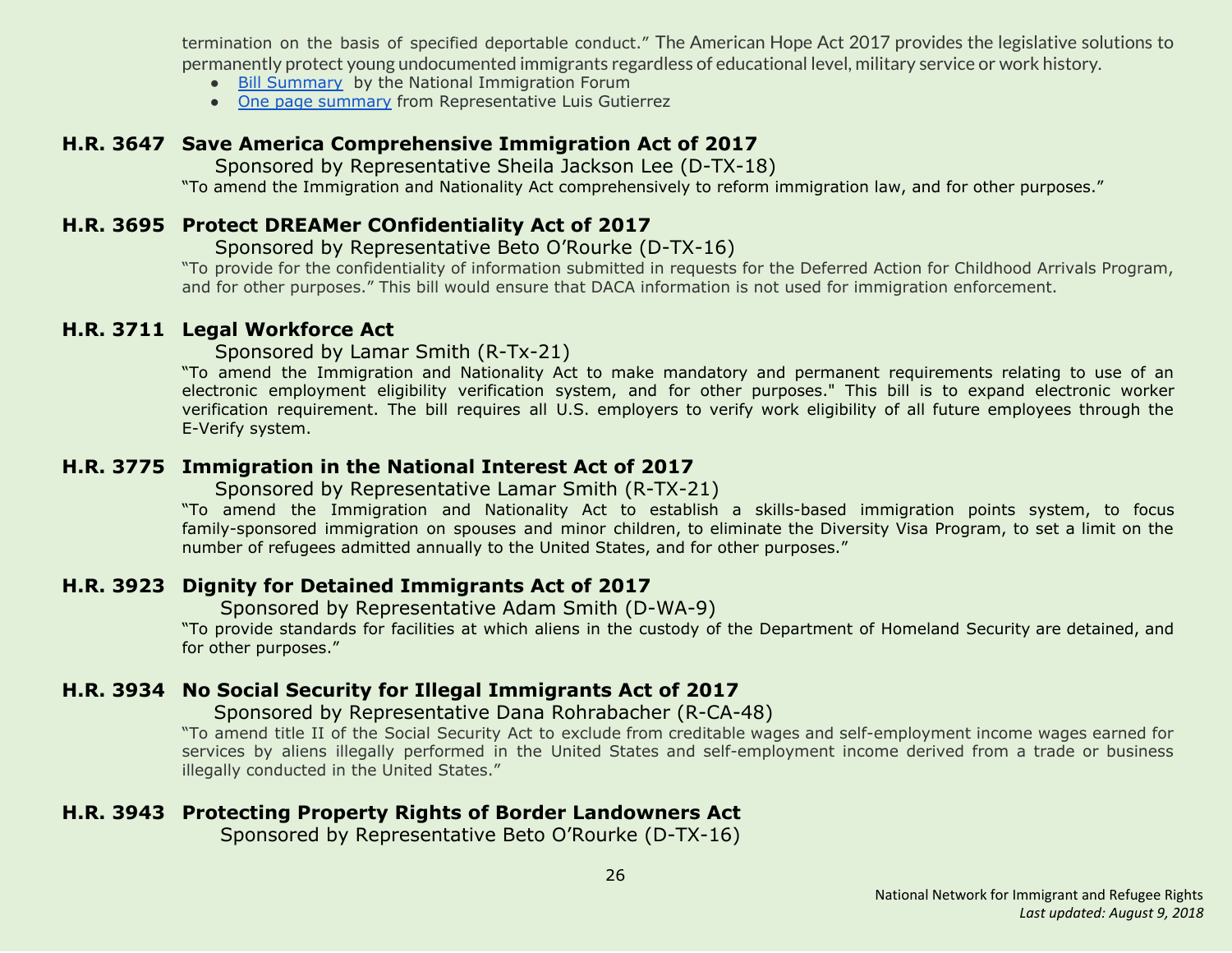"To amend the Immigration and Nationality Act to prohibit the Secretary of Homeland Security and the Attorney General from using eminent domain to acquire land for the purpose of constructing a wall, or other physical barrier, along the international border between the United States and Mexico, and for other purposes."

## <span id="page-26-0"></span>**H.R. 4092 AG Act**

Sponsored by Representative Bob Goodlatte (R-VA-6)

"To create a nonimmigrant H–2C work visa program for agricultural workers, and for other purposes." Read this [statement](http://www.nnirr.org/drupal/sites/default/files/goodlatte_fact_sheet_-_10.27postmarkupfinal_.pdf) of opposition put out by Farmworker Justice.

#### <span id="page-26-1"></span>**H.R. 4184 ESPERER (Extending Status Protection for Eligible Refugees) Act of 2017**

 Sponsored by Representative Carlos Curbelo (R-FL-26)

To adjust the immigration status of certain foreign nationals in temporary protected status who are in the United States, and for other purposes. This bill would grant legal permanent residency to qualified TPS migrants from Nicaragua, Honduras, El Salvador, and Haiti.

#### <span id="page-26-4"></span>**H.R. 4253 American Promise Act of 2017**

#### Sponsored by Representative Nydia M. Velazquez (D-NY-7)

"To amend the Immigration and Nationality Act to provide for certain protections for aliens granted temporary protected status or deferred enforced departure, and for other purposes." This legislation would protect individuals, who currently receive Temporary Protected Status (TPS) and Deferred Enforced Departure (DED), from deportation and ensure those who have resided in the U.S. under these programs for a period of three years can remain in the country and pursue a path to naturalization.

#### <span id="page-26-5"></span>**H.R. 4271 To block the implementation of certain presidential actions that restrict individuals from certain countries from entering the United States.**

Sponsored by Representative Judy Chu (D-CA-27)

"To block the implementation of certain presidential actions that restrict individuals from certain countries from entering the United States."

#### <span id="page-26-2"></span>**H.R. 4282 Protecting UACs Through Enhanced Sponsor Vetting Act of 2017**

Sponsored by Representative Peter King (R-NY-2)

"To amend the Homeland Security Act of 2002 to direct the Director of the Office of Refugee Resettlements of the Department of Health and Human Services to establish additional procedures for making placement determinations for all unaccompanied alien children who are in Federal custody by reason of their immigration status, and for other purposes."

# <span id="page-26-3"></span>**H.R. 4295 Clear Law Enforcement for Criminal Alien Removal (Clear) Act of 2017**

Sponsored by Representative Marsha Blackburn (R-TN-7)

"To provide for enhanced Federal, State, and local assistance in the enforcement of the immigration laws, to amend the Immigration and Nationality Act, to authorize appropriations to carry out the State Criminal Alien Assistance Program, and for other purposes."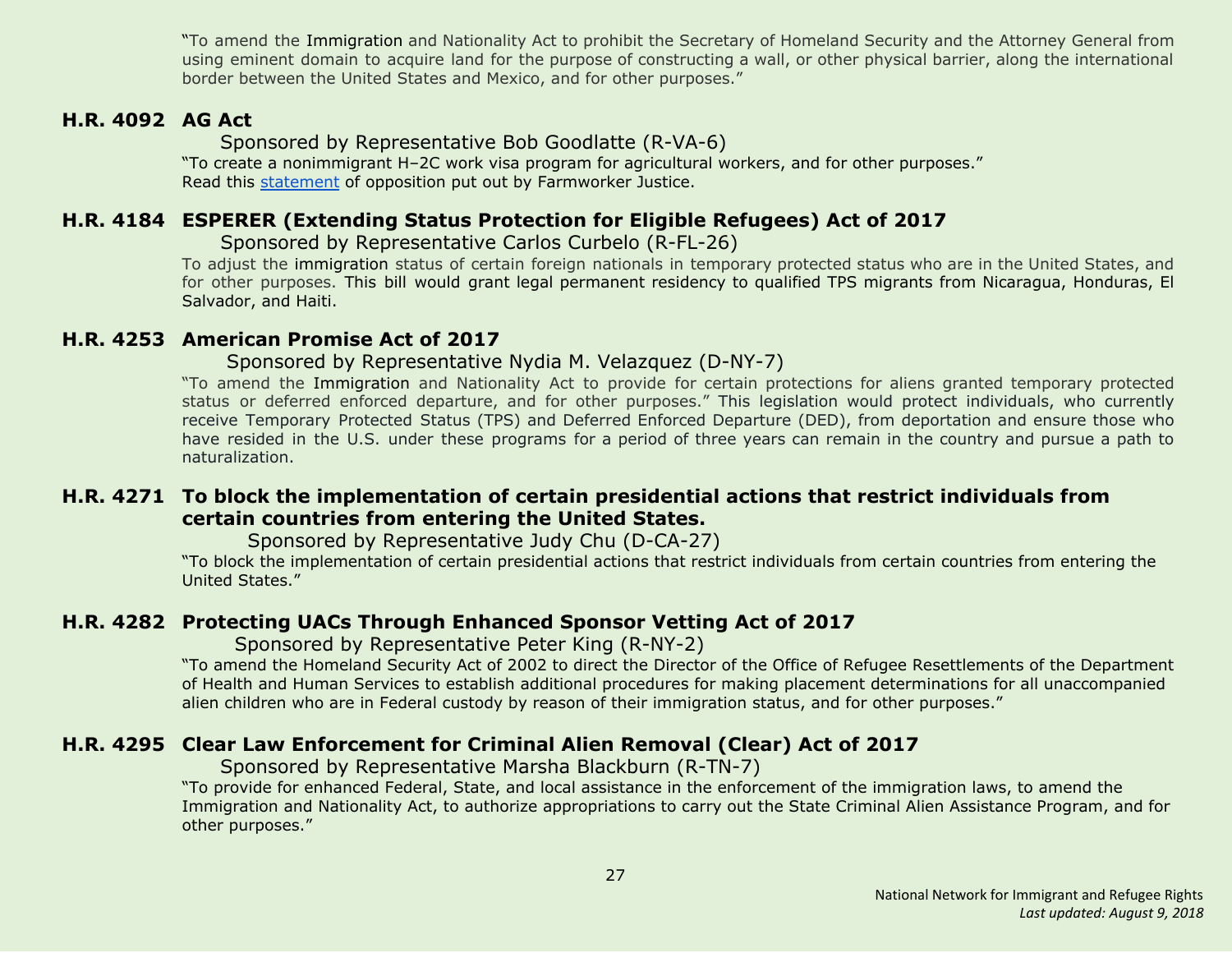# <span id="page-27-0"></span>**H.R. 4310 Allow State Sovereignty Upon Refugee Entry (ASSURE) Act**

Sponsored by Representative Scott Perry (R-PA-4)

"To amend section 412(a)(2) of the Immigration and Nationality Act to require ratification of a plan with respect to a refugee by the legislature of a State before the refugee may be initially placed or resettled in the State, and for other purposes." This bill would require the Office of Refugee Resettlement to submit a plan to every state where they intend to send a refugee. This plan must includes information from projected costs to personal information like health records.

# <span id="page-27-1"></span>**H.R. 4340 American LAWS Act**

Sponsored by Representative Dave Brat (R-VA-7)

To amend the Immigration and Nationality Act to eliminate the diversity immigrant program, to focus family-sponsored immigration on spouses and minor children, and make mandatory and permanent requirements relating to use of an electronic employment eligibility verification system. This bill would eliminate the visa lottery program, end chain migration, and mandate E-Verify.

# <span id="page-27-4"></span>**H.R. 4384 ASPIRE-TPS Act of 2017**

Sponsored by Representative Yvette D. Clark (D-NY-9)

To amend the Immigration and Nationality Act to provide protected status for certain aliens present in the United States, and for other purposes. This bill would allow TPS recipients to apply for permanent residency and would create a protected status for people who have been in the U.S. under the program for five years.

# <span id="page-27-5"></span>**H.R. 4398 Safe Emergency Response Act**

Sponsored by Representative Nanette Diaz Barragan (D-CA-44)

"To require the Secretary of Homeland Security to suspend immigration enforcement operations within an area for which the President has declared a major disaster or an emergency, and for other purposes."

# <span id="page-27-2"></span>**H.R. 4427 Protecting America and American Workers Act**

Sponsored by Representative Martha McSally (R-AZ-2)

To amend the Immigration and Nationality Act to eliminate the diversity immigrant program, and for other purposes including a reduction of diversity visas from 55,000 to 5,000.

# <span id="page-27-3"></span>**H.R. 4488 Preserving Opportunities for Childhood Arrivals Act**

Sponsored by Representative Stevan Pearce (R-NM-2)

"To amend the Immigration and Nationality Act to provide conditional protected status for certain individuals who came to the United States as children, and for other purposes."

# <span id="page-27-6"></span>**H.R. 4624 Notario Victim Relief Act**

#### Sponsored by Representative Marc A. Veasey (D-TX-33)

This bill amends the Immigration and Nationality Act to eliminate the time limit on the filing of a motion to reopen a removal proceeding if the basis of the motion is fraud, negligence, misrepresentation, or extortion by, or the attempted, promised, or actual practice of law without authorization on the part of, a representative.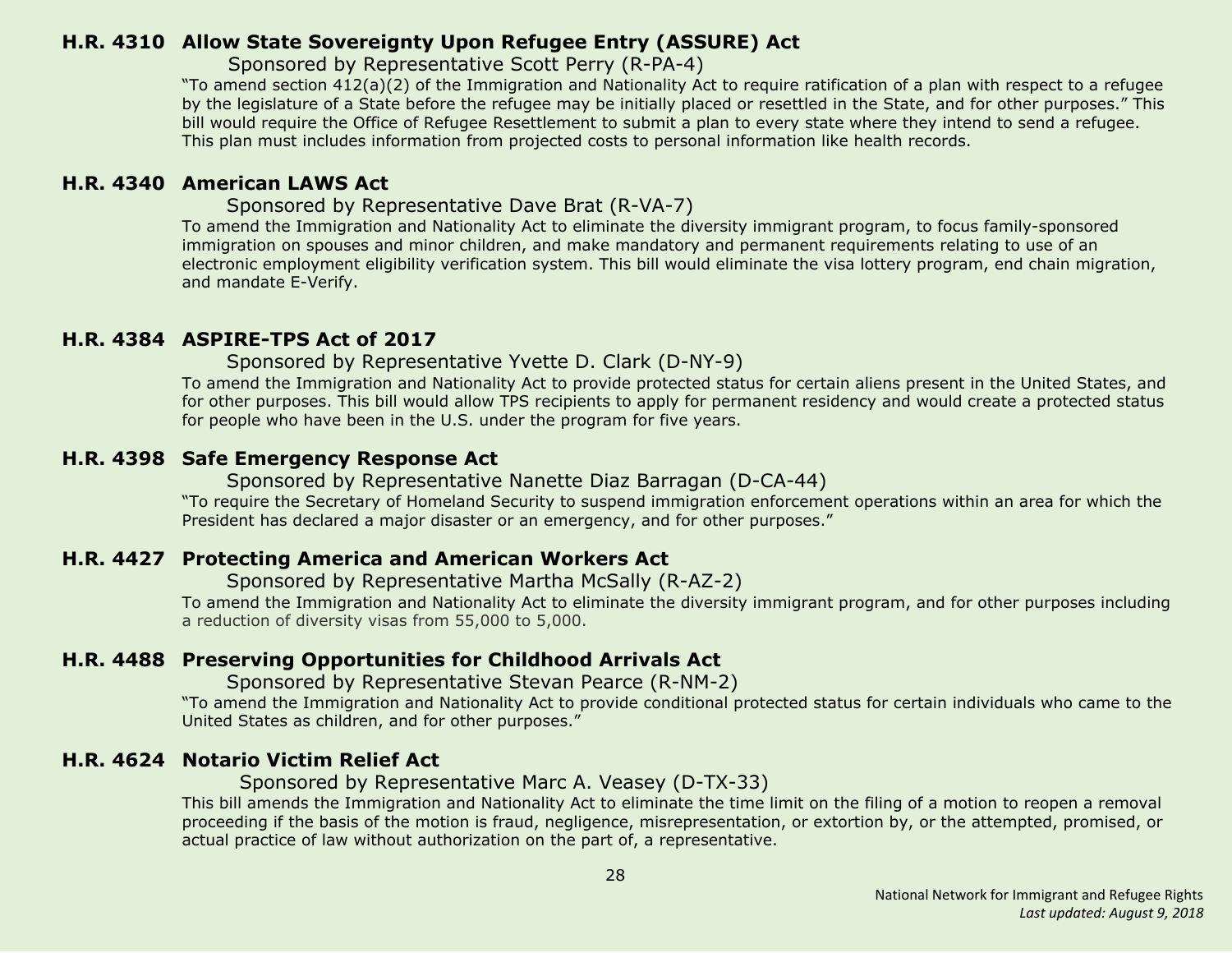# <span id="page-28-0"></span>**H.R. 4750 TPS Act**

# Sponsored by Representative Mike Coffman (R-CO-6)

"To terminate the granting of temporary protected status to aliens, to provide for adjustment of status for former temporary protected status holders, and for other purposes." The act would end all future Temporary Protected Status (TPS) enrollment while extending current TPS recipients for a period of three years, after which, qualified recipients can apply for a green card.

# <span id="page-28-1"></span>**H.R. 4760 Securing America's Future Act of 2018**

Sponsored by Representative Bob Goodlatte (R-VA-6)

"To amend the immigration laws and the homeland security laws, and for other purposes."

- Ends the Diversity Visa Program and green card programs for relatives, except spouses and minor children, or so called "chain migration" programs while increasing numbers of skilled workers
- Authorizes border wall construction with additional technology and increases Border Patrol and CPB officers
- Enhances interior enforcement and border security

[Here](https://judiciary.house.gov/wp-content/uploads/2018/01/011018-Securing-Americas-Future-Act-Final.pdf) is a one page summary from the House Judiciary and Homeland Security Committees.

# <span id="page-28-4"></span>**H.R. 4777 Visa Transparency Anti-Trafficking Act of 2018**

Sponsored by Representative Lois Frankel (D-FL-21)

"To amend section 214(c)(8) of the Immigration and Nationality Act to modify the data reporting requirements relating to nonimmigrant employees, and for other purposes."

- From the office of Representative Lois Frankel, Read more [here](https://frankel.house.gov/news/documentsingle.aspx?DocumentID=678) :
	- "Create a standardized reporting system across all non-immigrant visas that authorize work, and require that the reported information be made public;
	- Mandate that critical information be included in the public report in order to help advocacy groups and the public identify signs that a foreign workforce is demographically distinct from its domestic counterpart – which may indicate an underlying problem, such as employment discrimination, or worse, human trafficking;
	- Give governments, advocates, and the public the data needed to develop targeted trafficking prevention outreach programs to educate workers domestically and abroad."

# **+ S. 2293 Visa Transparency Anti-Trafficking Act of 2018**

Sponsored by Representative Richard Blumenthal (D-CT)

# <span id="page-28-2"></span>**H.R. 4796 Uniting and Securing America (USA) Act of 2018**

Sponsored by Representative Will Hurd (R-TX-23) and Pete Aguilar (D-CA-31 )

Bipartisan legislation to protect DACA recipients from deportations and implement new border security measures.

- Press [release](https://www.nilc.org/2018/01/16/response-to-introduction-of-usa-act/) from the National Immigration Law Center Describing the act as a bipartisan fix, although with flaws.
- Press [release](https://aguilar.house.gov/media-center/press-releases/reps-hurd-aguilar-denham-drive-bipartisan-daca-border-security-solution) from the office of Representative Pete Aguilar.
- Bill [summary](http://immigrationforum.org/wp-content/uploads/2018/01/Uniting-and-Securing-America-USA-Act-Bill-Summary-.pdf) from the National Immigration Forum

# <span id="page-28-3"></span>**H.R. 4805 No Federal Funding to Benefit Sanctuary Cities Act**

Sponsored by Representative Luke Messer (R-IN-6)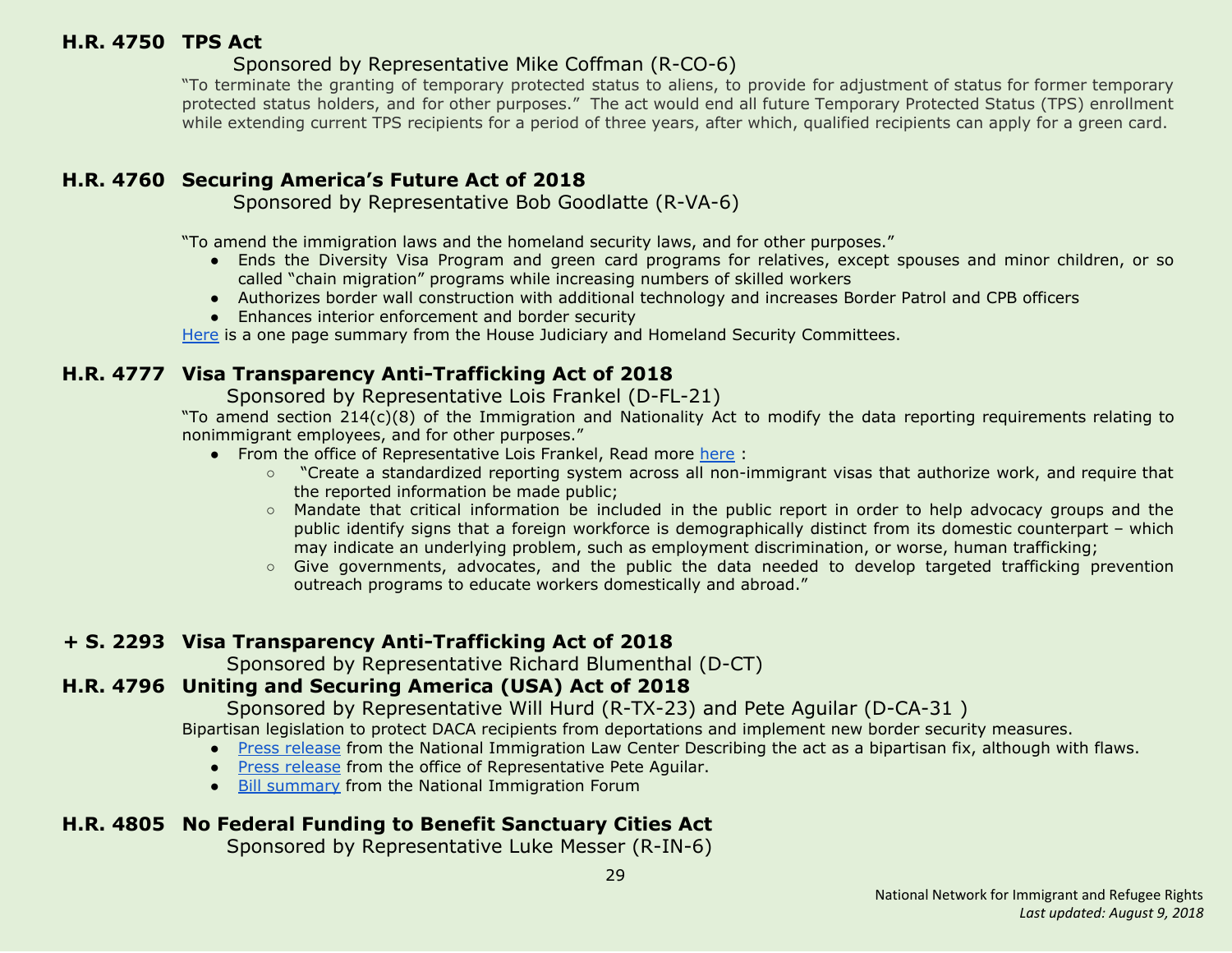"To ensure that State and local law enforcement may cooperate with Federal officials to protect our communities from violent criminals and suspected terrorists who are illegally present in the United States, to stop taxpayer dollars from flowing to jurisdictions that fail to comply with Federal law, and for other purposes."

# <span id="page-29-0"></span>**H.R. 4850 Asylum Protection Act of 2018**

Sponsored by Representative Francis Rooney (R-Fl-19)

"to amend the Immigration and Nationality Act to alter the deadlines by which an application for asylum must be made, and for other purposes."

- Shortens the existing deadline for asylum applications from one year to 30 days from when the applicant enters the United States.
- The bill also requires applicants to declare status when entering the United States at any port of entry.

#### <span id="page-29-1"></span>**H.R. 4873 DACA Compromise Act of 2018**

#### Sponsored by Representative Darrell E. Issa (R-CA-49)

"To authorize the cancellation of removal and adjustment of status of certain individuals who are long-term United States residents and who entered the United States as children, and for other purposes"

- Reallocating visas from existing family, employment, and diversity visa categories and making them available to DACA recipients
- A one page [summary](https://issa.house.gov/sites/issa.house.gov/files/Summary%20of%20the%20DACA%20Compromise%20Act%20of%202018.pdf) from the office of Representative Darrell E. Issa.

# <span id="page-29-4"></span>**H.R. 4906 Ensuring Full Participation in the Census Act of 2018**

Sponsored by Representative Eleanor Holmes Norton (D-DC- At Large)

To amend title 13, United States Code, to prohibit the use of questions on citizenship, nationality, or immigration status in any decennial census, and for other purposes.

# <span id="page-29-2"></span>**H.R. 4915 SLAP Act of 2018**

Sponsored by Representative Todd Rokita (R-IN-4)

To amend title 18, United States Code, to provide penalties for certain obstructions of the enforcement of Federal immigration laws, and for other purposes.

# <span id="page-29-3"></span>H.R. 4928 To amend title 28, United States Code, to provide that the United States district court for the **District of Columbia shall have exclusive jurisdiction over actions arising under the immigration laws, and for other purposes.**

Sponsored by Representative Dave Brat (R-VA-7)

This bill amends the federal judicial code to grant exclusive jurisdiction to the U.S. District Court for the District of Columbia over: (1) cases arising under the immigration laws, or (2) claims by foreign nationals challenging an order of removal or another action authorized under the Immigration and Nationality Act.

# <span id="page-29-5"></span>**H.R. 4933 Fair TPS Act**

Sponsored by Representative Bobby L Rush (D-IL-1)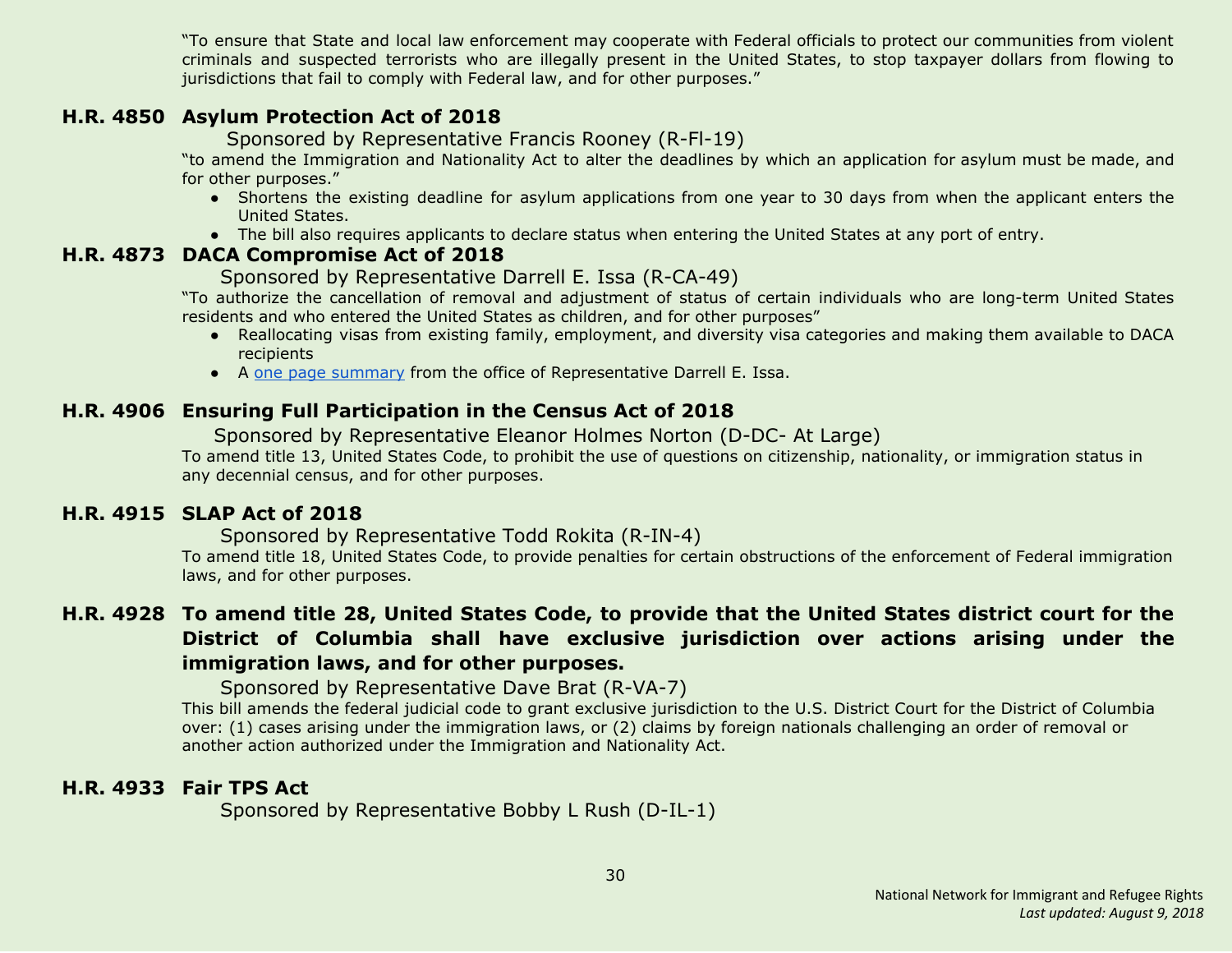To prohibit the use of Federal funds to implement the policy changes in the notices terminating temporary status for natives of Nicaragua, Haiti, and El Salvador, and for other purposes.

#### <span id="page-30-4"></span>**H.R. 4940 Border and Port Security Act**

Sponsored by Representative Filemon Vela (D-TX-34)

To increase the number of U.S. Customs and Border Protection officers and support staff, to require reports that identify staffing, infrastructure, and equipment needed to enhance security at ports of entry, and for other purposes.

# <span id="page-30-5"></span>**H.R. 4944 Reuniting Families Act**

Sponsored by Representative Judy Chu (D-CA-27) To amend the Immigration and Nationality Act to promote family unity, and for other purposes.

# <span id="page-30-6"></span>**H.R. 4956 Keeping Salvadoran Families Together Act**

 Sponsored by Representative Eleanor Holmes Norton (D-DC-At Large) To amend the Immigration and Nationality Act to provide for adjustment of status for aliens who are nationals of El Salvador and were granted or eligible for temporary protected status, and for other purposes.

# <span id="page-30-0"></span>**H.R. 4974 To amend the Immigration and Nationality Act to render overstaying a visa a criminal offense, and for other purposes.**

Sponsored by Representative Lloyd Smucker (R-PA-16)

#### <span id="page-30-1"></span>**H.R. 4996 Protecting Our Communities from Gang Violence Act of 2018**

Sponsored by Representative Lee Zeldin (R-NY-1)

To amend the Immigration and Nationality Act to provide that individuals who naturalized under title III of that Act, who are affiliated with a criminal gang, are subject to revocation of citizenship, and for other purposes.

# <span id="page-30-2"></span>**H.R. 5026 To amend the Immigration and Nationality Act to waive certain requirements for naturalization for American Samoan United States nationals to become United States citizens, and for other purposes.**

Sponsored by Representative Aumua Aumua Coleman Radewagen (R-AS-At Large)

# <span id="page-30-3"></span>**H.R. 5065 To amend the Immigration and Nationality Act to provide that individuals who naturalized under title III of that Act, who are affiliated with a criminal gang, are subject to revocation of citizenship, and for other purposes**

Sponsored by Representative Lee M. Zeldin (R-NY-1)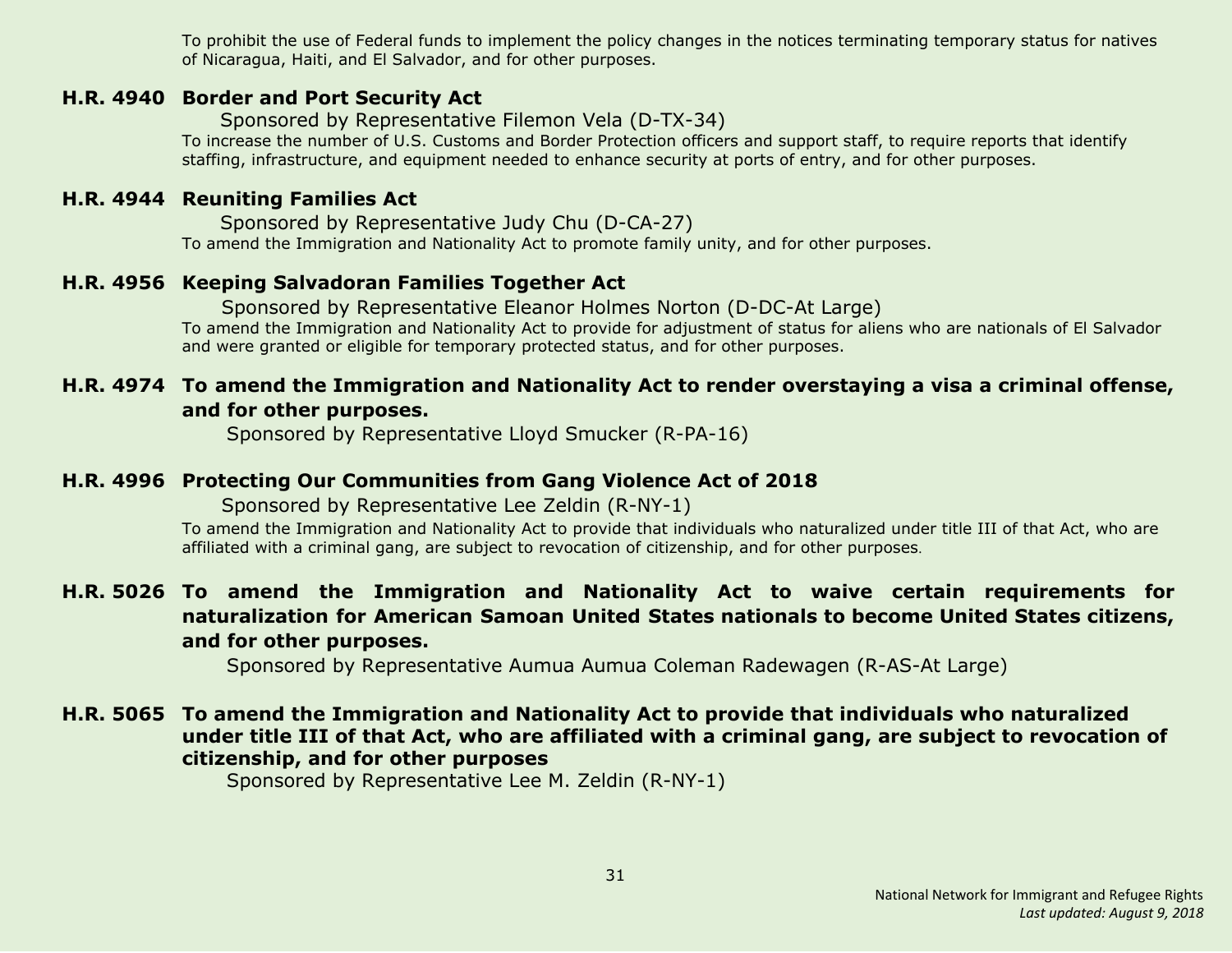# <span id="page-31-1"></span>**H.R. 5058 To amend the Immigration and Nationality Act to eliminate the annual numerical limitation on U visas, to require the Secretary of Homeland Security to grant work authorization to aliens with a pending application for nonimmigrant status under subparagraph (U) or (T) of section 101(a)(15) of such Act, and for other purposes.**

Sponsored by Representative Jimmy Panetta (D-CA-20)

# <span id="page-31-2"></span>**H.R. 5072 Liberian Refugee Immigration Fairness Act**

Sponsored by Representative Keith Ellison (D-MN-5)

"This bill directs the Department of Homeland Security to adjust to permanent resident status a qualifying Liberian national who: (1) has been continuously present in the United States between November 20, 2014, through the date of status adjustment application; or (2) is the spouse, child, or unmarried son or daughter of such an alien. Adjustment applications must be filed not later than one year after the date of enactment of this bill."

# <span id="page-31-3"></span>**H.R. 5173 Amigos Act**

Sponsored by Representative David N. Cicilline (D-RI-1)

"This bill makes Portuguese nationals eligible to enter the United States as nonimmigrant traders and investors as provided for under the Immigration and Nationality Act if Portugal provides reciprocal nonimmigrant treatment to U.S. nationals."

#### **+ S. Amigos Act**

**300** Sponsored by Senator Sheldon Whitehouse (D-RI)

**7**

# <span id="page-31-0"></span>**H.R. 5207 Immigration Advisory Program (IAP) Authorization Act of 2018**

Sponsored by Representative Martha McSally (R-AZ-2)

"To amend the Homeland Security Act of 2002 to establish the immigration advisory program, and for other purposes."

# <span id="page-31-6"></span>**H.R. 5229 Tuition Fairness For Citizens Act**

Sponsored by Representative Scott Perry (R-PA-4)

"To amend section 505 of the Illegal Immigration Reform and Immigrant Responsibility Act of 1996 to clarify the prohibition on postsecondary education benefits for certain aliens, to grant a private right of action to persons injured by a violation of such prohibition, and for other purposes."

# <span id="page-31-4"></span>**H.R. 5233 Adoptee Citizenship Act**

Sponsored by Representative Adam Smith (D-WA-9)

"To provide for automatic acquisition of United States citizenship for certain internationally adopted individuals, and for other purposes."

# <span id="page-31-5"></span>**H.R. 5292 2020 Census Accountability Act**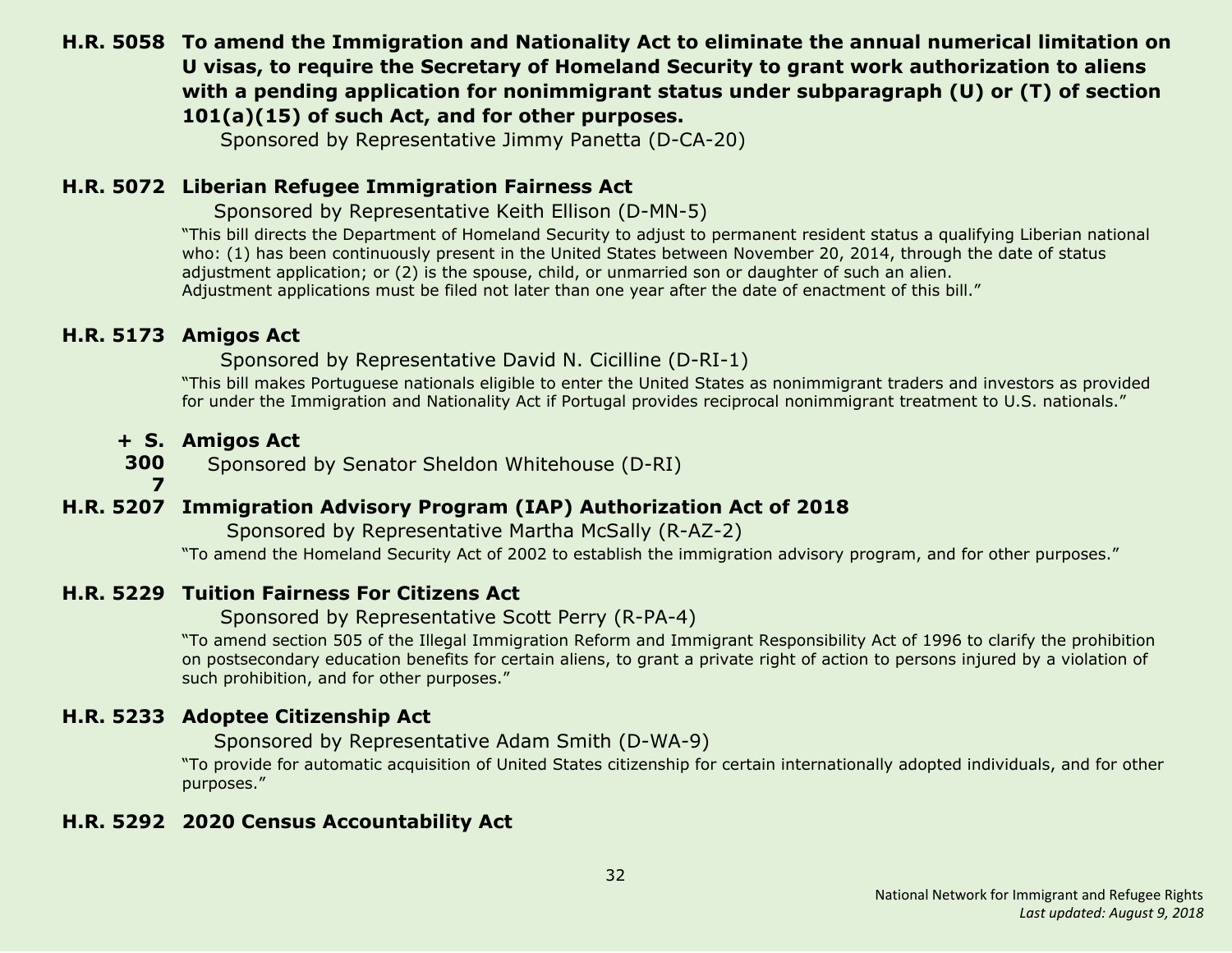# Sponsored by Representative Darren Soto (D-Fl-9)

"To establish a task force to review new decennial census questions and their impact on response rates for minorities, the accuracy of the census, redistricting, costs and funding distribution, and for other purposes."

# <span id="page-32-2"></span>**H.R. 5496 To amend Immigration and Nationality Act regarding the extension of a foreign state's designation for purposes of temporary protected status, and for other purposes.**

Sponsored by Representative Scott Perry (R-PA-4)

"This bill would amend the Immigration and Nationality Act to restrict the extension of temporary protected status (TPS) designations, limiting extensions to only 6-month periods and terminating TPS where the Attorney General fails to act on the extension of an expiring designation."

# <span id="page-32-0"></span>**H.R. 5510 Reentry and Reunification Act**

Sponsored by Representative Al Green (D-TX-9)

This bill would authorize the Secretary of Homeland Security to provide lawful permanent resident status to previously removed alien parents and spouses of citizens of the United States and for other purposes. This would be granted if: (A) the alien is the spouse, parent, or guardian of a citizen of the United States, (B) prior to the date of the enactment of this Act, the alien departed the United States pursuant to an order of removal: oris subject to an order of removal, or is in removal proceedings, the alien has been a person of good moral character since the date the alien initially entered the United States

# <span id="page-32-3"></span>**H.R. 5515 H. Amdt. 653**

# Sponsored by Representative Mike Gallagher (R-WI-8)

An amendment numbered 55 printed in House Report 115-702 to add the use of immigration programs and visas by the Chinese Communist Party to enter the United States for the purposes of political, academic, or social influence efforts to the strategy required in Section 1252.

# <span id="page-32-1"></span>**H.R. 5593 Protect Patriot Spouses Act**

Sponsored by Darren Soto (D-FL-9) To render certain U.S. military spouses eligible for adjustment of immigration status.

# <span id="page-32-4"></span>**H.R. 5617 No Enforcement, No Grants for Sanctuary Cities Act of 2018**

Sponsored by Representative Daniel M. Donovan Jr. (R-NY-11)

"This bill would prohibit sanctuary jurisdictions from receiving Federal funds under the State Criminal Alien Assistance Program, and for other purposes."

# <span id="page-32-5"></span>**H.R. 5648 INA Jurisdiction Act of 2018**

Sponsored by Representative Louie Gohmert (R-TX-1)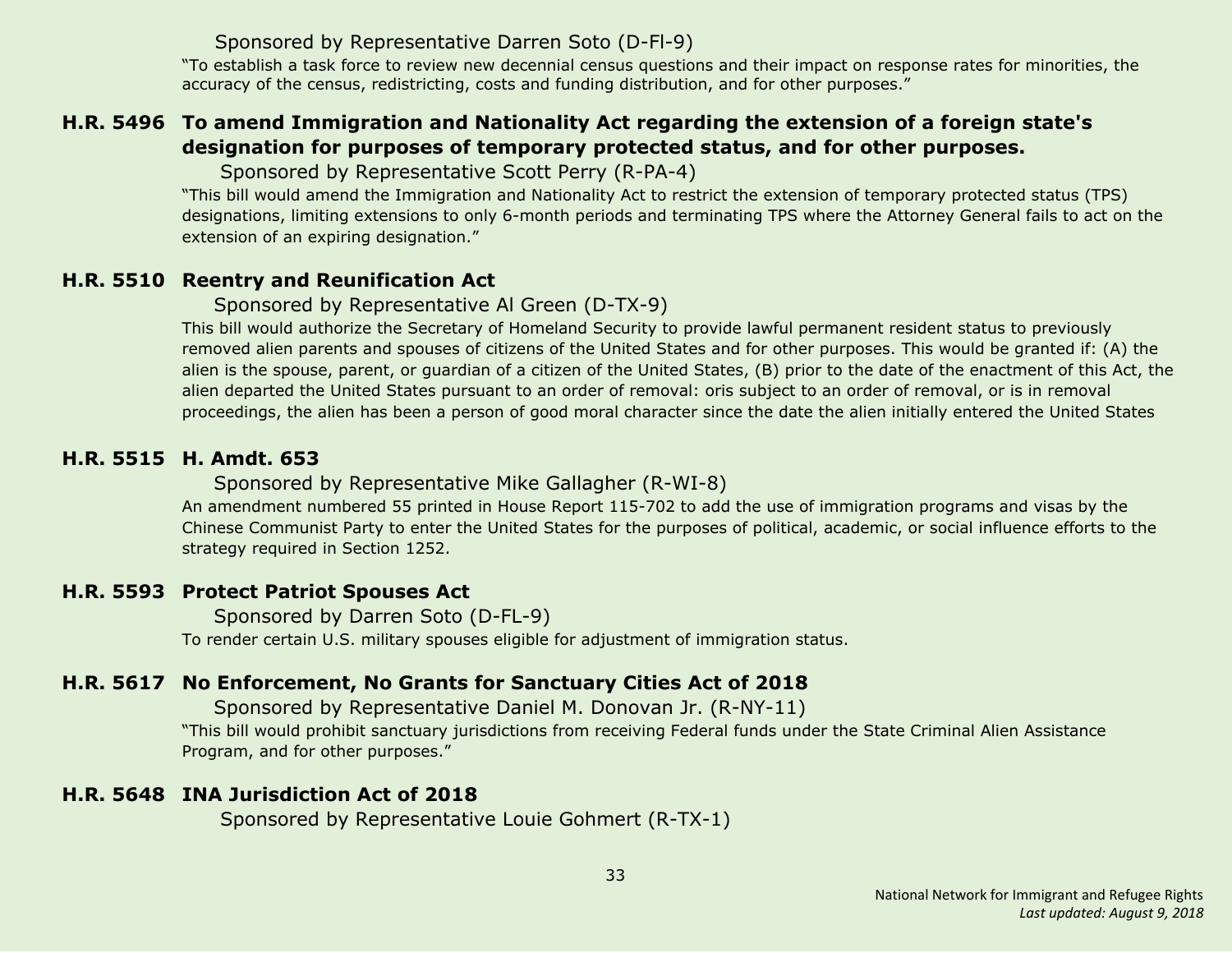"This bill amends the federal judicial code to specify that the U.S. Supreme Court and immigration courts are the only courts that have jurisdiction over (and in which a claimant has standing to raise) issues regarding immigration, naturalization, refugee status, asylum, and any other related matter involving a claimed legal right to enter or remain in the United States, or any case or controversy of any provision of the immigration laws, or any order issued or rule made pursuant to immigrations laws."

# <span id="page-33-2"></span>**H.R. 5653 Criminal Alien Certification Act of 2018**

Sponsored by Representative Paul Gosar (R-AZ-4)

"This bill would amend the Immigration and Nationality Act to provide that any alien who has been convicted of a felony or two misdemeanors, is deportable, and for other purposes."

# <span id="page-33-1"></span>**H.R. 5663 Make Sanctuary Cities Pay for the Wall Act of 2018**

#### Sponsored by Representative Robert Pittenger (R-NC-9)

"This bill directs the Department of Homeland Security (DHS) to establish a DHS account for the planning, design, and construction of a U.S. - Mexico border barrier. Certain housing, community development, and public works appropriations for sanctuary cities, localities, or states shall be withheld and deposited into such account."

DHS: (1) may decline to transfer an alien in its custody to a sanctuary jurisdiction regardless of whether such jurisdiction has issued a writ or warrant, (2) shall not transfer an alien under a final order of removal (or a restatement of an order of removal) to a sanctuary jurisdiction, and (3) shall determine and report to Congress each year which political subdivisions or states are sanctuary jurisdictions.

# <span id="page-33-3"></span>**H.R 5750 E-bonding for Immigration Integrity Act of 2018**

Sponsored by Representative Steve King (R-IA-4)

"This bill requires an alien who is in one of the following nonimmigrant categories to post a bond prior to being issued a U.S. entry visa: (1) an alien who is from a country with a visa overstay rate greater than 1.5%; or (2) a B-visa tourist or business entrant, and F-visa foreign student, an H-visa temporary non agricultural worker, or a K-visa fiance/ fiancee. The Department of Homeland Security (DHS) shall: (1) establish a \$2,500-\$10,000 bond amount, which shall be reviewed annually, for each visa category based upon overstay risk; and (2) identify nonimmigrant visa category overstay rates, including categories with overstay rates greater than 1.5%. The bill establishes the E-bond Enforcement Fund which shall be funded by forfeited bonds and used to ensure compliance with this bill and to administer enforcement programs. DHS shall report to ongress annually regarding: (1) visa overstay rates by nonimmigrant category, (2) categories with overstay rates greater than 1.5%, (3) bond amounts, and (4) fund information."

# <span id="page-33-4"></span>**H.R. 5876 Border Wall Trust Fund Act**

Sponsored by Diane Black (R-TN-6)

To allow the Secretary of the Treasury to accept public donations to fund the construction of a barrier on the border between the United States and Mexico, and for other purposes.

#### <span id="page-33-0"></span>**H.R. 5950 HELP Separated Children Act**

Sponsored by Representative Lucille Roybal-Allard (D-CA-40)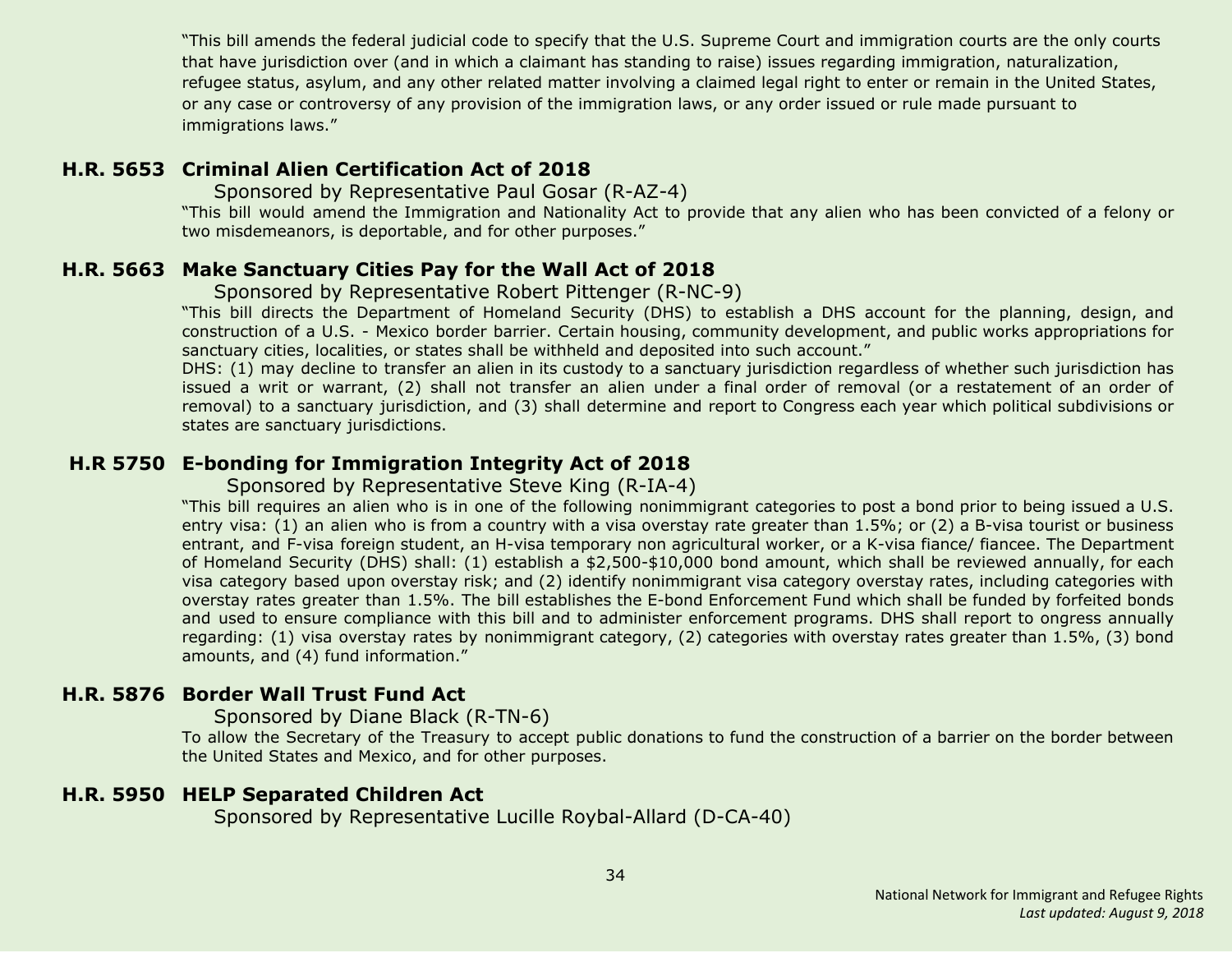**+ S.** access to child welfare agencies, courts, and consular officials. This bill outlines protections for children affected by immigration enforcement actions. It outlines apprehension procedures,

**293**

#### **7 HELP Separated Children Act**

Sponsored by Representative Tina Smith (D-MN)

# <span id="page-34-0"></span>**H.R. 5954 Anti-terrorism Clarification Act of 2018**

# Sponsored by Representative Bob Goodlatte (R-VA-6)

This bill clarifies and updates the existing Anti-Terrorism Act. Among other things, the *Anti-Terrorism Clarification Act of 2018* clarifies that the "act of war" defense does not apply to acts carried out by entities designated as foreign terrorist organization by the U.S. government or any person that has been determined by the court to not be a military force. Additionally, it states that no one benefiting from a U.S. program or maintaining a presence in the United States should be able to dodge responsibility in U.S. courts for involvement in terrorist attacks that harm Americans. The *Anti-Terrorism Clarification Act* clarifies that defendants who take advantage of benefits under certain U.S. laws shall be deemed to have consented to jurisdiction in U.S. courts for any *Antiterrorism Act* lawsuit.

#### **+ S. Anti-terrorism Clarification Act of 2018**

**294** Sponsored by Senator Chuck Grassley (R-IA)

**6**

# <span id="page-34-1"></span>**H.R. 5991 DATA Act**

Sponsored by Representative Joseph Crowley (D-NY-14)

"To require the collection of data by officers enforcing United States laws and regulations, including at border security stops within United States borders, and for other purposes."

# <span id="page-34-2"></span>**H.R. 6055 Keep Our Cities Safe Act of 2018**

# Sponsored by representative Jimmy Gomez (D-CA-34)

"To amend the Immigration and Nationality Act to indemnify government employees, and employees that have contracts with such governments, from certain judgements for acting within their capacity to comply with their official duties and responsibilities, and other purposes."

# <span id="page-34-3"></span>**H.R. 6123 Physician Visa Reform Act of 2018**

#### Sponsored by Representative James Sensenbenner (R-WI-5)

To amend the Immigration and Nationality Act to provide that an alien physician who is coming to the United States to practice medicine in an area designated by the Secretary of Health and Human Services as having a shortage of health care professionals is not required to pass the National Board of Medical Examiners Examination, and for other purposes.

# <span id="page-34-4"></span>**H.R. 6136 Border Security and Immigration Reform Act of 2018**

#### Sponsored by Representative Bob Goodlatte (R-VA-6)

This bill enhances enforcement of existing immigration law, closes immigration enforcement loopholes, ends the catch and release policy, provides \$25 billion in funding to secure the border, provides a legislative solution for the current beneficiaries of the Deferred Action for Childhood Arrivals (DACA) program, and establishes a new merit-based visa program.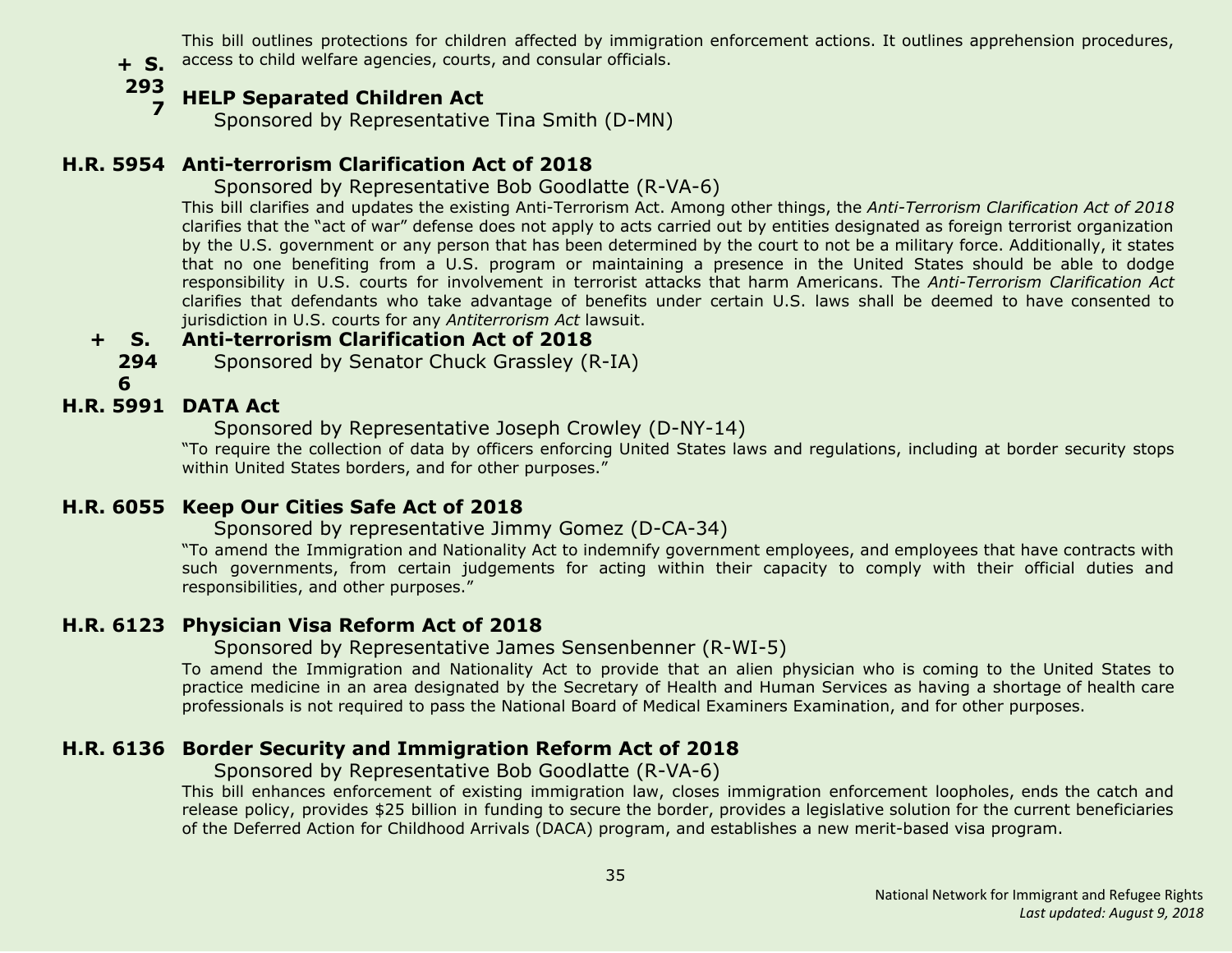<span id="page-35-3"></span>**H.R. 6180 To require the Federal Government to provide mental health services to each child who has been separated from one or more parent as a result of implementation of the Trump Administration's zero tolerance policy at the United States border, and for other purposes.**

Sponsored by Representative Nanette Diaz Barragan (D-CA-44)

# <span id="page-35-6"></span>**H.R. 6190 To amend Immigration and Nationality Act to address the protective custody of alien children accompanied by parents, and for other purposes**

Sponsored by Representative Daniel Webster (R-FL-11)

# <span id="page-35-4"></span>**H.R. 6256 Congressional Access to Children's Detention Facilities Act**

Sponsored by Representative Debbie Schultz Wasserman (D-FL-23)

This bill would require that the Secretary of Homeland Security and the Secretary of Health and Human Services allow Members of Congress to tour detention facilities that house detained minors.

# <span id="page-35-5"></span>**H.R. 6361 Establishing A Humane Immigration Enforcement System Act**

Sponsored by Representative Mark Pocan (D-WI-2)

Moves to establish a commission to monitor and ensure the humane actions of Immigration Customs and Enforcement. This bill indicates that ICE's actions have moved far away from its initial purpose when established under the Bush administration. A commission would submit a report of its findings and recommendations.

# <span id="page-35-0"></span>**S. 36 Keep Our Communities Safe Act of 2017**

Sponsored by: Senator James M. Inhofe (R-OK)

"The bill expands the authority of the Department of Homeland Security (DHS) to take a criminal alien into custody pending a determination of removability and provides that the alien, unless eligible for bond release, may be detained without limitation until subject to a final order of removal. The Attorney General's review of DHS custody determinations is limited to whether the alien may be detained, released with no bond, or released on bond of at least \$1,500. Review of DHS custody determinations for an alien in certain categories is limited to whether the alien was properly included in such category."

# <span id="page-35-1"></span>**S. 51 Taking Action Against Drunk Drivers Act**

Sponsored by: Senator Chuck Grassley (R-IA)

"An alien convicted of three or more federal or state offenses for driving under the influence or driving while intoxicated, regardless of whether the offenses are classified as felonies or misdemeanors, is: (1) inadmissible, or (2) deportable if at least one of such offenses occurred after the enactment of this bill. The definition of "aggravated felony" is expanded for purposes of such Act to include a third conviction under federal or state law for driving under the influence or driving while intoxicated, regardless of whether the offense is classified as a felony or a misdemeanor, for which the term of imprisonment is at least one year."

# <span id="page-35-2"></span>**S. 52 A bill to make aliens associated with a criminal gang inadmissible, deportable, and ineligible for various forms of relief**

Sponsored by: Senator Chuck Grassley (R-IA)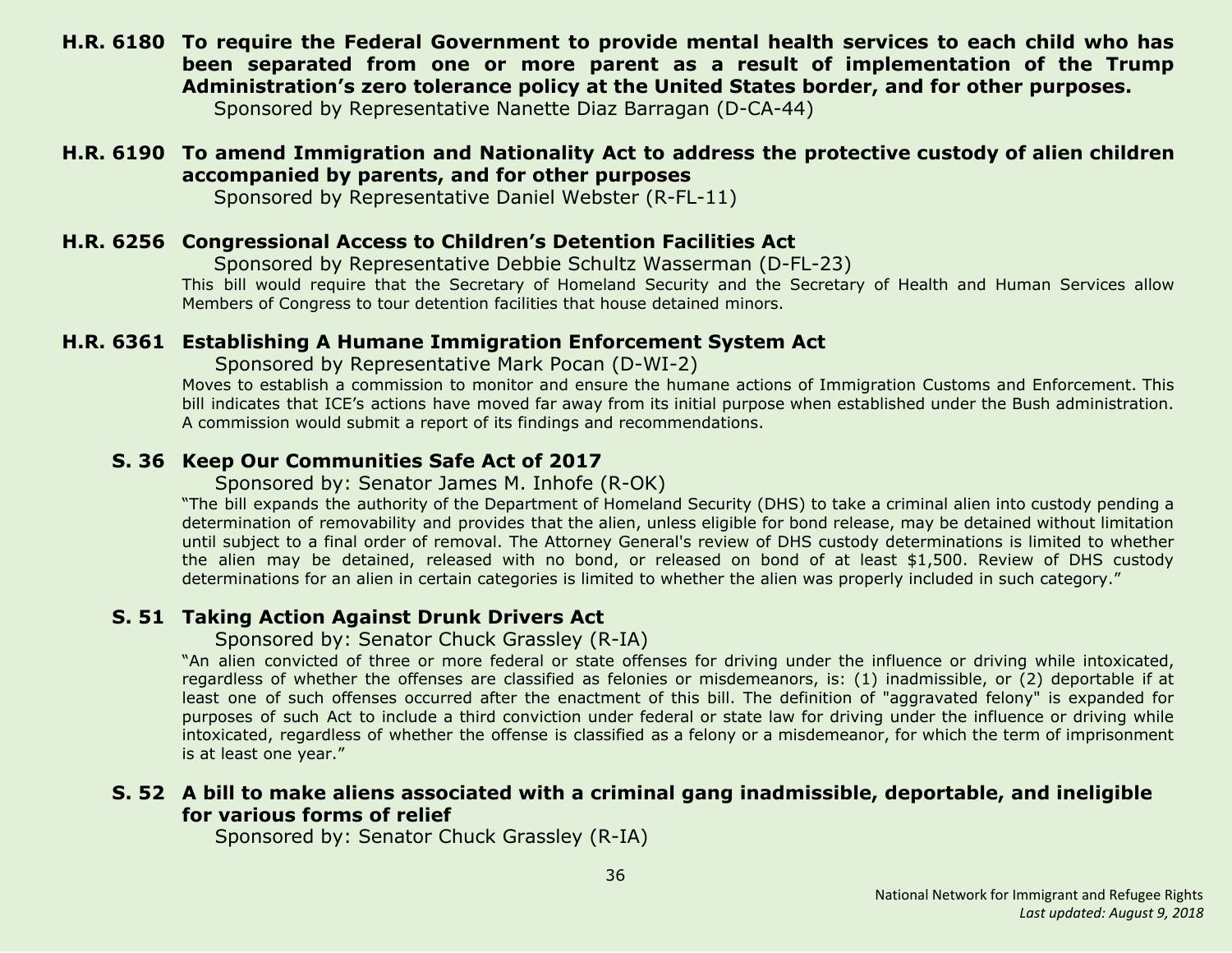"An alien who is or was a member of a criminal gang, or who participated in gang activity knowing that such participation will promote the gang's illegal activity, shall be inadmissible and deportable. The Department of Homeland Security may designate a group or association as a criminal gang. Detention shall be mandatory for anyone found inadmissible or deportable for criminal street gang membership. Individuals found inadmissible or deportable for criminal gang membership shall be barred from: asylum; withholding of removal; temporary protected status; special immigrant juvenile status; deferred action; and parole, unless assisting the United States in a law enforcement matter and required by the government to be present with respect to such assistance. An alien found at a U.S. land border or port of entry who is determined to be inadmissible and a threat to public safety (certain criminals, terrorists, street gang members) shall be subject to expedited removal."

#### <span id="page-36-0"></span>**S. 180 H1-B and L-1 Visa Reform Act of 2017**

#### Sponsored by: Senator Chuck Grassley (R-IA)

"This bill amends the Immigration and Nationality Act to revise employer and government requirements regarding visas for nonimmigrant aliens rated H-1B (specialty occupation) and L-1 (intracompany transfer to the United States from abroad). The bill establishes an H-1B visa allocation system, with first priority reserved for aliens who have earned an advanced degree in a field of science, technology, engineering, or mathematics (STEM) from a U.S. institution of higher education. The bill requires completion of a U.S. degree (or an equivalent foreign degree) as a qualification for "specialty occupation" eligibility, eliminating experience in a specialty as an equivalent to the completion of such a degree. The bill prescribes an H-1B labor condition application fee."

# <span id="page-36-2"></span>**S. 229 Protect DREAMer Confidentiality Act of 2017**

Sponsored by: Senator Martin Heinrich (D-NM)

A bill to provide that "The Secretary [of Homeland Security] shall protect individual application information from disclosure to U.S. Immigration and Customs Enforcement or U.S. Customs and border Protection for any purpose other than implementing the DACA program."

#### <span id="page-36-3"></span>**S. 232 A bill to terminate the EB-5 Visa Program and to reallocate the employment creation visas to the other employment-based visa classifications.**

Sponsored by: Senator Dianne Feinstein (D-CA)

"A bill to terminate the EB-5 Visa Program and to reallocate the employment creation visas to the other employment-based visa classifications."

# <span id="page-36-1"></span>**S. 354 Reforming American Immigration for Strong Employment Act or the RAISE Act**

Sponsored by: Senator Tom Cotton (R-AR)

"To amend the immigration and Nationality Act to eliminate the Diversity Visa Program, to limit the President's discretion in setting the number of refugees admitted annually to the United States, to reduce the number of family sponsored immigrants, to create a new nonimmigrant classification for the parents of adult United States citizens, and for other purposes."

• Asian American [Advancing](http://advancingjustice-aajc.org/sites/default/files/2017-04/RAISE%20Act%20Would%20Separate%20Families.pdf) Justice factsheet on why they oppose S. 354

On 8/02/17 Senator Tom Cotton introduced [S.1720](#page-38-3) a revised version of the RAISE Act.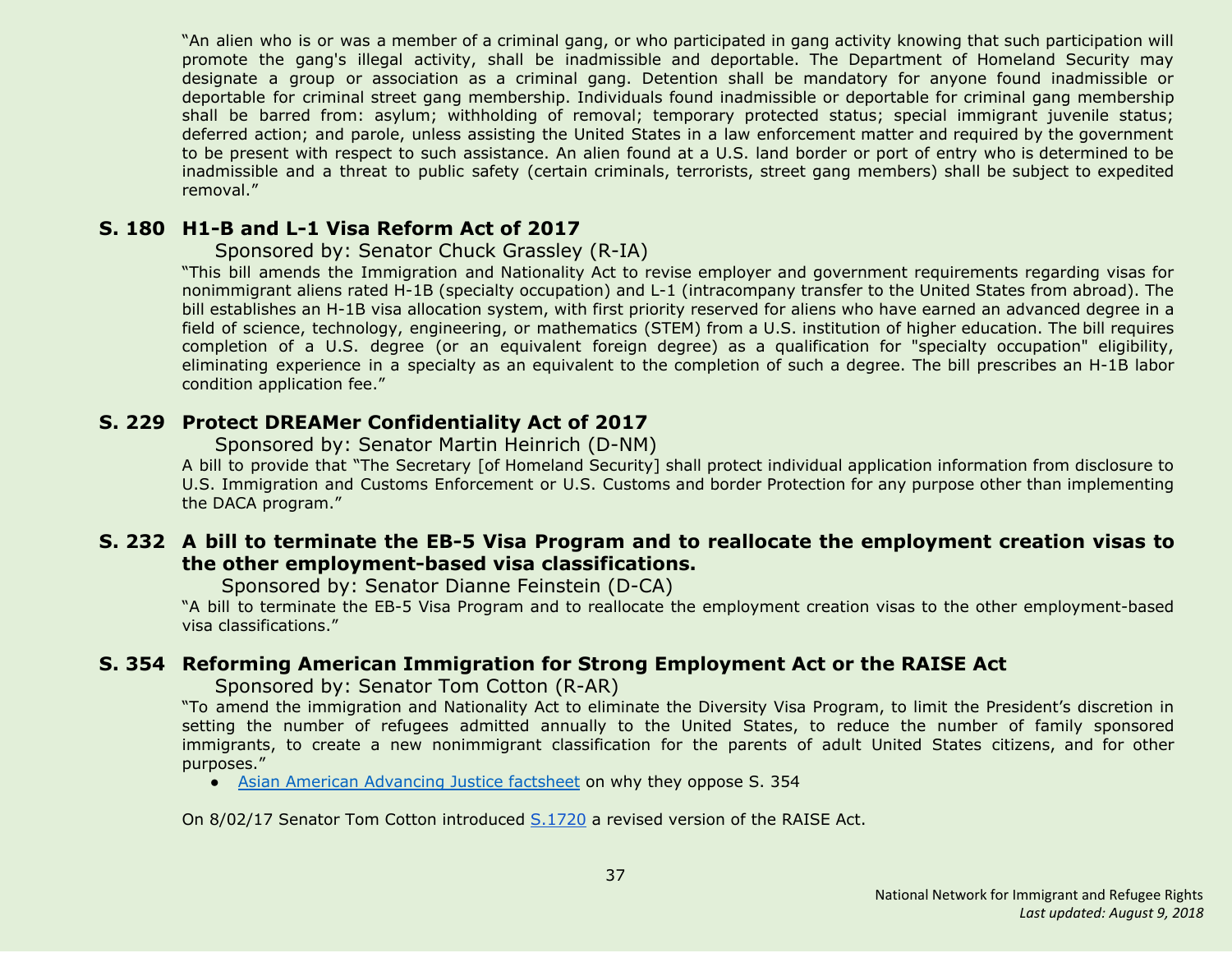#### <span id="page-37-5"></span>**S. 415 A bill to nullify the effect of the recent Executive order that makes the vast majority of unauthorized individuals priorities for removal and aims to withhold critical Federal funding to sanctuary cities.**

Sponsored by: Senator Catherine Cortez Masto (D-NV)

"The provisions of Executive Order 13768, entitled "Enhancing Public Safety in the Interior of the United States", are rescinded and shall not have any legal effect."

# <span id="page-37-0"></span>**S. 745 A bill to reauthorize the State Criminal Alien Assistance Program, and for other purposes.**

Sponsored by: Senator Jeff Flake (R-AZ)

"A bill to reauthorize the State Criminal Alien Assistance Program… assistance for states incarcerating undocumented aliens charged with or convicted of certain crimes."

• Read [background](http://www.ncsl.org/research/immigration/state-criminal-alien-assistance-program.aspx) information on SCAAP from the National Conference of State Legislatures

# <span id="page-37-1"></span>**S. 775 Religious Worker Visa Improvement Act**

Sponsored by: Senator Orrin G. Hatch (R-UT)

"This bill amends the Immigration and Nationality Act to prohibit a consular officer from issuing a nonimmigrant R-visa (for a religious worker and accompanying or joining spouse or child), and the DHS from granting such status, to an alien until DHS has approved a petition filed on the alien's behalf. An eligible petitioner may file a blanket petition, in lieu of individual petitions, on behalf of aliens meeting specified requirements for blanket petition inclusion."

# <span id="page-37-2"></span>**S. 1040 State Sponsored Visa Pilot Program Act of 2017**

Sponsored by: Senator Ron Johnson (R-WI)

This bill would allow states to create and administer their own temporary work visas. Farmworker Justices opposes this bill because "The bill would allow individual states to create and run their own guestworker programs. Under our Constitution, immigration policy is a federal issue and for good reason. It does not make sense to allow states to enact 50 different laws regulating admission to the U.S. of foreign citizens. In addition, Sen. Johnson's bill lacks protections against the abuses that are endemic to guestworker programs."

● [Farmworker](https://www.farmworkerjustice.org/sites/default/files/FJ%20-%20Johnson%20State%20GW%20Bill%20Fact%20Sheet%20-FINAL.pdf) Justice factsheet opposing S. 1040

# <span id="page-37-3"></span>**S. 1126 Securing the Border and Protecting Our Communities Act**

Sponsored by: Senator Luther Strange (R-AL)

"A bill to prohibit certain Federal funds from being available to sanctuary jurisdictions that refuse to cooperate with the Federal Government on immigration matters or retaliate against border security contractors."

# <span id="page-37-4"></span>**S. 1199 Border Enforcement Security Task Force Reauthorization Act of 2017**

**+ H.R.** Sponsored by: Senator Claire McCaskill (D-MO)

**2281**

Rep. Filemon Vela (D-TX-34)

# *H.R. 2281 passed the House on May 17, 2017 (voice vote)*

"A bill to amend the Homeland Security Act of 2002 to reauthorize the Border Enforcement Security Task Force program within the Department of Homeland Security."

● A [definition](https://www.law.cornell.edu/uscode/text/6/240) of BEST (Border Enforcement Security Task Force)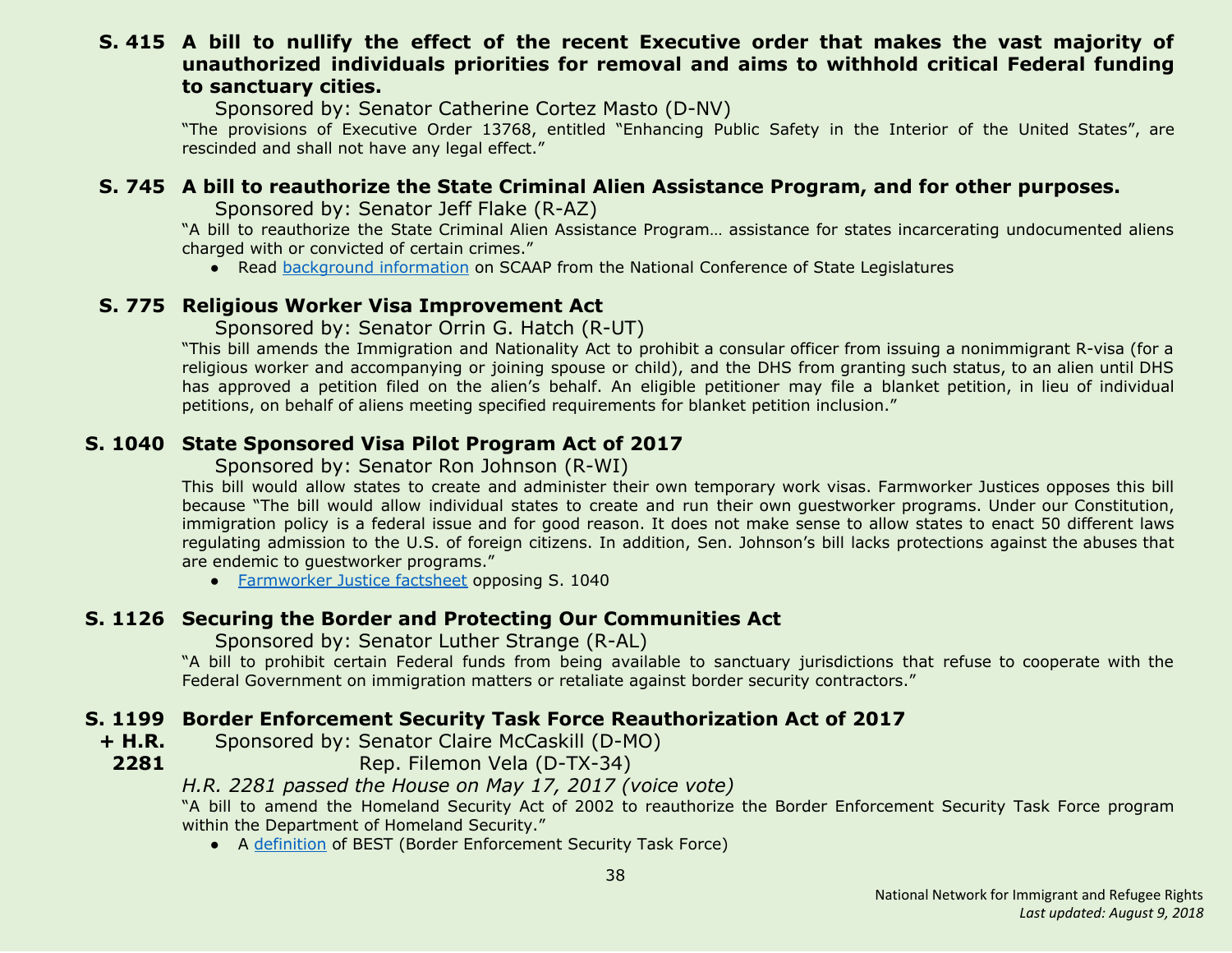# <span id="page-38-1"></span>**S. 1305 CBP HiRe Act**

Sponsored by: Senator Jeff Flake (R-AZ)

"To provide U.S. Customs and Border Protection with adequate flexibility in its employment authorities." CBP would have the ability to pay recruitment, retention and relocation incentives, provide commuting allowances, and offer higher pay rates.

# <span id="page-38-4"></span>**S. 1560 A bill to ensure the integrity of border and immigration enforcement efforts by requiring U.S. Customs and Border Protection and U.S. Immigration and Customs Enforcement to administer law enforcement polygraph examinations to all applicants for law enforcement positions and to require post-hire polygraph examinations for law enforcement personnel as part of periodic reinvestigations.**

Sponsored by: Senator Richard J. Durbin (D-IL)

# <span id="page-38-0"></span>**S. 1578 A bill to streamline the application process for H-2A employers and for other purposes**

**+ H.R.** Sponsored by: Senator Rand Paul (R-KY)

**3297** Representative Trent Kelly (R-MS-1)

# <span id="page-38-2"></span>**S. 1615 A bill to authorize the cancellation of removal and adjustment of status of certain individuals who are long-term United States residents and who entered the United States as children and for other purposes**

Sponsored by: Senator Lindsey Graham (R-SC) and Senator Richard Durbin (D-IL)

This bill, often referred to as the Dream Act of 2017, provides legal status and a pathway to citizenship for some undocumented immigrants who entered the U.S. before the age of seventeen and have lived continuously in the U.S. for four years. Those who meet educational eligibility requirements would receive conditional permanent residency for eight years, after which they would be able to apply for legal permanent residency if they have attained certain educational, work, or military service requirements. The Migration Policy Institute estimates that of the 3.3 million undocumented people who entered the U.S. before the age of seventeen and have lived in the U.S. for four years, 1.8 million would meet the requirements for conditional permanent residency. Of that group, an estimated 1.5 million would be able to adjust their status to that of legal permanent resident after eight years.

● Read this article from [crImmigration](http://crimmigration.com/2017/07/21/dream-act-of-2017-crime-bars/) about the "crime bars" in S. 1615 that could make many people ineligible for the program

# <span id="page-38-5"></span>**S. 1704 Veterans Visa and Protection Act of 2017**

#### Sponsored by: Senator Tammy Duckworth (D-IL)

"To require the Secretary of Homeland Security to establish a veterans visa program to permit veterans who have been removed from the United States to return as immigrants, and for other purposes." The bill would require the Secretary of Homeland Security to establish a veterans visa program to permit veterans who have been removed from the United States to return as immigrants.

● Bill [Summary](http://immigrationforum.org/blog/veterans-and-visa-protection-act-of-2017-bill-summary/) from National Immigration Forum

# <span id="page-38-3"></span>**S. 1720 RAISE Act**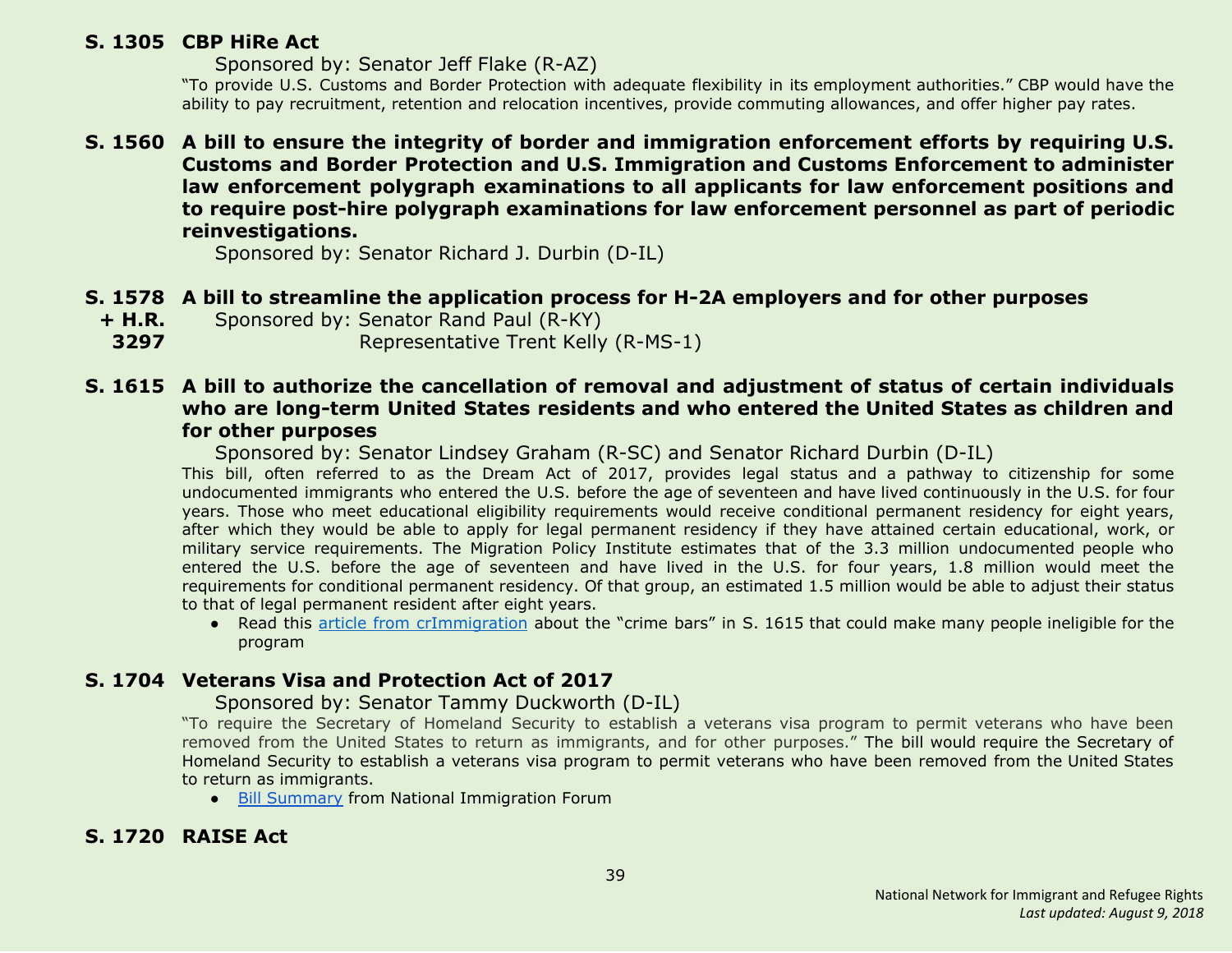# Sponsored by: Senator Tom Cotton (R-AR)

"To amend the Immigration and Nationality Act to establish a skills-based immigration points system, to focus family-sponsored immigration on spouses and minor children, to eliminate the Diversity Visa Program, to set a limit on the number of refugees admitted annually to the United States, and for other purposes." This bill has the potential to reduce overall immigration by 41% in the first year and 50% by year 10.

- Fact [Sheet](http://static.politico.com/fd/af/3eebc635479892982f81bdfe3fa2/raise-act.pdf) from the office of Senator Tom Cotten
- An [article](http://www.migrationpolicy.org/news/raise-act-dramatic-change-family-immigration-less-so-employment-based-system) by the Migration Policy Institute

# <span id="page-39-4"></span>**S. 1725 I-VETS Act**

# Sponsored by: Senator Tammy Duckworth (D-IL)

"This bill directs the Department of Homeland Security (DHS), upon an alien's application for an immigration benefit or the placement of such alien in an immigration enforcement proceeding, to:

- determine if the alien is serving, or has served, as a member of a regular or reserve component of the Armed Forces on active duty or as a member of a reserve component in an active status; and
- annotate every DHS immigration and naturalization record relating to such an alien to reflect such membership and to afford an opportunity to track the outcomes for each alien."

# <span id="page-39-0"></span>**S. 1757 Building America's Trust Act**

# Sponsored by: Senator John Cornyn (R-TX)

"To strengthen border security, increase resources for enforcement of immigration laws, and for other purposes" The bill authorizes approximately \$15 billion over 4 years for a long-term border security and interior enforcement strategy, strengthening existing legal authorities and increasing public safety

● Bill [summary](https://www.cornyn.senate.gov/sites/default/files/Building%20America%27s%20Trust%20Act%20-%20One%20Pager.pdf) published by Senator John Cornyn

# <span id="page-39-1"></span>**S. 1852 The Solution for Undocumented Children through Careers, Employment, Education and Defending our Nation (SUCCEED) Act**

# Sponsored by: Senator Thom Tillis (R-NC)

"To authorize the cancellation of removal and adjustment of status of certain aliens who are long -term United States residents and who entered the United States as children, and for other purposes."

- Read this [SUCCEED](https://www.tillis.senate.gov/public/_cache/files/6a79e1da-2671-427a-9d1c-b3b16376a40c/the-succeed-act-two-pager.pdf) Act FAQ sheet
- A bill [summary](http://immigrationforum.org/blog/the-succeed-act-bill-summary/)

●

# <span id="page-39-2"></span>**S. 1877 Startup Act**

#### Sponsored by: Senator Jerry Moran (R-KS)

"To jump-start economic recovery through the formation and growth of new businesses, and for other purposes." It would direct the Secretary of Homeland Security to under certain circumstances adjust status of not more than 50,000 immigrants who have earned a master's degree or a doctorate degree in a STEM field to be conditionally admitted for permanent residence, and issue a conditional immigrant visa to up to 75,000 qualified immigrant entrepreneurs.

# <span id="page-39-3"></span>**S. 1937 A bill to authorize appropriations for border infrastructure construction, to provide conditional resident status to certain aliens, and to amend the Immigration and Nationality**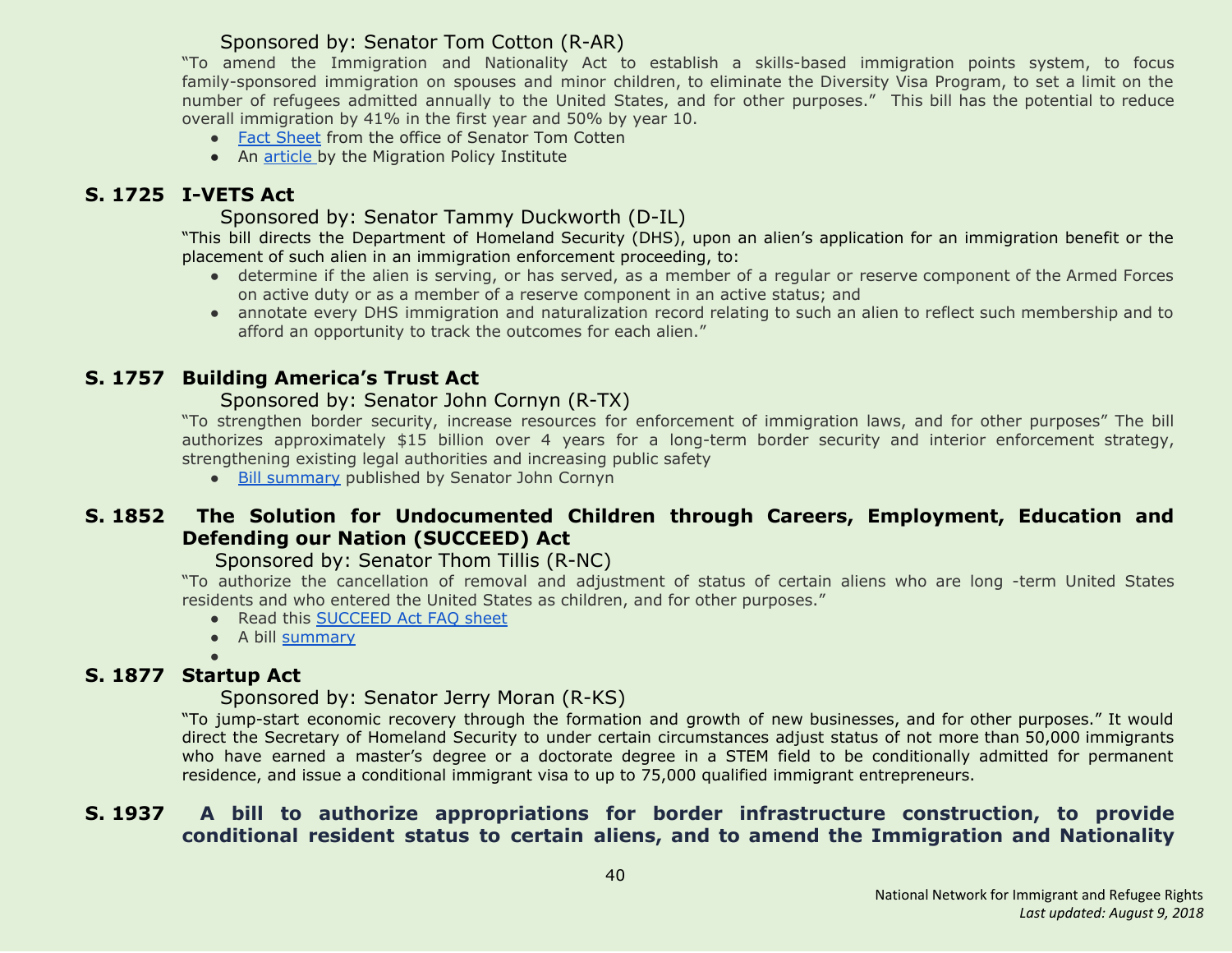# **Act to include grounds of inadmissibility and deportability for alien members of criminal gangs and cartels, and for other purposes.**

Sponsored by: Senator Jeff Flake (R-AZ)

"A bill to authorize appropriations for border infrastructure construction, to provide conditional resident status to certain aliens, and to amend the Immigration and Nationality Act to include grounds of inadmissibility and deportability for alien members of criminal gangs and cartels, and for other purposes."

# <span id="page-40-3"></span>**S. 1979 A bill to block the implementation of certain presidential actions that restricts individuals from certain countries from entering the United States.**

Sponsored by: Senator Christopher Murphy (D-CT)

# <span id="page-40-0"></span>**S. 2082 A bill to terminate the Diversity Immigrant Visa Program**

Sponsored by: John Kennedy (R-LA)

# <span id="page-40-4"></span> **S. 2144 The Safe Environment from Countries Under Repression and Emergency Act (SECURE Act)**

Sponsored by: Senator Chris Van Hollen (D-MD)

"To provide a process for granting lawful permanent resident status to aliens from certain countries who meet specified eligibility requirements." This bill would make immigrants under Temporary Protected Status (TPS) eligible to apply for legal permanent residency after at least three consecutive years in the United States.

● Read Senator Chris Van Hollen's one pager [here](https://www.vanhollen.senate.gov/sites/default/files/TPS%20One%20Pager.pdf)

#### <span id="page-40-5"></span> **S. 2145**

# **A bill to prohibit the United States Government from barring refugees from entering the United States based on their country of origin.**

Sponsored by: Senator Christopher Murphy (D-CT)

"To prohibit the United States Government from barring refugees from entering the United States based on their country of origin."

# <span id="page-40-1"></span> **S. 2192 SECURE Act of 2017**

 Sponsored by: Senator Chuck Grassley (R-IA)

"The bill provides for: (1) additional border control and immigration personnel, (2) reimbursement to state and local prosecutors for federally initiated immigration-related criminal cases, (3) expansion of biometric technology and data, and (4) immigration detention capacity increases."

# <span id="page-40-2"></span> **S. 2199 Border Security and Deferred Action Recipient Relief Act**

Sponsored by: Senator Jeff Flake (R-AZ)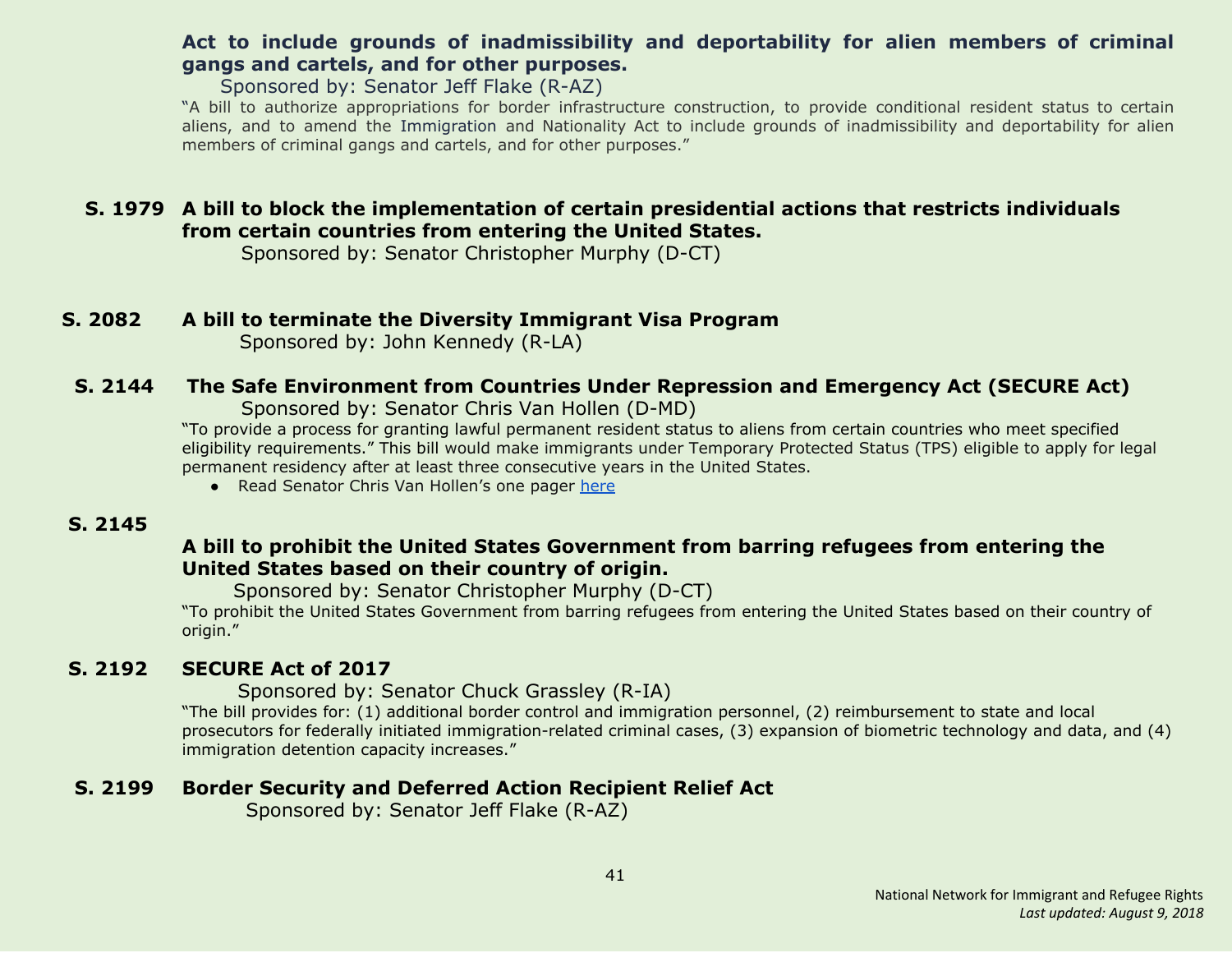"This bill establishes the Border Security Trust Fund, which shall make funds available for: (1) specified border fencing and wall procurement, construction, and improvements in Texas and California; and (2) border wall planning activities.

The Department of Homeland Security (DHS) may cancel removal of, and grant lawful permanent resident status on a conditional basis for up to 10 years to, qualifying resident aliens who: (1) have been continuously physically present in the United States since January 1, 2012; (2) were under 16 years old on the initial date of U.S. entry or, if 18 years or older when filing under this bill, have met certain educational, employment, or military requirements; (3) are not inadmissible or deportable on criminal, security, terrorism, or other grounds; (4) have not participated in persecution of any person on account of race, religion, nationality, membership in a particular social group, or political opinion; and (5) have not been convicted of specified federal or state offenses. Such an alien may subsequently adjust to permanent resident status and become eligible for naturalization.

DHS may designate as a criminal gang or cartel a group, club, organization, or association comprised of five or more individuals that has as a primary purpose the commission of one or more specified criminal offenses and whose members engage in, or, during the five years immediately preceding the most recent commission of such an offense, have engaged in, a continuing series of such offenses.

The bill makes persons associated with gangs or cartels inadmissible or deportable.

DHS shall complete the construction of roads along the southern border to facilitate U.S. Customs and Border Protection access."

#### <span id="page-41-1"></span> **S. 2245 KIWI Act**

#### Sponsored by: Senator Mazie K. Hirono (D-HI)

This bill makes New Zealand nationals eligible to enter the United States as nonimmigrant traders and investors as provided for under the Immigration and Nationality Act if New Zealand provides reciprocal nonimmigrant treatment to U.S. nationals.

# <span id="page-41-2"></span> **S. 2275 Liberian Refugee Immigration Fairness Act of 2018**

#### Sponsored by: Senator Jack Reed (D-RI)

"This bill directs the Department of Homeland Security to adjust to permanent resident status a qualifying Liberian national who: (1) has been continuously present in the United States between November 20, 2014, through the date of status adjustment application; or (2) is the spouse, child, or unmarried son or daughter of such an alien. Adjustment applications must be filed not later than one year after the date of enactment of this bill."

# <span id="page-41-3"></span> **S. 2338 Border Patrol Agent Pay Reform Technical Amendments Act of 2018**

Sponsored by: Senator Jon Tester (D-MT) To amend [chapter](http://uscode.house.gov/view.xhtml?req=granuleid:USC-prelim-title5-chapter55-front&num=0&edition=prelim) 55 of title 5, United States Code, to reform the manner in which Border Patrol agents are compensated.

# <span id="page-41-0"></span> **S. 2344 Immigration Innovation (I-squared) Act of 2018**

Sponsored by: Senator Orrin Hatch (R-UT)

"A bill to amend the Immigration and Nationality Act to authorize additional visas for well educated aliens to live and work in the United States, and for other purposes."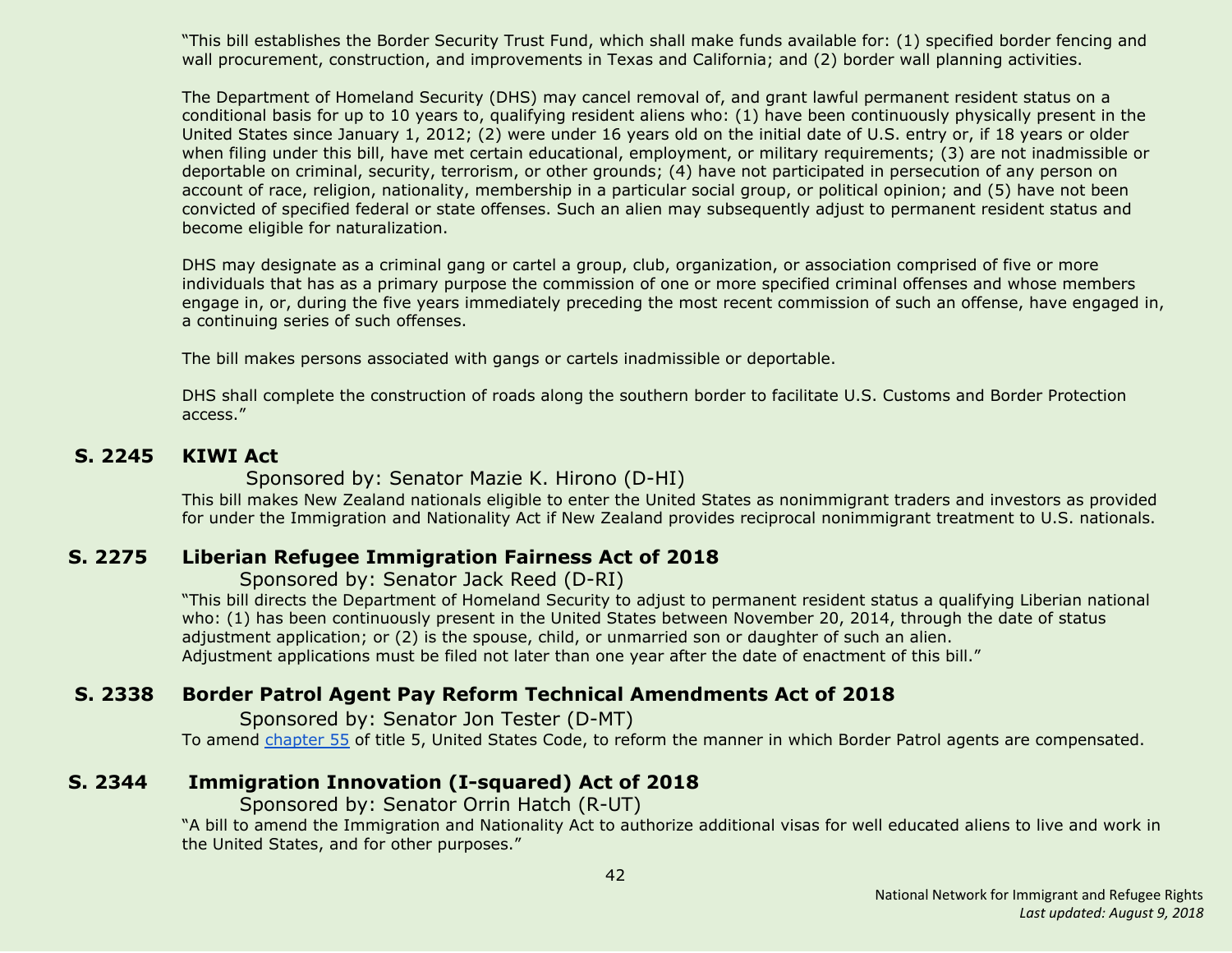- Seeks to increase annual H-1B (employment based) visa limit
- Increase visa fees to fund STEM education and worker training
- Expand eligibility of spouses of H-1B holders

# <span id="page-42-1"></span> **S. 2367 USA Act of 2018**

#### Sponsored by: Senator Christopher A Coons (D-DE)

"This bill provides conditional permanent resident status for an alien meeting specified requirements, including having entered the United States when younger than 18 years old and residing in the United States since December 31, 2013.

An individual may apply to have such conditional basis removed after meeting specified eligibility requirements. The Department of Homeland Security (DHS) shall cancel the removal of, and adjust to the status of an alien lawfully admitted for permanent residence on a conditional basis, an individual who was granted Deferred Action for Childhood Arrivals (DACA) status, unless such individual has engaged in disqualifying conduct.

The bill repeals provisions that deny an unlawful alien eligibility for higher education benefits on the basis of residence within a state unless a U.S. citizen or national is eligible for such benefits without regard to whether such citizen or national is such a resident.

DHS shall: (1) deploy the most practical and effective technology available in order to achieve situational awareness and operational control along the U.S. border; (2) submit to Congress a comprehensive southern border strategy to achieve border control; and (3) begin eradicating the carrizo cane plant and salt cedar along the Rio Grande River and the Lower Colorado River.

DHS may construct new ports of entry along the northern and southern borders.

The bill establishes Operation Stonegarden in DHS to provide border security grants to law enforcement agencies in border or maritime border states that are involved in U.S. Customs and Border Protection operations DHS shall establish a two-year grant program to improve emergency communications in the southern border region for individuals who are at risk of violence and lack cellular and LTE network service.

The number of immigration judges is increased.

The President shall designate a senior official (Coordinator) to coordinate federal and international efforts to strengthen citizen security, the rule of law, and economic prosperity in Central America."

# <span id="page-42-0"></span> **S. 2380 Criminal Alien Gang Member Removal Act**

#### Sponsored by: Senator Dean Heller (R-NV)

This bill amends the Immigration and Nationality Act to make an alien: (1) inadmissible if a consular officer, the Department of Homeland Security (DHS), or the Department of Justice (DOJ) knows or has reason to believe that such person is or has been a member of a criminal gang or has participated in criminal gang activities; and (2) deportable if such person is or has been a member of a criminal gang or has participated in criminal gang activities.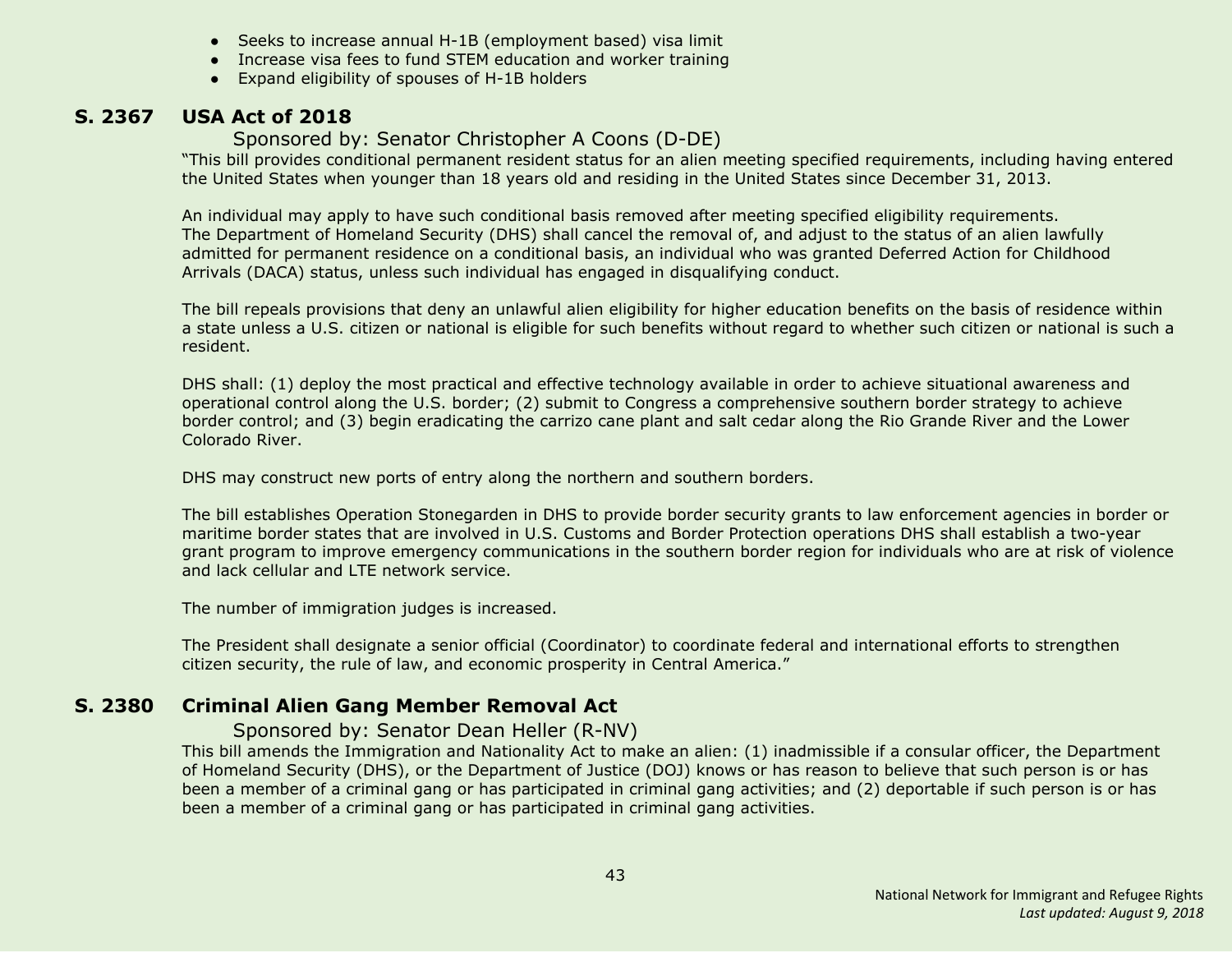A "criminal gang" is defined as an ongoing group, club, organization, or association of five or more persons (group): (1) one of the primary purposes of which is the commission of one or more specified criminal offenses and the members of which engage, or have engaged within the past five years, in a continuing series of such offenses; or (2) that has been designated as a criminal gang by DHS.

DHS may: (1) designate a group as a criminal gang based upon its conduct, and (2) revoke a designation for national security interests or if the group no longer conducts such criminal activities. Such designation shall be effective until revoked or judicially set aside. Congress may block or revoke a designation.

A group may file a petition for revocation: (1) prior to designation, with DHS, and (2) after designation, with the U.S. Court of Appeals, DC Circuit.

The bill: (1) provides for mandatory detention of alien gang members; and (2) makes alien gang members ineligible for asylum, temporary protected status, special immigrant juvenile status, and parole (unless such an alien is assisting the United States in a law enforcement matter).

# <span id="page-43-0"></span>**S. 2464 Three Year Border and DACA Extension Act**

Sponsored by: Senator Jeff Flake (R-AZ)

"To improve border security and to provide conditional provision residence to certain long-term residents who entered the United States as children."

#### <span id="page-43-2"></span>**S. 2468 Fair Day in Court for Kids Act**

Sponsored by: Senator Mazie K. Hirono (D-HI)

"To provide access to counsel for unaccompanied alien children."

#### <span id="page-43-3"></span>**S. 2580 Every Person Counts**

Sponsored by: Senator Robert Menendez (D-NJ) The census will not include information or questions regarding "citizenship or immigration status."

# <span id="page-43-4"></span>**S. 2693 Immigration Court Improvement Act of 2018**

Sponsored by Senator Mazie Hirono (D-HI)

"This act would would attempt to make sure immigration judges are insulated from improper political interference or manipulation insulate immigration judges from improper political interference or manipulation."

# <span id="page-43-1"></span> **S. 2972 Prioritizing Help to Business act**

Sponsored by Senator John Thune (R-SD)

"This bill would prioritize the allocation of H–2B visas for States with low unemployment rates. It allows exemptions from limitations on H-2B visas to a certain degree for states that had a seasonally adjusted unemployment rate of 3.5 percent or lower in 3 of the 5 most recent monthly reports issued by the Bureau of Labor Statistics in the previous fiscal year."